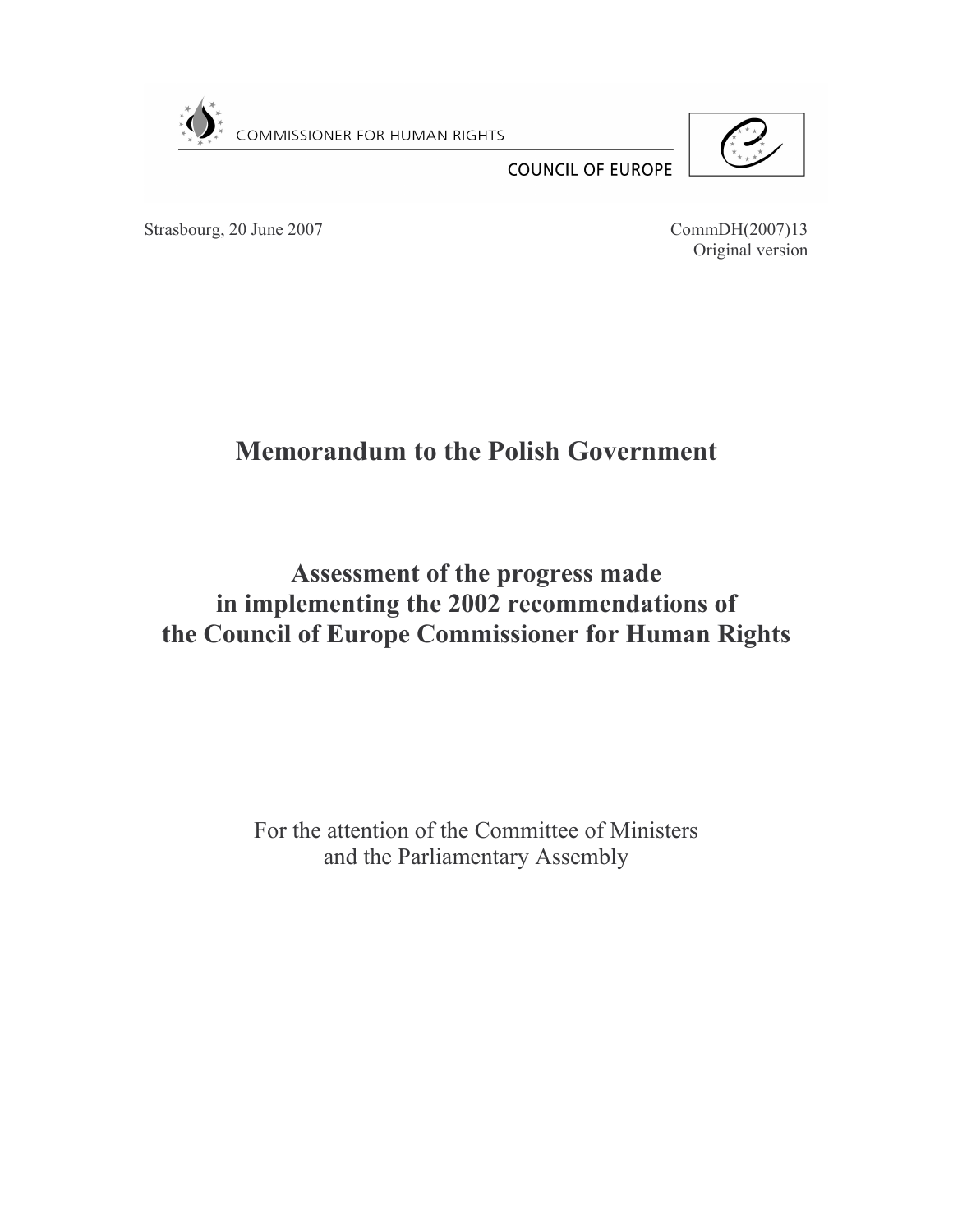## **TABLE OF CONTENTS**

| Ī.                                                                    |  |
|-----------------------------------------------------------------------|--|
| ΙΙ.                                                                   |  |
| a.                                                                    |  |
| $b_{-}$                                                               |  |
| $C_{-}$                                                               |  |
| $\mathbf{III}$                                                        |  |
|                                                                       |  |
| a.                                                                    |  |
| b.                                                                    |  |
| C <sub>1</sub>                                                        |  |
|                                                                       |  |
| a.                                                                    |  |
| Rights of Lesbian, Gay, Bisexual and Transgender Persons  10<br>$b$ . |  |
| $\mathsf{C}$                                                          |  |
|                                                                       |  |
|                                                                       |  |
| a.                                                                    |  |
|                                                                       |  |
|                                                                       |  |
| Х.                                                                    |  |
|                                                                       |  |
| a.                                                                    |  |
| b.                                                                    |  |
| $C_{1}$                                                               |  |
|                                                                       |  |
|                                                                       |  |
|                                                                       |  |
| a.                                                                    |  |
|                                                                       |  |
|                                                                       |  |
|                                                                       |  |
| 37<br>rr                                                              |  |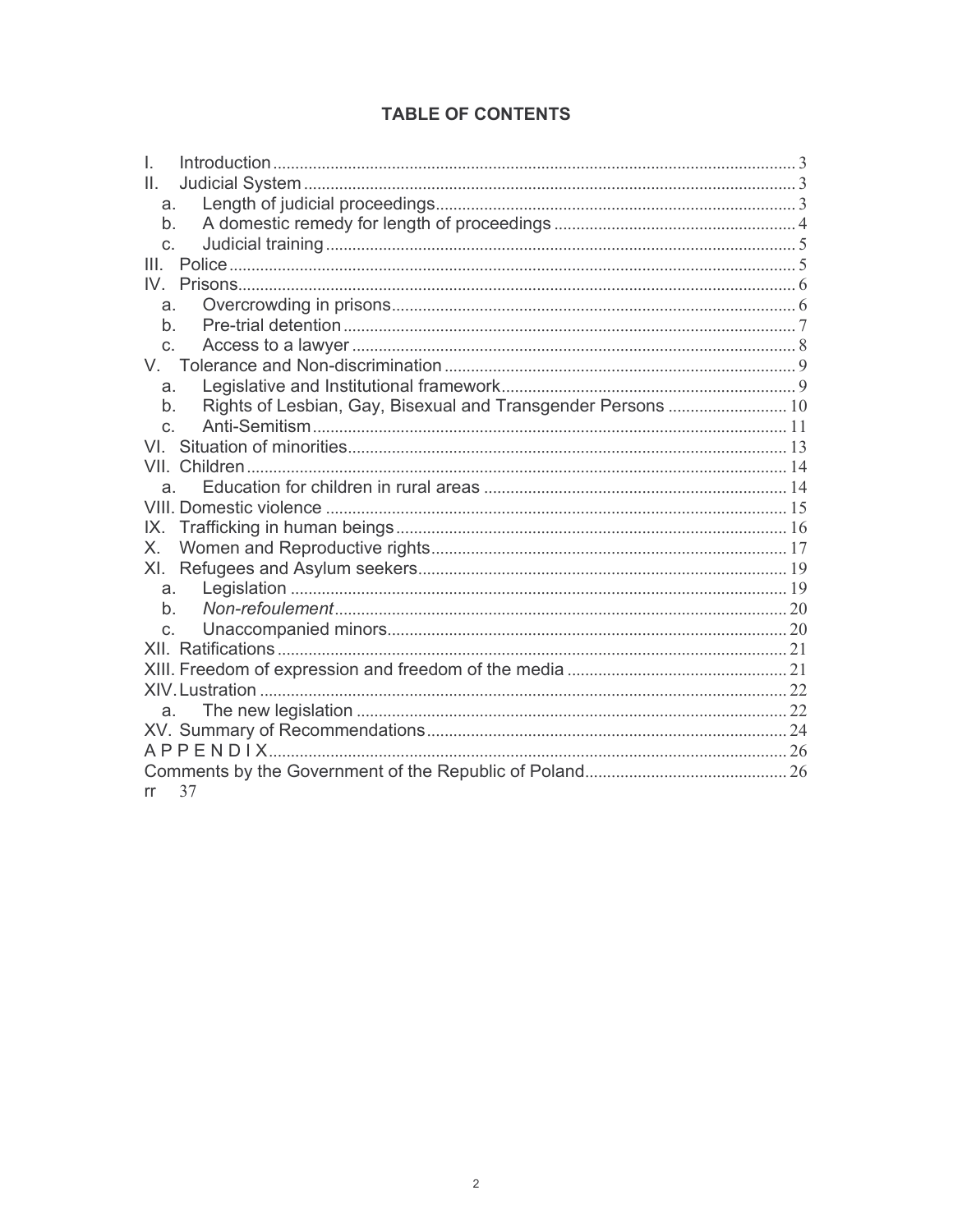### CONTACT AND FOLLOW-UP VISIT OF THE COMMISSIONER FOR HUMAN RIGHTS TO POLAND

### (4-7 December 2006)

#### **Introduction** L.

- 2. The Commissioner for Human Rights, Alvaro Gil-Robles, undertook an assessment mission to Poland from 18-22 November 2002 on the invitation of the Polish Government. In the resulting Report<sup>1</sup>, the Commissioner identified a number of human rights concerns and made a series of recommendations to improve the country's effective respect for human rights. The issues addressed included the administration of justice, the conduct of the police, the situation in prisons, tolerance and non-discrimination, the situation of Roma, domestic violence and reproductive health, the status of foreigners, and freedom of expression.
- 3. The present memorandum was written in order to engage in continuous dialogue on human rights issues with the Polish government. It is based on the findings of Commissioner Thomas Hammarberg and members of his Office who visited Poland from 3-6 December 2006. The Commissioner would like to express his sincerest gratitude to the Government of Poland for the organization of this visit.
- 4. The purpose of this memorandum is to examine the manner in which the Polish authorities have implemented the recommendations made in the 2002 report. It follows the order of those recommendations, and also incorporates the subject of lustration which was highly topical at the time of the visit and which the Commissioner raised with the Polish authorities.
- 5. This memorandum takes into account information gathered during and after the visit, including written submissions from government Ministries, as well as reports by human rights experts, local and international non-governmental organizations and intergovernmental organizations as well as other public sources.

#### Ш. **Judicial System**

#### Length of judicial proceedings  $a_{\cdot}$

- 6. In his 2002 report, the Commissioner recommended that the authorities implement reforms aimed at reducing the length of court proceedings. In the Commissioner's opinion the denial of prompt enforcement of rights leads to negative knock-on effects in a wide range of cases, including cases of domestic violence and pre-trial detention and generally hinders human rights' protection.
- 7. The Ministry of Justice has undertaken a number of reforms aimed at reducing the length of court proceedings. In respect of criminal proceedings, the amendments to the Code of Criminal Procedure, which became effective on 1 July 2003, provided for procedural mechanisms aimed at speeding up proceedings, for example, simplification of preparatory proceedings and proceedings involving more than one defendant, the possibility of interrogating witnesses by way of video conference, and the possibility of serving letters by fax or email.

<sup>&</sup>lt;sup>1</sup> Report of the Commissioner for Human Rights, Alvaro Gil-Robles, on his visit to Poland, 18-22 November 2002, for the Committee of Ministers and the Parliamentary Assembly, CommDH (2003)4.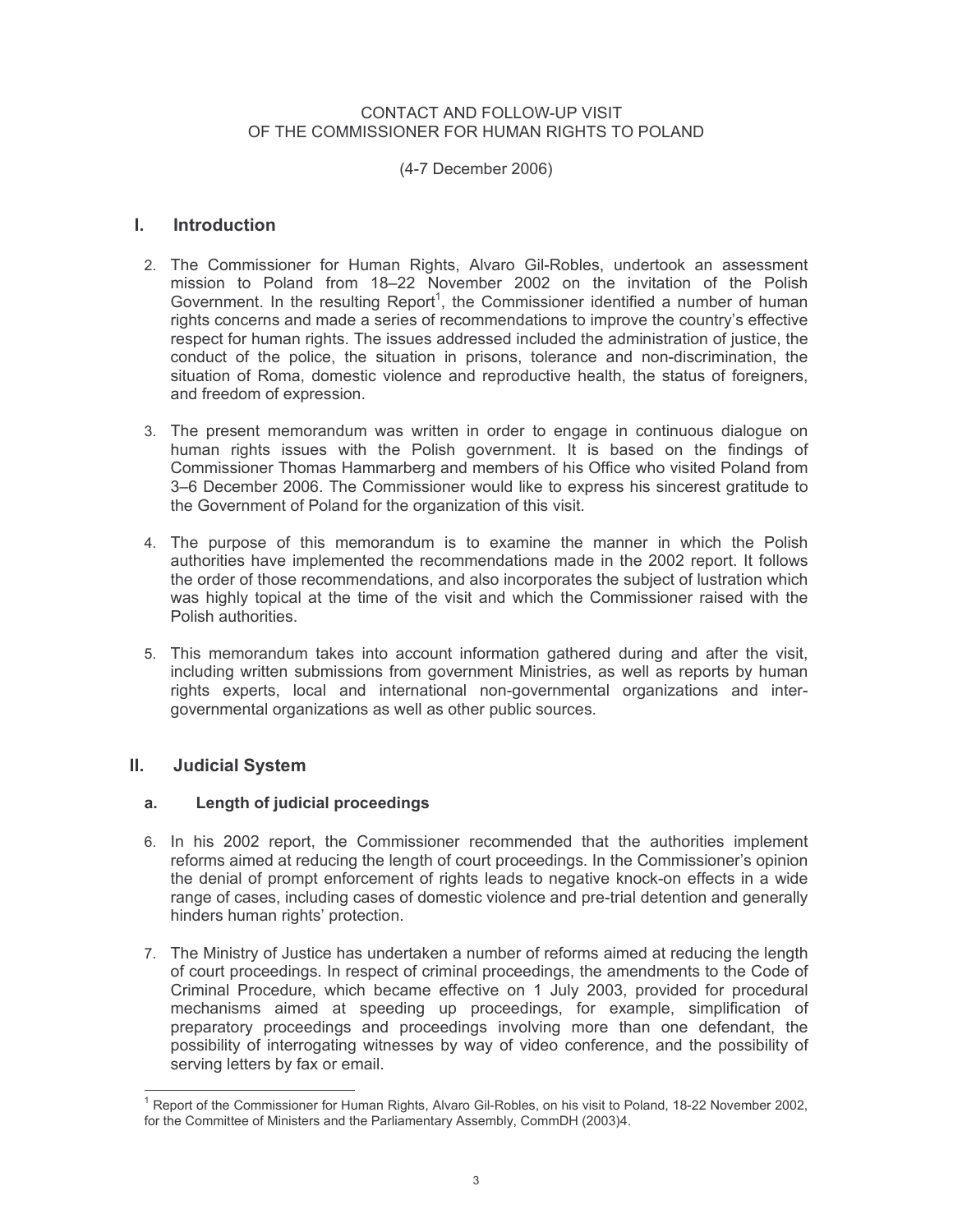- 8. The Act of 28 July 2005 on court fees in civil cases provides another mechanism aimed at improving the efficiency of court proceedings, dealing with both court fees (fixed court fees) and the court proceedings themselves (with no possibility of making a complaint against some decisions on court fees). Mediation was provided as an alternative way of settling disputes in civil cases. In addition, a new regulation concerning friendly settlements has been introduced.
- 9. The courts' budgets have been increased successively every year during the period 2003 - 2006. In its annual "Action Plan to supervise court activities" the Minister of Justice recommends supervisory activities to be taken by the presidents of the Polish courts with a view to reducing the length of proceedings and analysing the reasons for excessive length. A special programme has been established for computerisation of the judiciary.
- 10. The Commissioner was informed by a number of lawyers and judges during his visit that 'apprentice judges' ("asesorzy") were being assigned cases which were beyond their experience and competence. Apprentice judges are young trainee judges who were being called to adjudicate complex cases and make difficult decisions, for example, concerning pre-trial detention. The institution of the apprentice judge was the object of an appeal before the Constitutional Court, which gave a signal decision in 2006.
- 11. In 2006, legislation was enacted providing for the introduction of the so-called 24 hour courts, according to which persons accused of minor offences (such as damage to property, physical threats etc) may be prosecuted and brought to trial immediately.
- 12. Despite the measures taken by the Polish government, an important number of cases relating to the length of judicial proceedings continue to be brought against Poland before the European Court of Human Rights. Some of these applications additionally raise the issue of the alleged inefficiency of the new domestic remedy in this area of length of proceedings (see below).
- 13. The Commissioner is of the opinion that further reforms are still necessary to accelerate judicial proceedings in Poland. For example an additional increase in the number of auxiliary staff, court referees ("referendarzy sadowych") and assistants is a priority. Increasing the courts' budgets and improving the system of recording court proceedings should also be considered. The Commissioner welcomes the fact that the authorities are reviewing the law and practice by which apprentice judges are being asked to take on cases bevond their experience, as signalled by the Constitutional Court.

#### $\mathbf b$ . A domestic remedy for length of proceedings

- 14. In his 2002 report the Commissioner urged the Polish authorities to explore the possibility of introducing a domestic procedure to complain about the excessive length of judicial proceedings. In line with the judgment in Kudla v Poland (2000), the Act on Complaints for Violation of a Party's Right to Trial within a Reasonable Time, dated 17 June 2004, was enacted. This Act introduced a domestic remedy for excessive length of judicial proceedings.
- 15. However, according to NGO sources, domestic courts, in applying this Act, often fail to provide compensation for the harm caused, or agree on a level of compensation, which is notoriously low, even only symbolic. One case of this type, Lendzion v Poland has been communicated by the European Court of Human Rights in April 2006. In some other cases, courts calculate the duration of the proceedings by setting the starting date at the date of entry into force of the act, i.e. 17 September 2004, instead of the calculating it from the very date the proceedings actually started. In the case of Majewski v Poland,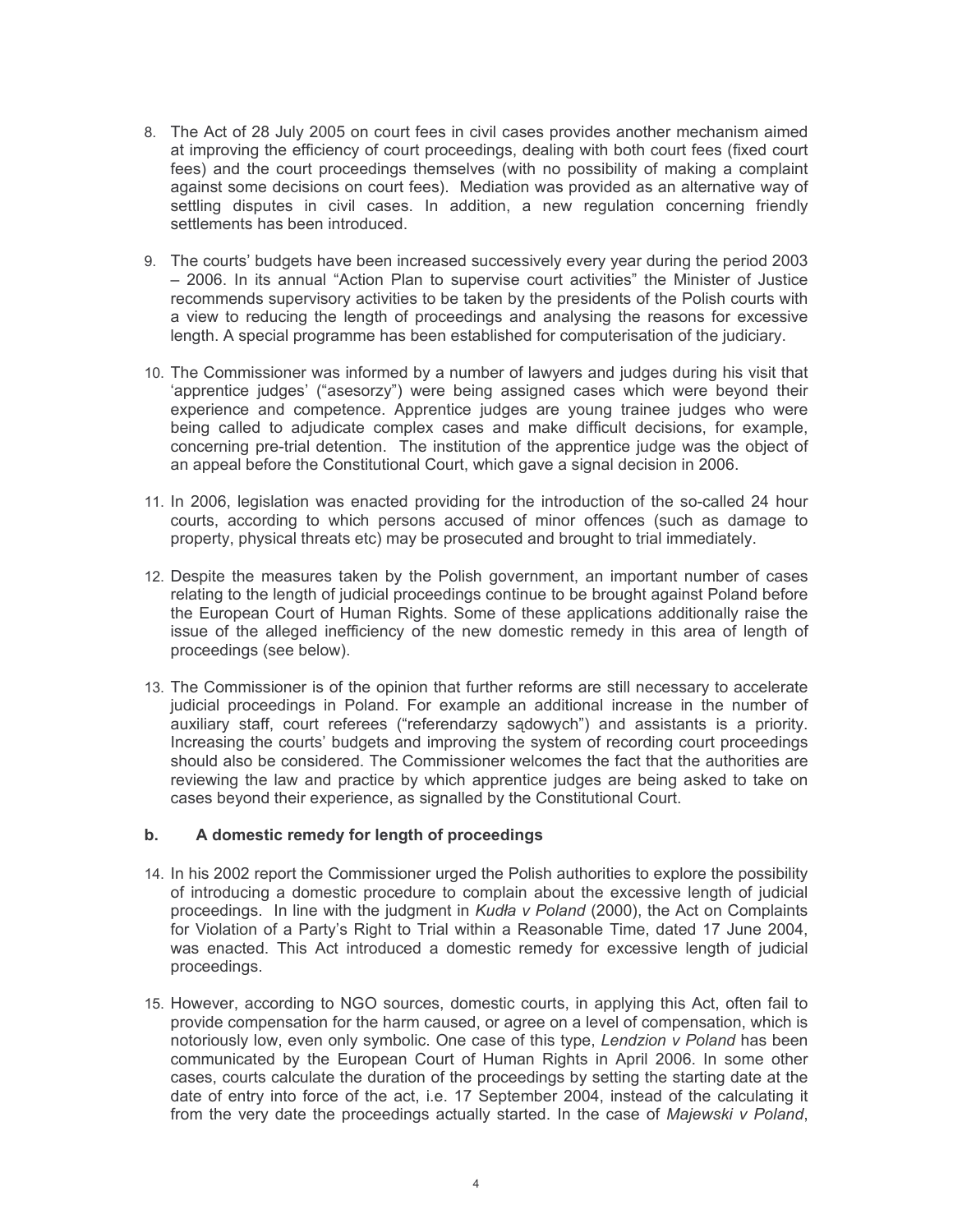judgment of 11 October 2005, the European Court of Human Rights found that the domestic court did not take into consideration the overall period of the examination of the case by the domestic courts as required by the case-law of the Convention organs.

16. While Poland should be congratulated on having introduced into its domestic law a remedy for the excessive length of judicial proceedings, the Commissioner considers that there is still room for improvement in this area. For the time being a complaint cannot be lodged against the excessive length of the whole set of proceedings but only concerning the length of the proceedings before one instance of jurisdiction. The Commissioner welcomes the training that the Polish authorities provide to the judiciary concerning complaints against excessive length of proceedings.

#### $c_{\cdot}$ **Judicial training**

- 17. The training of judges is conducted by the National Centre for the Training of Cadres for Common Courts and Prosecutors' Offices, a new institution established to provide continuing education to judges from across the country. Information concerning selected rulings of the European Court of Human Rights is presented in an Information Bulletin on European Law, which is published by the Ministry of Justice and sent out to all courts and prosecutors' offices; it is also available on the Ministry website.
- 18. The Council of Europe Information Office in Warsaw has also been conducting training on European Human Rights law and, more particularly, on the case-law of the European Court of Human Rights, for judges and public prosecutors. This training is voluntary and can only benefit a relatively small number of professionals. Most of the participants have to bear their own training costs and only some of them receive financial support from their institutions' budget.
- 19. The Commissioner welcomes the efforts made by the Polish authorities in judicial training. Judicial training and an efficient publication and dissemination of the Court's judgments by the Ministry of Justice are of crucial importance. The Commissioner recalls that one of the recommendations of the Report of the Group of Wise Persons on the effectiveness of the European Court of Human Rights (December 2006) deals with the need to improve the dissemination of the Court's case-law.

#### III. **Police**

- 20. In his 2002 report, the Commissioner recommended that the authorities intensify efforts to eradicate police violence through training, effective investigation and prosecution of such cases.
- 21. According to government information, in the period from January 2003 to September 2006, 3,646 reports on police offences were filed with the prosecutor, including bodily injury, cruelty with an aim of extracting a statement, and infringement of bodily integrity. During this very period, final decisions were taken in 3,081 cases. Out of this number, 3,008 decisions were taken refusing to initiate proceedings or discontinuing proceedings. During the same period, 88 police officers were indicted, in 5 instances prosecutors requested discontinuation of cases already pending before the courts, in 12 instances investigation against police officers was discontinued and 3 cases were still pending at the time of the visit.
- 22. It appears, therefore, that the number of prosecutions is extremely low in comparison to the number of reports of ill-treatment. If a prosecutor decides not to raise charges against an abusive officer, the decision can in theory be appealed to a higher prosecutor, and, at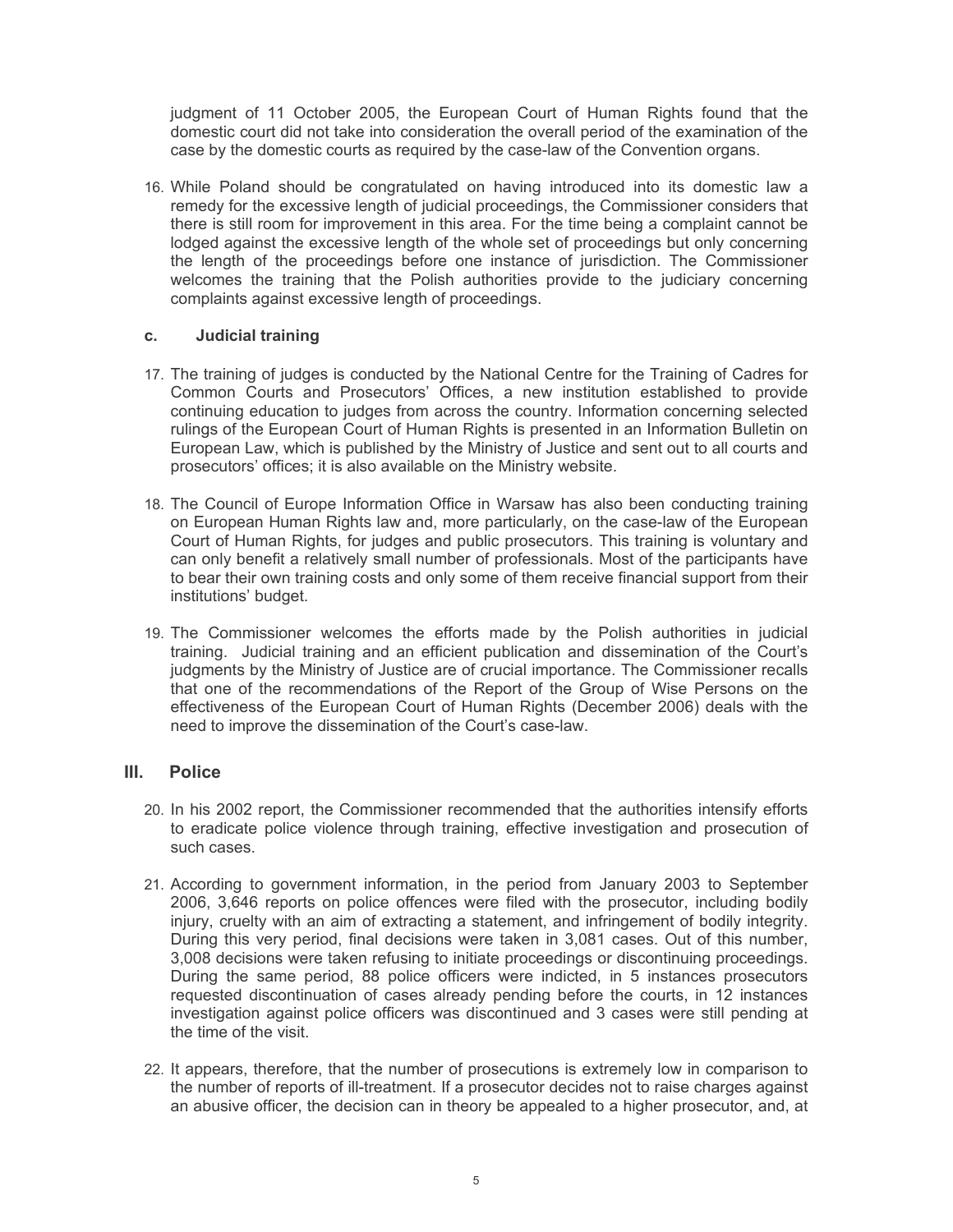a later stage, to a court of law. However, in practice it appears very difficult to prosecute police officers. The fact that during the period in question  $(2003 - 2006)$  there was not one single conviction of a police officer, would seem to bear this out.

- 23. According to the Department of the Interior and Administration, all training programmes and professional improvement programmes for police officers integrate professional ethics and human rights issues into their curricula.
- 24. In 2004, Plenipotentiaries for the Protection of Human Rights were appointed at the Central Police Headquarters, at 16 Voivodship Police Headquarters, the Warsaw Police Headquarters and all the police academies. The Plenipotentiaries are tasked with monitoring the fulfilment by police of the recommendations of human rights organisations. They collect information on good practices in the sphere of human rights and victim protection, disseminate such information among fellow officers, monitor racial discrimination, anti-Semitism, and Xenophobia as well as police collaboration with national and ethnic minorities.
- 25. One of the tasks identified by the Minister of Interior and Administration in 2007 was the prevention of violence against women, particularly in rural areas. This involves educational work, provision of consultations, as well as training for women threatened or affected by domestic violence and police officers who come in to contact with victims.
- 26. As regards specialised training on trafficking in human beings, it is worth noting that a specialist training programme is underway for police officers from criminal units, who undergo an eight hour programme entitled "Trafficking in human beings and accompanying crimes".
- 27. Moreover, the Ministry of Interior and Administration together with the Police, the Border Guard, the State Prosecutor's Office, the Ministry of Labour and Social Policy and the La Strada Foundation have organised a series of trainings on "Procedures for handling a victim or witness of a case of trafficking in human beings". One of the main subjects discussed in the course of the trainings is the identification of victims of trafficking in human beings. Approximately 200 police officers from all over Poland have already participated in training under the framework of the programme.
- 28. The Commissioner regrets the fact that no independent body has been established to investigate police misbehaviour. The independence of the body in charge of investigating allegations of improper police behaviour is essential for the effectiveness of the system. The creation of such a body would also enhance the climate of trust and confidence in the police force. The Commissioner welcomes the integration of human rights training into the police training programmes, also for in-service training. Efforts to provide specific training on trafficking in human beings and domestic violence are welcomed but should be provided on a larger scale and involve a larger number of police officers. Co-operation with NGOs is important in training in both areas and is very much encouraged by the Commissioner.

#### $IV.$ **Prisons**

#### **Overcrowding in prisons**  $a<sub>z</sub>$

29. In his 2002 report the Commissioner recommended that the authorities further develop the system of alternative penalties to imprisonment and ensure sufficient funding for the construction of prisons in order to tackle the serious problem of overcrowding.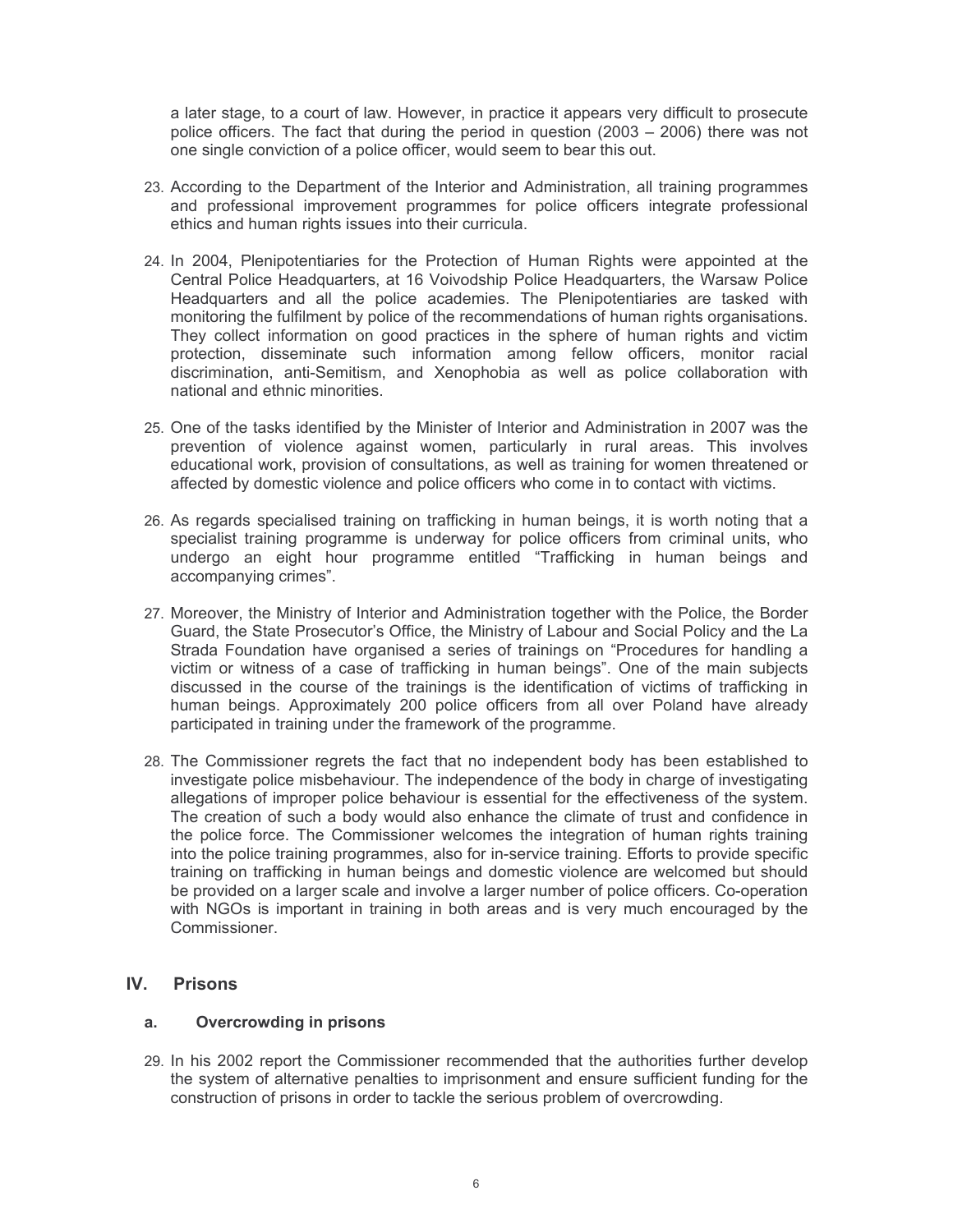- 30. The government has stated that a reduction in overcrowding is a priority. The authorities appreciate that the challenge is enormous and its solution has to be linked to an overall reform of the justice system.
- 31. According to information provided by the Ministry of Justice, as of 20 November 2006, there were 88,832 Polish prisoners incarcerated, including those remanded in custody. However, correctional facilities only have enough beds for 72,274 prisoners, which leads to overcrowding of  $123\%$ <sup>2</sup>. The Ministry of Justice itself admits that actions taken since 2002 have turned out to be ineffective, with prison overcrowding still rising. The Decree on Overcrowding of 2006 permits placing prisoners in living areas smaller than 3m2, without stating the restriction for the minimal floor space of the cell per prisoner and without indicating the time limits for placement in such a cell.
- 32. The government has recently adopted two programmes with the aim of reducing prison overcrowding. The first permits convicts to serve their sentences outside prison under electronic supervision. The Bill was finalised by the Ministry of Justice in 2006 and will be soon discussed in the Parliament. The Bill for the second programme is currently being finalised and provides for the possibility of serving a sentence partly outside the prison and partly inside the prison (weekends only). One of the aims of these programmes is to free up a certain number of places in existing prisons. The Ministry of Justice is working towards improving the enforcement of non-custodial penalties, with the aim of encouraging courts to impose these types of penalties instead of prison sentences.
- 33. In addition, the Minister of Justice has established a specific team to deal with the more general issue of the reform of the prison system. The government "Programme for the Procurement of 17,000 Places in the Organisational Units of the Prison System in the Years 2006-2009" has resulted in the acquisition of 4,393 new prisons places to date.
- 34. There is a growing number of cases before the national courts, as well as before the European Court of Human Rights where applicants allege inhuman or degrading conditions of detention (Art. 3 of the European Convention on Human Rights) in Polish prisons, in particular because of the excessive crowding of cells.
- 35. The Commissioner is very concerned about the ever-worsening over-crowding in Polish prisons. The principle of humane treatment requires that the dignity of convicts and those individuals placed in pre-trial detention should be respected by according them sufficient living space while incarcerated. The European Committee for the Prevention of Torture has recommended that the standard floor space of each cell per prisoner be set at a minimum of four m<sup>2</sup>. The growth of the prison population has negative consequences in other areas, for example, it has also led to the deterioration of the working conditions of prison officers and the lack of activities for inmates. The Commissioner welcomes the measures taken so far to alleviate prison overcrowding, such as draft programmes mentioned above. While it is necessary for the authorities to construct more prisons, serious consideration should also be given to improving the application of alternative penalties which do not involve incarceration.

#### $\mathbf{b}$ . **Pre-trial detention**

36. The European Court of Human Rights has repeatedly found violations of Article 5 § 3 of the Convention (right of a person subject to pre-trial detention to be tried within a reasonable time) in respect of Poland. Examples of cases brought to Strasbourg where pre-trial detention has lasted between 4 to 6 years are not uncommon.

<sup>&</sup>lt;sup>2</sup> Data from the Polish Helsinki Foundation for Human Rights indicate that in practice the overcrowding is even greater.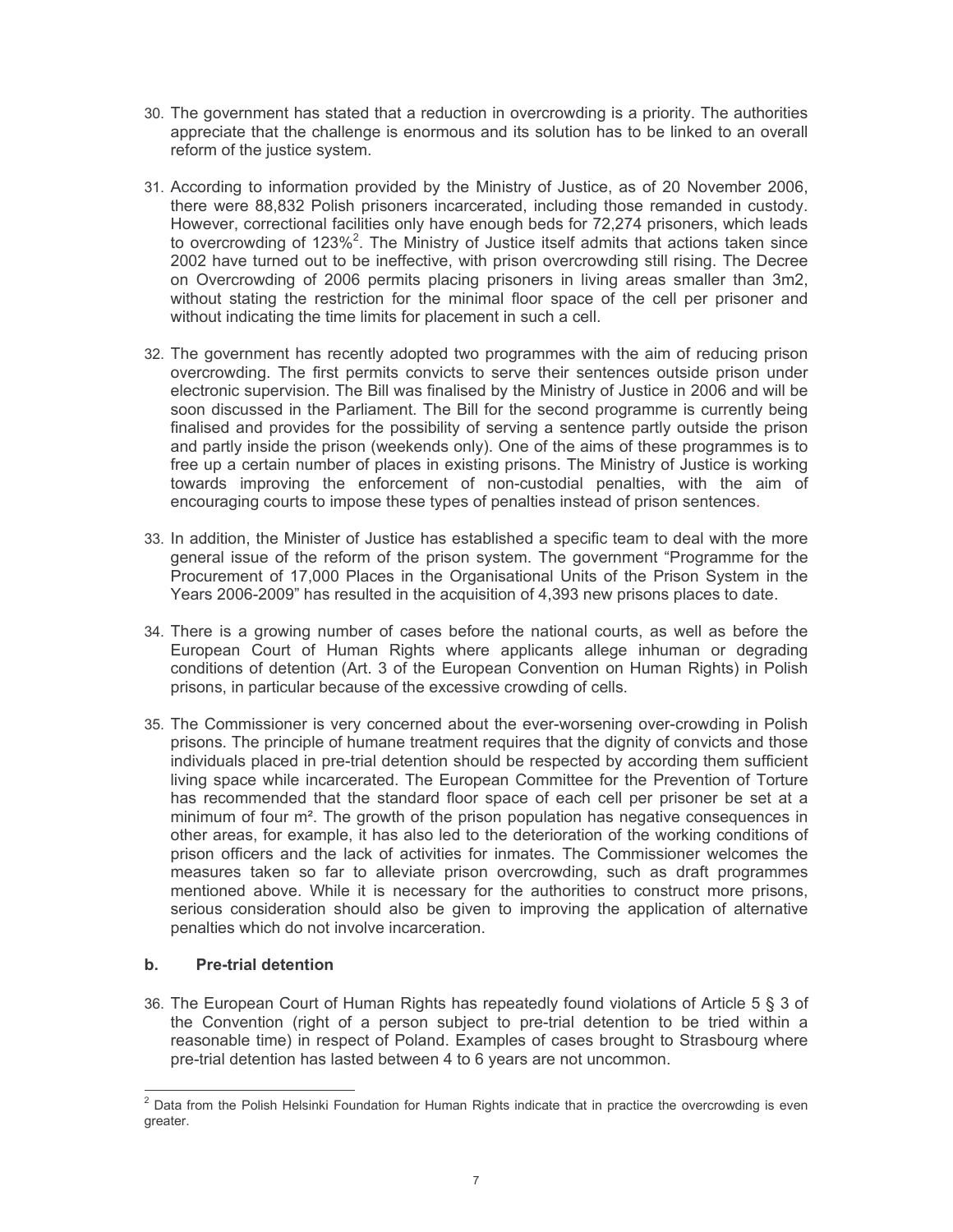- 37. According to the Code of Criminal Procedure<sup>3</sup>, pre-trial detention shall not exceed two years before a verdict passed by a court of first instance (and in preparatory proceedings 12 months). However, the court of appeal may extend these periods on certain grounds. Moreover, the law does not stipulate a maximum period of pre-trial detention. On 24 June 2006, the Polish Constitutional Court issued a judgment in which it deleted one of the grounds for prolonging pre-trial detention<sup>4</sup>.
- 38. Moreover, detention on remand may be ordered if there is a strong possibility that the accused has committed an offence, and cumulatively, if there is a risk of his or her absconding, obstructing the proceedings or in certain cases re-offending. According to Article 258 § 2 of the Code of Criminal Procedure, an accused may also be detained on remand if he or she risks a long term of imprisonment. On 4 June 2004, the Ministry of Justice sent a letter to all the Presidents of Courts of Appeal together with an analysis of the case-law of the European Court of Human Rights concerning the requirements relating to the reasons for placing and keeping of a person in detention pending trial. It was underlined that the reason evoked in Article 258 § 2, namely the risk of a long-term of imprisonment, cannot justify keeping someone in detention for a long period of time.
- 39. In February 2006, the Ministry of Justice issued quidelines for prosecutors concerning the application of pre-trial detention. Prosecutors were instructed to be flexible in their treatment of petty crime and to restrict their applications for pre-trial detention in such cases. On the other hand, detention applications were advisable in the case of the most serious offences. Since 2003, there has been a systematic fall in the number of persons in pre-trial detention: currently they constitute 15.6% of the total inmate population, which is the lowest in Poland for more than twenty years.
- 40. The Commissioner urges the Polish authorities to review the application and functioning of pre-trial detention in Polish law. The training of judges and prosecutors as regards European standards and case-law of the Strasbourg Court is crucial. The general rule should be the release rather than the detention on remand and this message needs to be strongly underlined to national judges.

#### $C<sub>1</sub>$ Access to a lawyer

- 41. In his 2002 report the Commissioner observed that officially appointed lawyers rarely visit detainees in prison. According to the Ministry of Justice, however, complaints concerning the lack of or insufficient number of contacts with a defence counsel are a small proportion of all complaints reviewed by the Organisational Department in the Ministry. The Ministry also points out that the accused may communicate with his or her defence counsel in writing. According to NGOs and lawyers, officially appointed lawyers are very poorly remunerated for their work, which may account for their lack of enthusiasm in making prison visits. The Ministry of Justice rejects this assertion, arguing that minimum fees for penal cases are not unreasonably low. The Commissioner would like to underline that direct contact with a lawyer is of crucial importance for those who face a threat of imprisonment, as well as for those already in prison.
- 42. As regards detainees' correspondence, routine interference and censorship of such correspondence, frequently concerning correspondence with the European Court of Human Rights itself, is the subject of a number of applications before the Court in Strasbourg. In 2006 there were nine judgments in which the Strasbourg Court found a violation of Article 8 as a result of censorship of correspondence with the Court.

 $3$  Article 263 § 2 and § 3 of the Code of Criminal Procedure.

Article 263 § 4 of the Code of Criminal Proceedings, subsection (vi) – "other important obstacles, the removal of which has not been possible".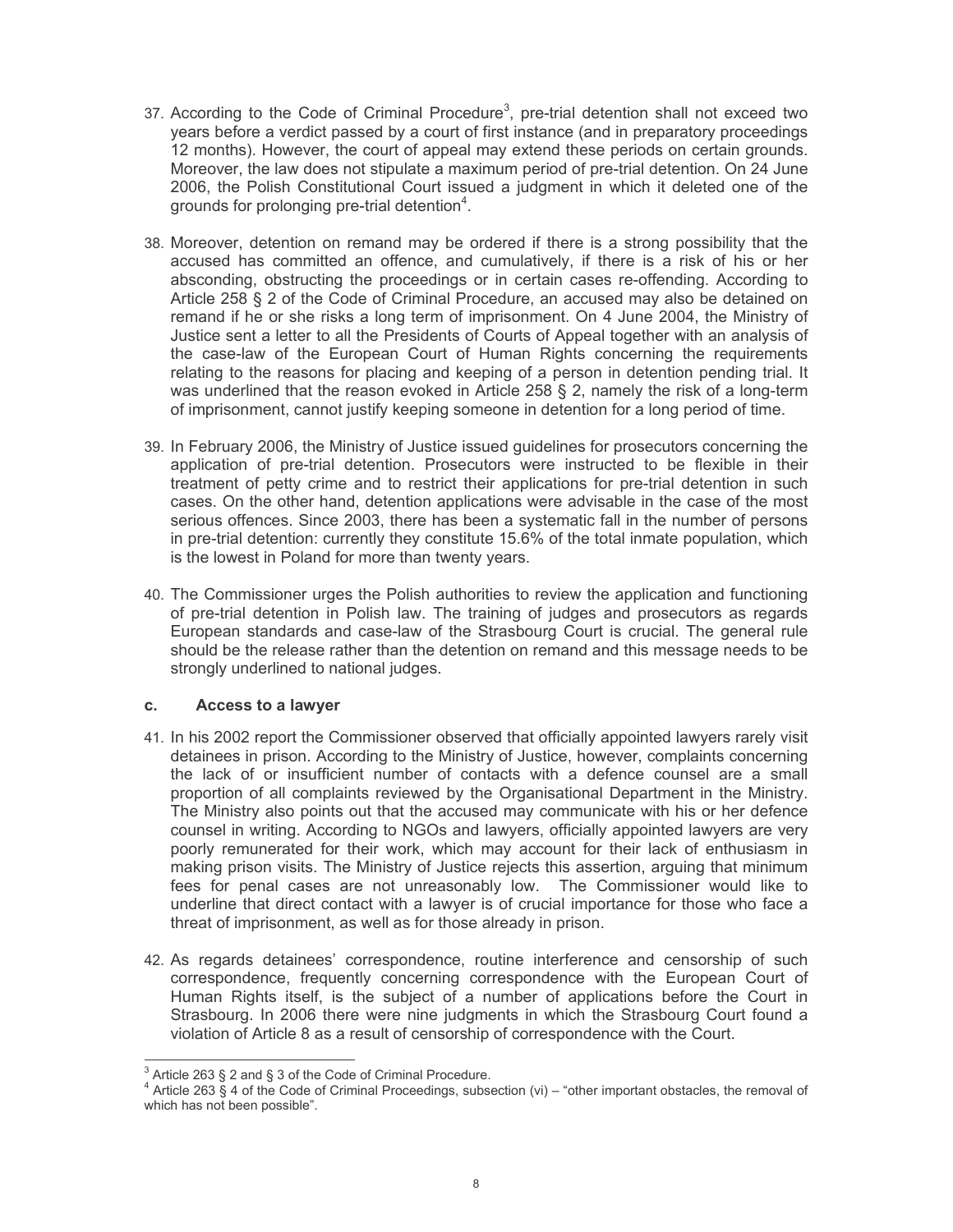#### $\mathbf{V}$ **Tolerance and Non-discrimination**

43. The Commissioner recommended in his report that the Polish authorities intensify measures to combat xenophobia, anti-Semitism, and discrimination by *inter alia* promoting tolerance and strengthening anti-discrimination legislation.

#### **Legislative and Institutional framework**  $a<sub>r</sub>$

- 44. The Commissioner noted that Poland had little anti-discrimination legislation in areas such as housing, contractual relations, and access to public places. At the time of the mission in 2002, there was discussion concerning a draft amendment to the Labour Code, which would introduce a ban of any direct and indirect discrimination.
- 45. Amendments to the Labour Code, which entered into force on 1 January 2004 defined and prohibited direct and indirect discrimination in all its forms as well as obliged employers to fight discrimination in employment. These substantive amendments brought Poland largely in line with the EU Racial Equality and Employment Equality Directives. Indeed, there are certain areas in which the Polish legislation goes beyond the requirements of Equality Directives, for example the Polish legislation prohibits a wider ground of discrimination in comparison to the EU Directives<sup>5</sup>. However, there is still no comprehensive body of anti-discrimination legislation, which would cover discrimination as far as access to goods and services is concerned. Polish legislation also does not have any particular mechanism of combating discrimination in housing.
- 46. According to the government, a comprehensive law on equal treatment is in the phase of internal consultation at the Ministry of Labour and Social Policy.
- 47. In his Opinion on the creation of a national body for countering discrimination in Poland. published on 11 February 2004, the Commissioner expressed his firm opinion that Poland should create an independent institution which was separate from the government.<sup>6</sup>
- 48. The Government Plenipotentiary for Equal Status of Women and Men had been fulfilling some of the tasks of such a body since 2001 and had taken a number of initiatives welcomed by NGOs and international organisations concerned with the issues of racism and discrimination, in addition to its original mandate of working on gender equality. However, the function and the Office of the Plenipotentiary were abolished by the new Government on 3 November 2005. The Department for Women, Family and counteracting Discrimination, subordinated to the Ministry of Labour and Social Policy has taken over a large part of the Plenipotentiary's duties. However, the emphasis of the work of the new department appears to be on fighting discrimination against women and supporting the family, rather than discrimination on all grounds.<sup>7</sup>

Polish legislation prohibits all other possible grounds of discrimination stating that "any discrimination is prohibited" and then setting as examples: gender, age, disability, race, religion, nationality, political opinion, membership of a trade union, ethnic origin, beliefs, sexual orientation, employment for a definite or indefinite period of time, part time or full time employment.

The EU Directive 2000/43 also obliges Member States to create a body for the promotion of equal treatment of all persons without discrimination on the grounds of racial or ethnic origin.

The department is responsible for the preparation and running of the European Year of Equal Opportunities for All 2007 (National Implementing Body) in Poland.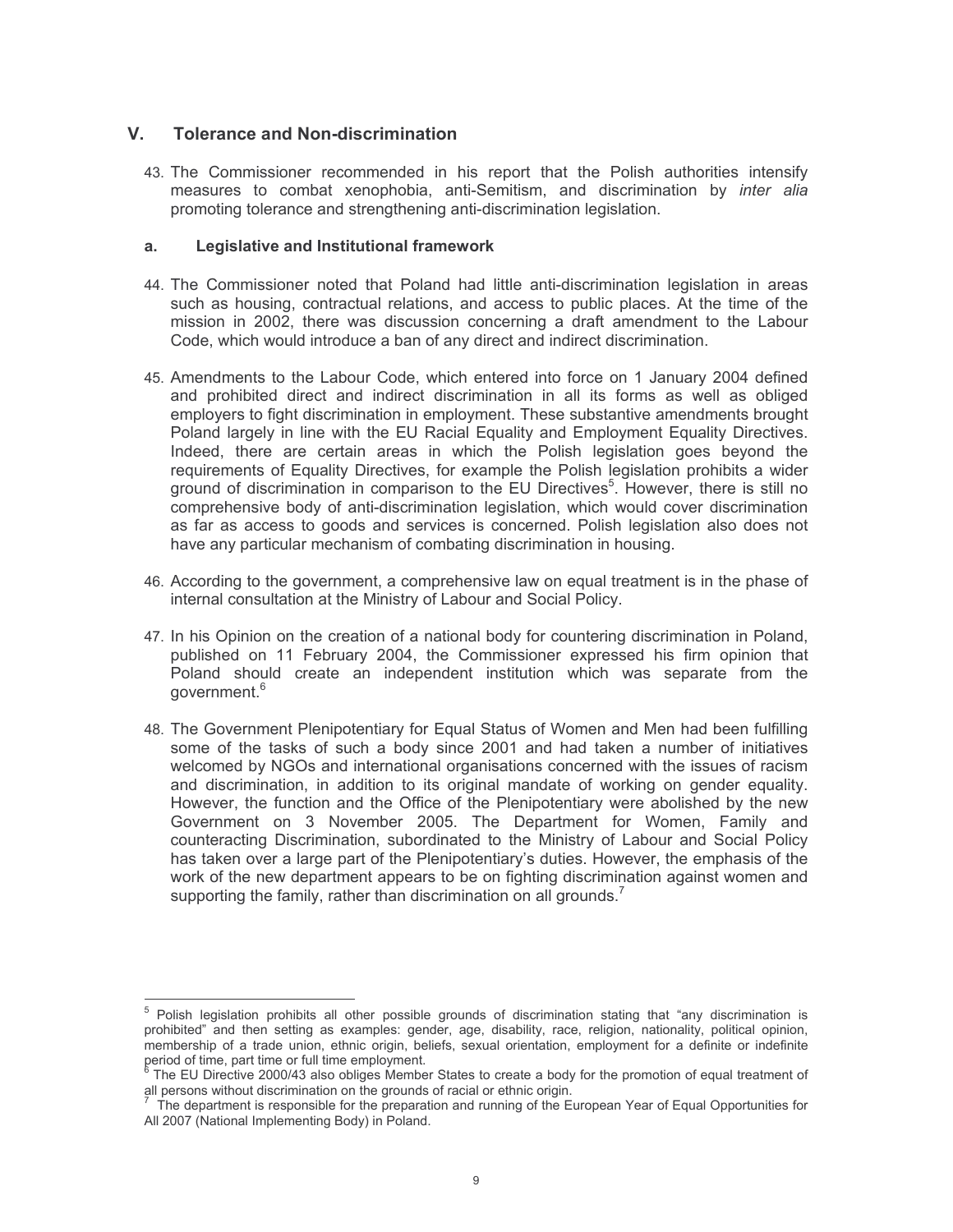- 49. There is still no single specialized and independent body created with the exclusive aim of promoting equal treatment of all persons without discrimination<sup>8</sup>. Discrimination based on disability is dealt with by the Government's Plenipotentiary for the Disabled. The Commissioner for Civil Rights (Ombudsman) is the institution with the strongest instruments to intervene in cases of discrimination. However, the Ombudsman is active in a number of different areas and can not concentrate solely on discrimination issues. Some of the tasks of a specialized body, for example, research on equality and discrimination and training programmes, would seem to go beyond the possibilities of the Polish Ombudsman. Indeed, in his Opinion of 2004, the Commissioner had advised against making significant modifications to the mandate of the Polish Ombudsman as it might unsettle the institution's primary role.
- 50. The Commissioner urges the Polish authorities to enact a comprehensive body of antidiscrimination legislation to fill the remaining legal lacuna in this area. The Commissioner reiterates the earlier recommendation that the Polish authorities set up a single specialised body to combat discrimination in all areas of life and on all grounds. The Commissioner also encourages the launching of visible, large-scale public campaigns informing the public and the authorities about the notion of equal treatment. Co-operation with civil society in this regard is strongly encouraged.

#### $b_{1}$ Rights of Lesbian, Gay, Bisexual and Transgender Persons

- 51. At the time of the 2002 mission, the NGO community drew the Commissioner's attention to specific instances of discrimination and incidents of hate crime against homosexuals. According to NGOs with whom the Commissioner met in December 2006, the situation for lesbians, gays, bisexual and transgender persons (LGBT persons) has worsened since then. Specific areas of concern expressed were homophobic statements made by leading public figures, which created an atmosphere of hate and intolerance and that the right to freedom of expression and freedom of association were not fully guaranteed for those with different sexual orientation in Poland. The Polish government vehemently rejects these assertions, citing the fact that in the last twenty years the Civil Rights Ombudsman has only received three complaints concerning violations of civil rights due to sexual orientation.
- 52. In June 2005 the Warsaw Equality March was banned, with municipal authorities citing threats posed to public safety (due to possible counter-demonstrations) as one of their reasons for banning the event. This case was brought to the European Court of Human Rights, which found violations of Article 11 (freedom of assembly), and Articles 13 and 14 in conjunction with Article  $11^9$ . In November 2005, the Poznań Equality March was banned and dispersed by the Police. Following appeals, the Polish Supreme Administrative Court declared that the reasons given for banning the March were insufficient to justify restrictions on freedom of assembly. While both the Equality Marches in Warsaw and Poznań took place in 2006, according to NGOs this is not indicative of a general improvement in the rights of LGBT groups.
- 53. In early 2006, the Polish version of "Compass Human Rights Education with Young People", a Council of Europe anti-discrimination handbook and a manual on Human Rights for young people, was withdrawn from circulation by the Ministry of Education. On

<sup>&</sup>lt;sup>8</sup> The tasks pertaining to anti-discrimination policy are now fulfilled by: The Department for Women, Family and Countering Discrimination at the Ministry of Labour and Social Policy, the Department of Denominations and National Minorities at the Ministry of Interior and Administration, the Civil Rights Ombudsman, the Office for Repatriation and Aliens, the Team for National Minority Affairs, the State Labour Inspection. Disability discrimination is the duty of a special Government Plenipotentiary and race and ethnic discrimination is dealt with within a special team of the Ministry of the Interior and Administration created in 2004.

 $^9$  Bączkowski and Others v Poland (application No. 1543/06) Judgment of 3 May 2007.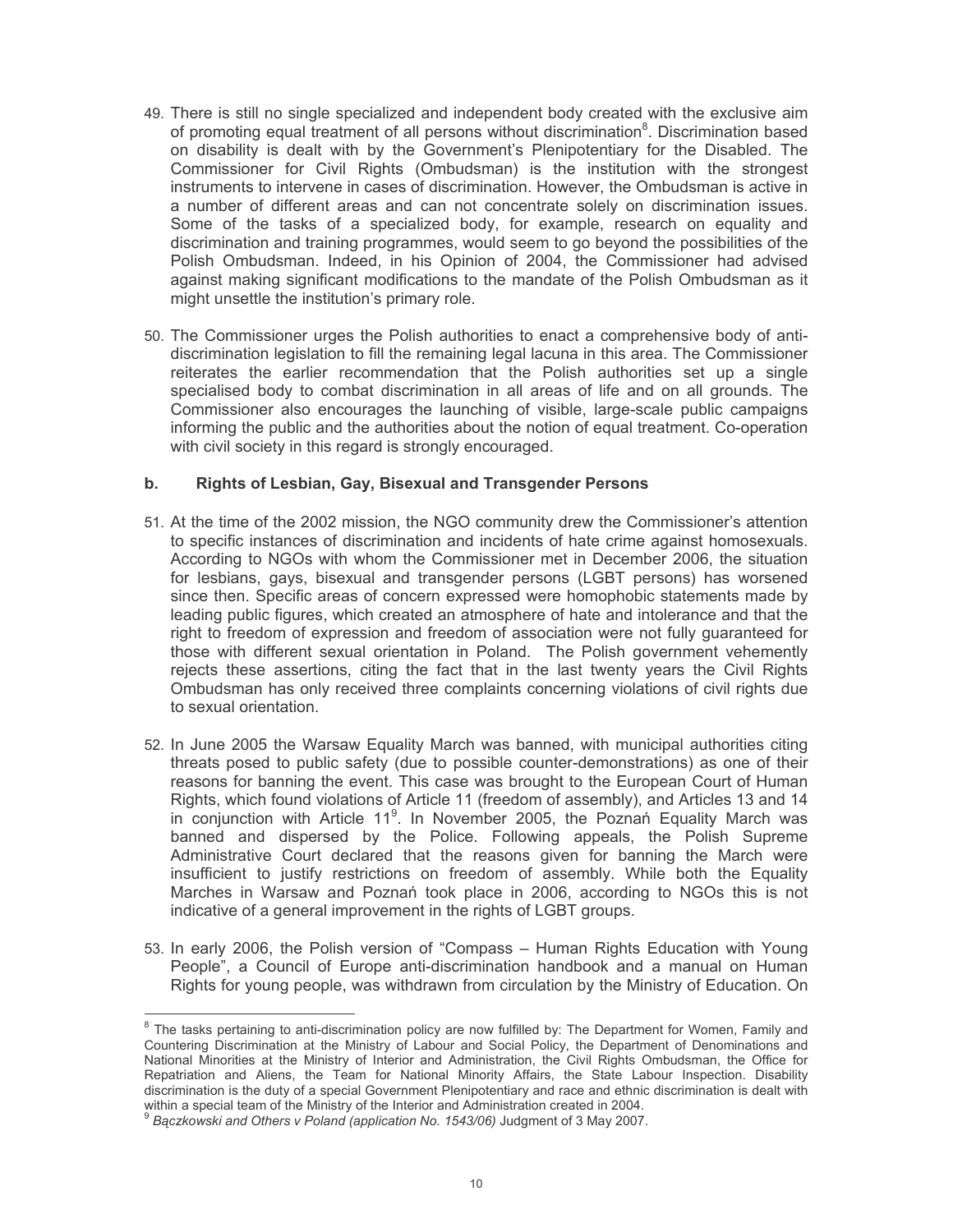8 June 2006, the Minister for Education dismissed the director of the National In-Service Teacher Training Centre (CODN), Mirosław Sielatycki, for having published the Compass handbook. The reason given for his dismissal was that that the contents of the chapter on homosexuality was in contradiction with the core-curriculum for general education and that the publication contained statements aimed at promoting homosexuality in schools.

- 54. During the Commissioner's visit, the Secretary of State for Education explained that while the Council of Europe manual had many positive chapters, the chapter on homosexuality was unacceptable, as it did not reflect Polish values. According to the Minister, homosexuality was not an 'issue' within Polish society and should not be discussed in schools. The Commissioner was given an example of the sort of manual which the Government considered suitable for the education of young teenagers; a publication entitled "Wygrajmy Młodość" ("Let's win youth"). The chapter on homosexuality from the manual was translated into English for the Commissioner. This chapter states that homosexuality is an unnatural inclination and that the person affected should be shown particular care and assistance in fighting this shameful deviation. The chapter links homosexuality to a fear of responsibility, an incorrect hierarchy of values, a lack of a proper idea of love and a hedonistic attitude, as well as prostitution.
- 55. The Commissioner finds this approach simply wrong. The portrayal and depiction of homosexuality is offensive, out of tune with principles on equality, diversity and respect for the human rights of all. While the Polish authorities are of course free to decide on which materials they use for human rights education, the human rights principles, including the principle of non-discrimination, contained within such materials are not optional. Moreover, the Commissioner is concerned about proposals that there should be legislation which would penalise alleged promotion of homosexuality in schools.
- 56. The Commissioner deplores any instances of hate speech towards homosexuals, which should not be tolerated by the Polish authorities. Adequate legal measures should be put in place to combat hate speech and discrimination of those with different sexual orientation or gender identity. All persons have a right to free speech, freedom from discrimination and to seek, receive and impart information. Education and awareness raising measures should be taken to increase the understanding and respect for diversity in cooperation with civil society.
- 57. The Commissioner encourages the Polish authorities to participate actively in the EU 2007 Year of Equal Opportunities as well as in the Council of Europe's "All Different, All Equal: Campaign for diversity, human rights and participation" and to ensure a visible national implementation of these campaigns.<sup>10</sup>

#### C. **Anti-Semitism**

58. The Jewish community in Poland today is very small, commonly estimated at between 5,000 and 10,000 people<sup>11</sup>. According to NGOs and researchers, there is an increased discourse of anti-Semitism in the public sphere, which manifests itself mainly in anti-Semitic hate-speech and publications, which are readily available from numerous booksellers, such as the "Ruch" network of kiosks.

<sup>&</sup>lt;sup>10</sup> The Polish government has not approved the Council of Europe's "All Different, All Equal" Campaign and will not be granting support for it. In response to the growing problem of violence in schools, the Ministry of Education has introduced a programme code-named "Zero tolerance for school violence", designed to reduce pathological phenomena among children and youth.

During the 2002 national census, 1,055 Polish citizens declared their nationality as Jewish.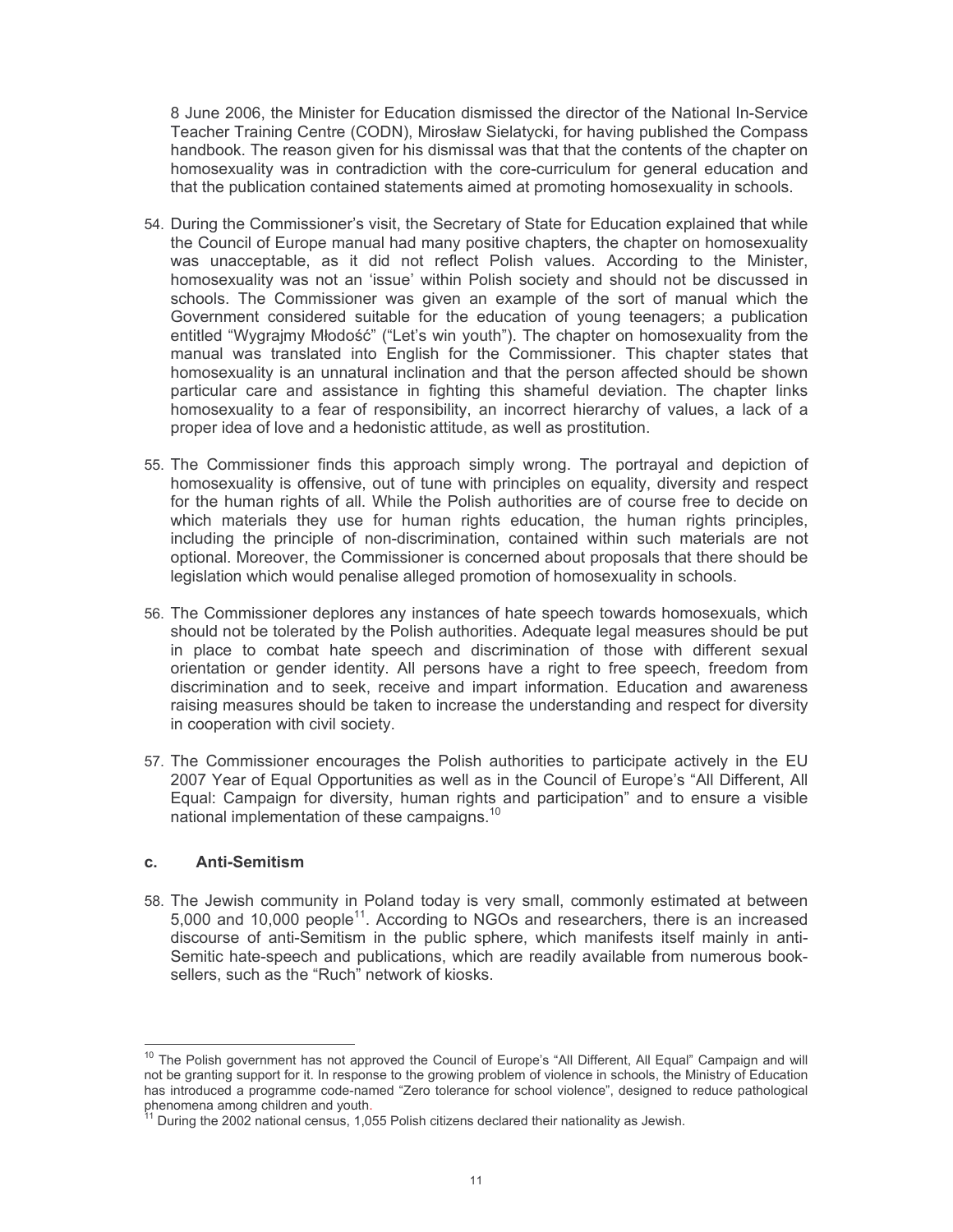- 59. According to provisions of the Polish Criminal Code<sup>12</sup>, criminal proceedings may be discontinued or not even initiated on the grounds that the "social harmfulness" of the offence are considered insignificant<sup>13</sup>. In other words, even though one may feel offended by a particular anti-Semitic comment, society at large has not been affected, therefore the social consequences of the crime are minimal. According to NGOs, this concept of "insignificant social harmfulness of an act" is often used by prosecuting authorities as a reason for discontinuing or not bringing forward the prosecution in cases with racist or anti-Semitic elements.
- 60. Pursuant to the National Prosecutor's Office, from 2004 all preparatory proceedings involving racially-motivated acts have been subject to supervision by district prosecutors to prevent premature refusal of investigations or dismissal for reason of insignificant social harmfulness. Once every three months appellate prosecutors examine cases in this category of crime to check the legitimacy of such decisions, before reporting to the National Prosecutor's Office on their findings and any further action taken. According to the National Prosecutor's Office, not a single cases concluded in the years 2004-2006 was discontinued or the investigation refused on the basis of Article 17 § 1.3 of the Code of Penal Proceedings, i.e. for reason of insignificant social harmfulness. In most cases discontinued in the years 2004-2006 the reason cited for the decision was failure to find the perpetrator of the crime. However, the number of racist or xenophobic offences with the use of the Internet has begun to rise (mainly consisting in incitement to hatred for national, ethnic or religious reasons). In 2005, a total of 43 cases were reported.
- 61. According to the Ministry of Justice, the existing provisions of the Penal Code prohibiting racial discrimination will soon be strengthened with new regulations, following the conclusion of ongoing works on the amendment of the Penal Code. One of the proposed amendments to Article 256 § 1 will permit a more effective prosecution of preparations to disseminate Anti-Semitic materials and others inciting hatred for reason of national, ethnic, racial, religious differences or due to a lack of religious beliefs.
- 62. During the visit, the Commissioner was impressed by the numerous activities of the Polish civil society and academia engaged in combating anti-Semitism in creative ways; through education, research, writing, art performances and exhibitions. During his visit to Auschwitz, the Commissioner learnt of the increasing number of Polish school children who visit the museum as part of their school curricula. In addition, from 1998 Polish youth have taken part in the March of the Living (an international educational programme where every year Jewish teenagers from around the world walk from Auschwitz to Birkenau camps). He was also informed of the efforts to increase and improve teacher training on the holocaust. The Commissioner considers these activities, often implemented at the grass root level, vitally important in fighting anti-Semitism. They deserve the support and recognition of the authorities.
- 63. The Commissioner calls for determined efforts to be made by the authorities to ban racist and anti-Semitic publications and broadcasting. Such publications are far from harmless and their unrestricted distribution sends out the wrong message to the public. The Commissioner welcomes the monitoring of cases involving racially-motivated or xenophobic offences by the National Prosecutor's Office. The Commissioner considers it extremely important that the existing articles of the criminal code relating to incitement to racial and ethnic hatred are effectively implemented. Judges, prosecutors and the police should be trained accordingly to be sensitive to this issue.

<sup>&</sup>lt;sup>12</sup> Article 1, paragraph 2 and Article 17, paragraph 1, item 3.

<sup>&</sup>lt;sup>13</sup> The premise of insignificant social harmfulness of a deed is a general premise of penal responsibility and is not exclusively applied to acts of a racist or discriminatory character.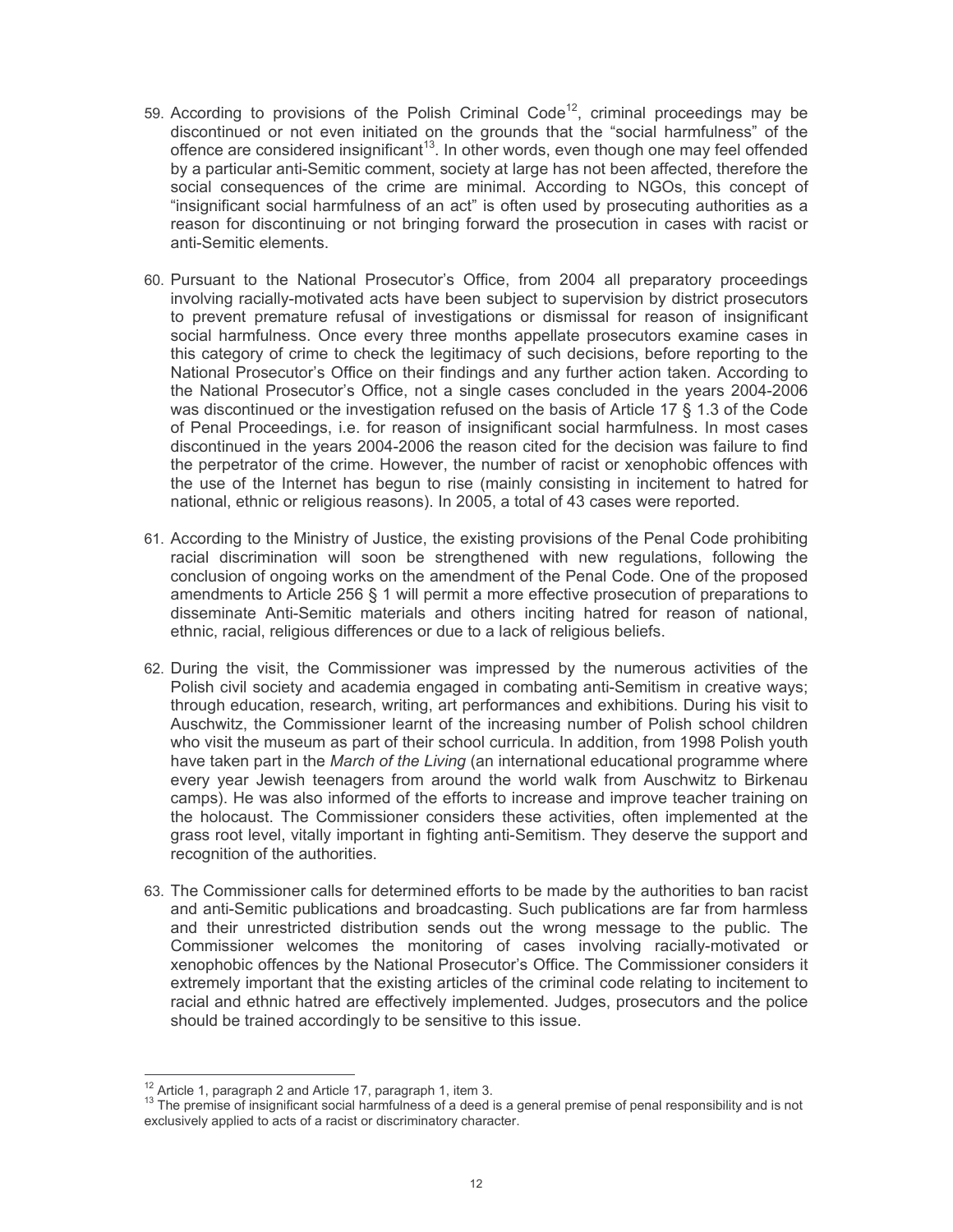#### $VI.$ **Situation of minorities**

- 64. In his 2002 report, the Commissioner noted that xenophobia, anti-Semitism and negative stereo-types of minorities were common and stressed the need to promote tolerance, starting with programmes at school. Difficulties in preserving culture and language, access to media and disadvantaged social situations in areas such as housing and employment were apparent. The Commissioner found an absence of detailed legislative provisions in certain areas. At the time of the visit, a draft law on National and Ethnic Minorities was under discussion, with establishment of a new government agency for protection of minorities foreseen.
- 65. On 6 January 2005, the Act on National and Ethnic Minorities and Regional Language was adopted by the Polish Parliament and was signed by the President on 24 January 2005. Article 6 of the Act prohibits discrimination resulting from affinity to national or ethnic minorities. The Act obliges the public authorities to institute appropriate measures in order to support full and actual equality in the area of economic, social, political and cultural life and to protect those who are targets of discrimination, hostility or violence.
- 66. NGOs and representatives of minorities drew the Commissioner's attention to the fact that increased efforts are needed to protect and preserve monuments and cemeteries of national minorities. The Commissioner himself had witnessed the sad condition of the Jewish cemetery in Warsaw during his October 2006 visit. The Commissioner also saw an impressive exhibition in the Galicia Jewish Museum in Krakow, which apart from paying tribute to the Polish heroes, also demonstrated how few traces are left of the once rich Jewish culture in Poland. The Commissioner strongly believes that the task of preserving the Jewish heritage and that of other national minorities is important for all Poles, not just for the minorities themselves.
- 67. The Commissioner encourages the Polish authorities to promote intercultural dialogue and understanding of different minorities, their culture and history within the media and the school curricula. Minority monuments and cemeteries should be preserved out of respect to minority groups and to preserve common heritage.

#### The particular situation of Roma/Gypsies  $a<sub>1</sub>$

- 68. In his 2002 report the Commissioner recommended that the Polish authorities ensure adequate funding for the Malopolska pilot project for the Roma/Gypsy community and expand similar activities to other parts of the country, particularly in the field of education, employment, health and housing. The Commissioner also recommended that the national action plan for Roma/Gypsies be finalised without delay.
- 69. On 1 January 2004, the Polish authorities started implementing a long-term (2004-2013) National Programme for the Roma Community in Poland, which had been adopted by the Council of Ministers a few months earlier, i.e. on 19 August 2003. The aims of the national programme are to improve Roma living and health conditions, to reduce unemployment, to prevent racist crimes, to develop Roma culture and maintain their ethnic identity. The programme further aims at promoting Roma history, culture and tradition in the majority population.
- 70. Since 2006, budget resources in the amount of nearly PLN 23 million (approximately EUR 6 million) have been deployed for campaigns and activities conducted within the framework of the Małopolska and the National Programme. Nevertheless, the Ministry of Interior and Administration acknowledge that extensive further funding is needed. As regards funding, some Roma representatives complained to the Commissioner that public funding does not reach them. They called for more information sharing and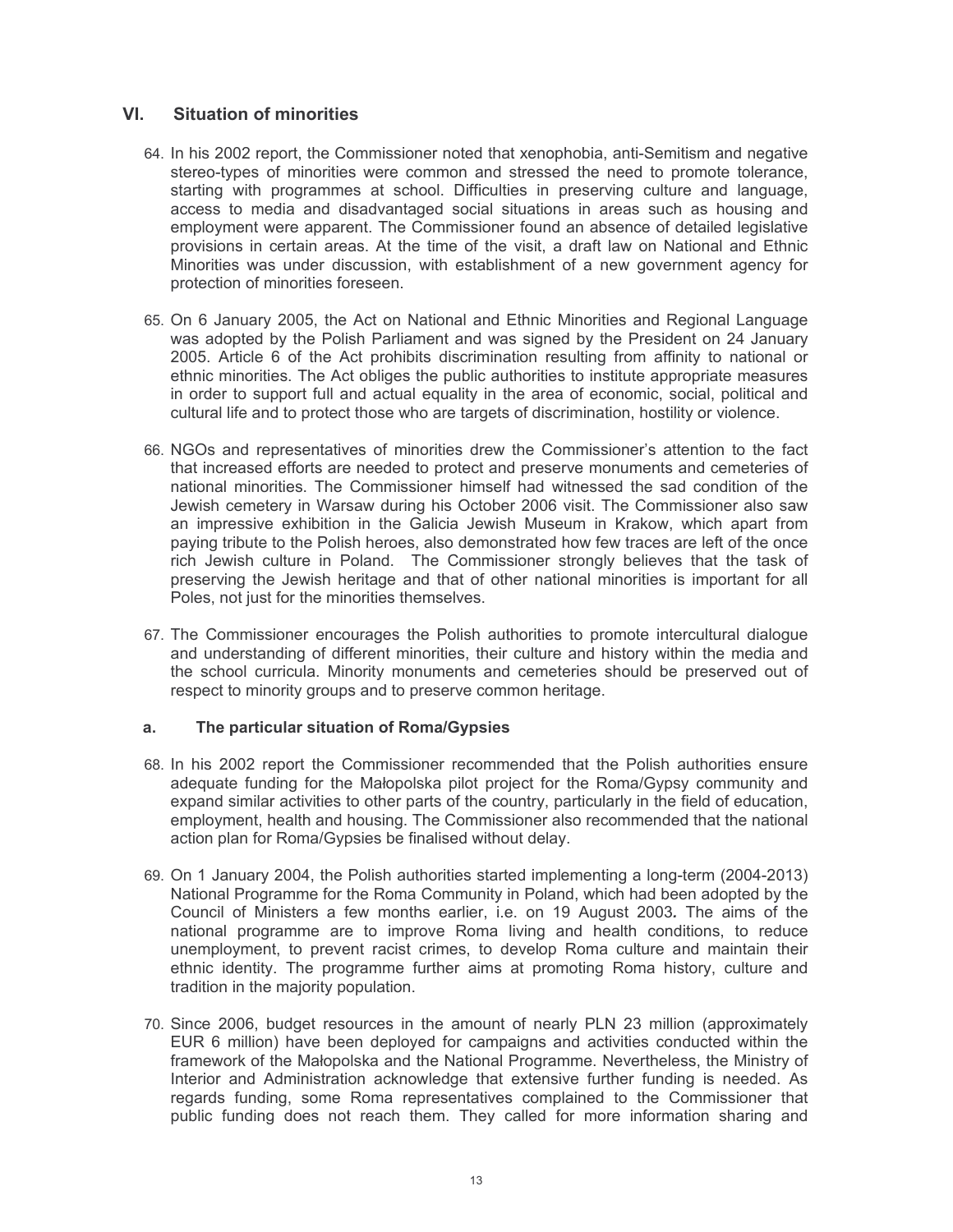participation in relevant decision-making in matters concerning Roma. According to the Ministry of the Interior, a Team for Roma Affairs will be created in the framework of the Joint Commission of the Government and National and Ethnic Minorities. The Team, which will include leaders of Roma organisations, will continue the work of the Sub-Team for Roma Affairs.

- 71. As regards education of Roma, and notwithstanding the success obtained by the Malopolska pilot project in increasing the level of school attendance of Roma children, many areas of concern remain to be addressed. The Ombudsman for Children informed the Commissioner of continuing irregularities in the education of Roma children in Poland. For example in Kłodzko, home to one of the largest Roma communities in Poland, 25 out of 35 Roma children at the obligatory schooling age attend special schools for disabled children. The reasons given for this by the Ombudsman for Children were the lack of Polish language skills when children started schooling, that their health and development suffered on account of parental neglect, and that Roma parents specifically sought such education because it entitled them to certain forms of social assistance (child care allowance or pension). The Roma families in this region face many problems, namely very low income and/or unemployment, deplorable housing conditions and inadequate conditions for learning at home.
- 72. Many Roma in Poland still suffer from exclusion and face difficult living conditions throughout the country. NGOs report that Roma are also occasionally targets of racially motivated violence.
- 73. The Commissioner welcomes the progress made, in particular in the field of education of Roma children. However, further measures in respect of education, housing, health and employment are still required as Roma continue to be disadvantaged and discriminated population in Poland. The Commissioner welcomes the National Programme and encourages the Polish authorities to allocate adequate resources to its implementation. Roma should be consulted and participate in the planning and implementation of all the activities of the Programme. The remaining separate classes for Roma pupils must be replaced with integrated education. The emphasis must be placed on pre-school education, which should be adequately funded, equipped with language training facilities and schools assistants

#### VII. **Children**

#### Education for children in rural areas  $a<sub>z</sub>$

- 74. In his report, the Commissioner urged the Polish authorities to ensure that children in rural areas have access to quality education.
- 75. One of the ways in which the Polish authorities are attempting to ensure equal educational opportunities for those in rural areas is through increasing financial assistance for pupils and students in need. Specific state aid has been earmarked to provide equal educational opportunities to pupils and students coming from low-income and problem families. On 28 September 2004, the Polish government adopted a National Scholarship Programme, and on 16 December 2004 a new system of financial assistance to students was introduced, providing aid to students in the form of maintenance grants, student benefits, and scholarships for outstanding learning and sports achievement.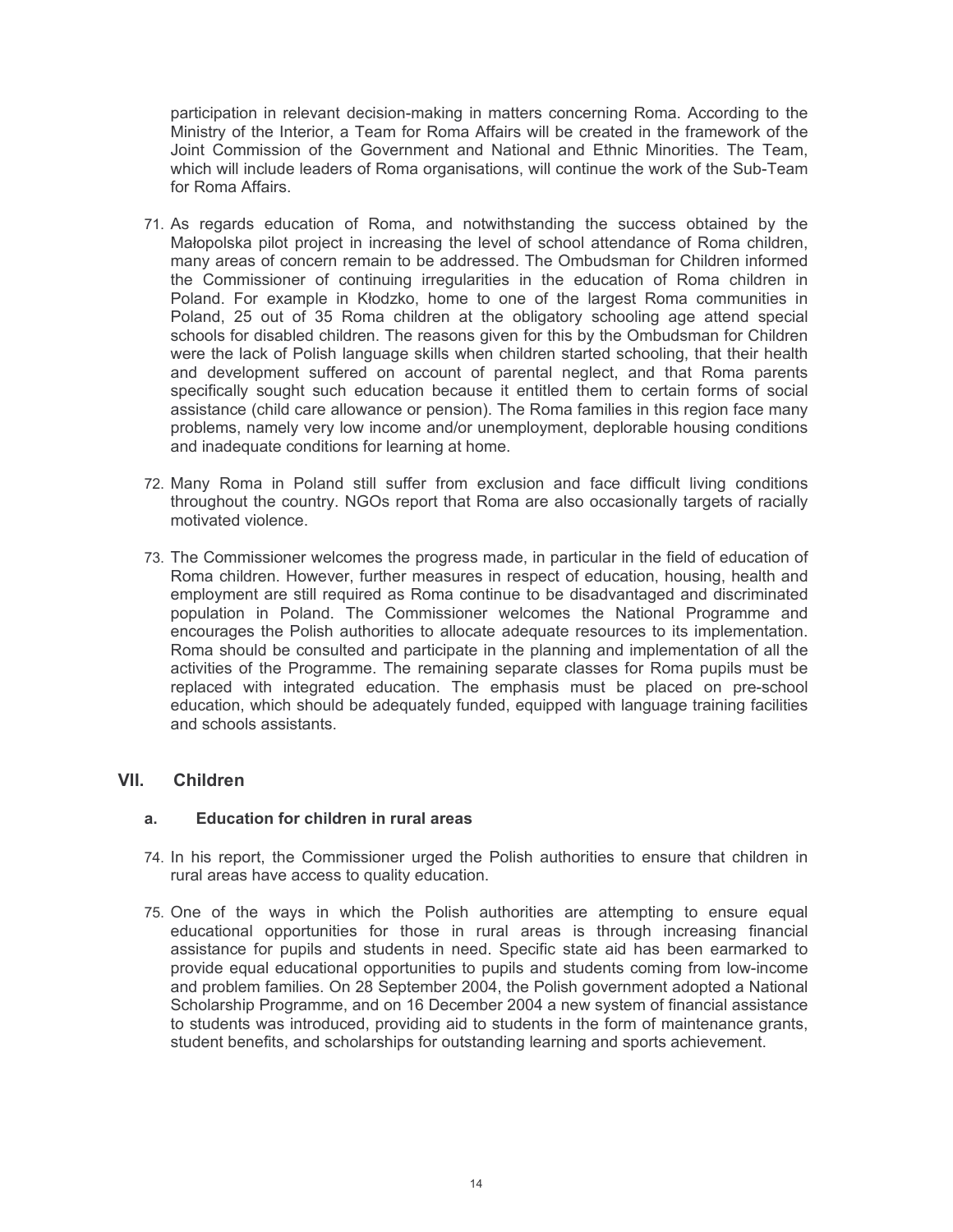- 76. In 2006, two state programmes, aimed at bridging the educational gap among students from rural areas, have been developed and implemented<sup>14</sup>. In addition, the government is expected to adopt and start implementing shortly the Strategy for the Development of Education in Rural Areas for the years 2007-2013. Twelve government departments, which prepare relevant programmes based on activities in the Strategy are involved in preparing its implementation.
- 77. Moreover, a number of grants and scholarships for students from rural areas have been funded by the European Social Fund and the State Budget. In the programming period for the years 2004-2006, funds amounting to 151 million € have been earmarked for grants and scholarships for primary and secondary schools students coming from rural areas, with 25 million  $\epsilon$  designated for scholarships for university students. Another relevant initiative sees schools in rural areas and small towns being equipped with computer rooms. According to the Polish authorities, EU funds within the framework of the Socrates Programme have also benefited rural areas in Poland.
- 78. The Commissioner welcomes the efforts of Polish authorities with the support of EU funds - to improve access to quality education for those children coming from rural areas or small towns.

#### VIII. **Domestic violence**

- 79. In his 2002 report, the Commissioner urged the Polish authorities to ensure greater protection and assistance to the victims of domestic violence through legislative and other means.
- 80. A new Act on countering domestic violence came into force on 21 November 2005. This law was adopted to increase the effectiveness of measures to counter domestic violence, as well as to improve social awareness of its reasons and consequences. According to article 13 of the new Act, the courts will be now empowered to restrain the perpetrator from contacting the injured party and to leave the family home.
- 81. In accordance with Article 10 of the above Act, the Polish government has adopted the National Programme for the Prevention of Domestic Violence on 25 September 2006, which is to be implemented by central and local government authorities during the period 2006 - 2016. Implementation of the Programme includes measures in the area of prevention, law, health, education and social work, and is addressed to victims of domestic violence, perpetrators and witnesses.
- 82. The first meeting of a working group under the Ministry for Labour and Social Affairs for countering domestic violence was held on 8 February 2007. The group was established for the purpose of implementing the Council of Europe campaign "Stop Domestic Violence Against Women".<sup>15</sup>
- 83. Preventing and prosecuting domestic violence is one of the priority statutory tasks of the Police. Statistics from the authorities show that the number of home interventions connected to domestic violence has been systematically growing. However, according to

<sup>&</sup>lt;sup>14</sup> 1. Government programme for supporting the development and implementation of regional or local programs for equal educational opportunities among children and Youth in 2006 Activation and Support for Local Administration Units and Non-governmental Organisations in the Scope for Providing Education-related Aid to Students. 2. Government program for bridging the educational gap among students coming from families of former employees of state-owned farms for the years 2006-2008.

areas of activity, determination of priorities, elaboration of uniform inter-ministry rules of report, drafting of action plans to pool efforts to enhance the results of ongoing programmes.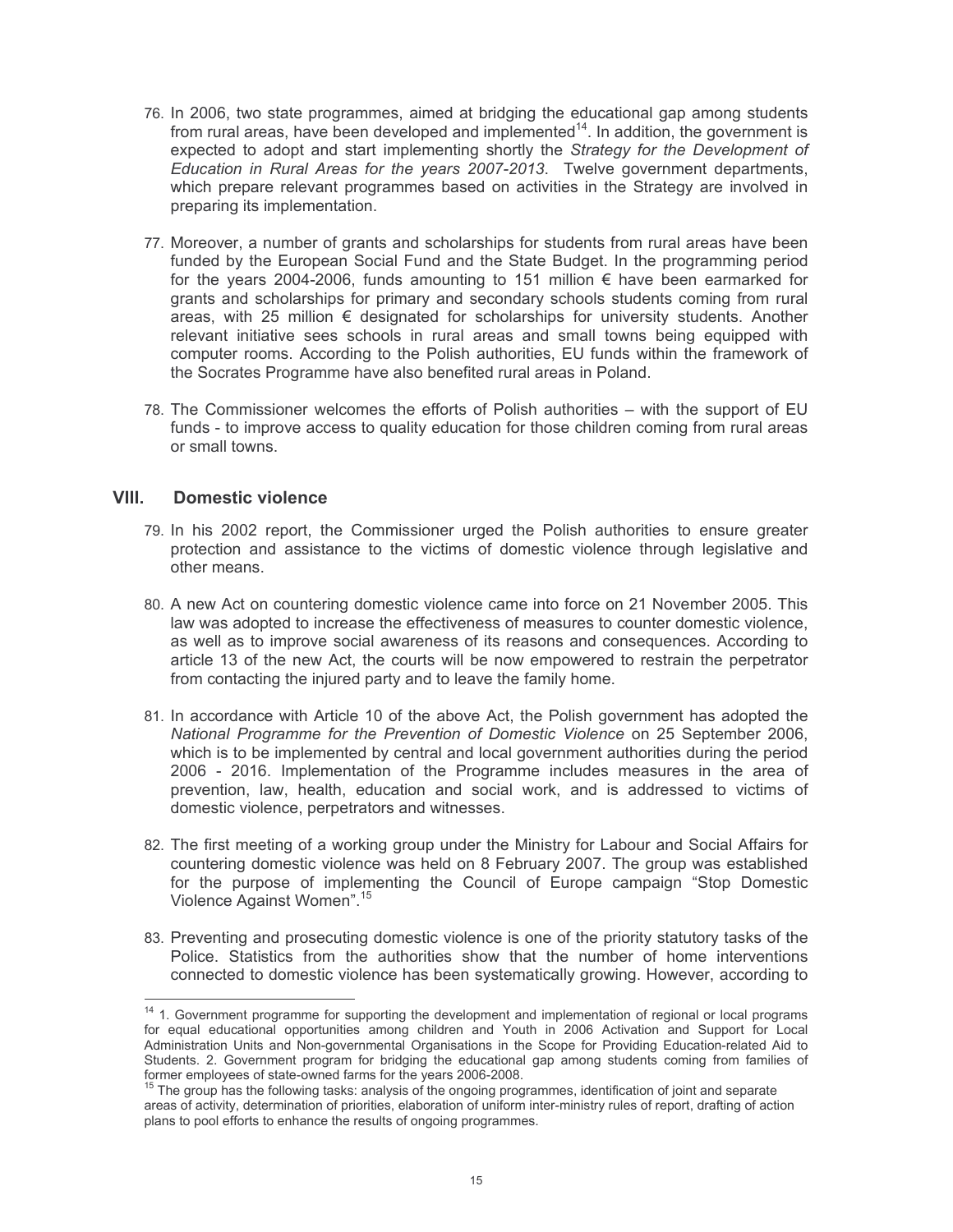NGO sources, the restraining powers within the law are weak and very rarely implemented. Since 2003, the emphasis has been on encouraging the police to work with other government departments for the benefit of families who have experienced domestic violence. According to information provided by the Polish government, training programmes with the aim of making police officers more sensitive to the problems of fighting domestic violence are also currently in operation.

84. The Commissioner welcomes the new legislation in the field of domestic violence and the National Programme for the Prevention of Domestic Violence. Domestic violence is a serious human rights issue, addressing which requires effective responses of a multidisciplinary nature. The Commissioner encourages the authorities to evaluate the functioning of the new restraining order regime, also in light of the criticism voiced by the NGOs. In this regard, it could be useful to draw on the experiences and best practices from other countries, where such protection/restraining orders have been in use for a longer time. It is important that the new legislation provides protection and assistance for the victims of domestic violence, the majority of whom are women and children. Shelters with adequate services for victims should be made available across the country to provide safety for the victims in violent domestic situation. In this regard, the co-operation of local authorities with women's NGOs is strongly encouraged. The Commissioner welcomes the fact that in 2007 the Ministry of the Interior will be working with NGOs to counter violence against women, particularly in rural areas.

#### $IX.$ **Trafficking in human beings**

- 85. In his 2002 report, the Commissioner stressed the need to ensure greater protection and assistance for victims of trafficking in human beings. Victim assistance was largely left to NGOs with some government assistance. The Commissioner noted that more shelters were needed, and better social assistance, health care, counselling and legal advice ought to be made available to victims.
- 86. On 16 September 2003, the Polish government adopted the National Programme for Combating and Preventing Trafficking in Human Beings prepared by the Minister of the Interior and Administration. On 5 March 2004, an Inter-Ministerial Team for Combating and Preventing Trafficking in Human Beings was established. The group consists of representatives of government, the police and NGOs working in this field. The group is an advisory body which meets on average twice a month. Both The National Programmes for the years 2005-2006 and 2007-2008 have been developed as a result of the work of the above mentioned group. The National Programme for 2007-2008 has been adopted by the Council of Ministers.
- 87. The 2005 amendments to the Aliens' law<sup>16</sup> include provisions on the protection of victims of trafficking. The amended legislation has improved the protection to foreign victims of human trafficking by providing for a possibility to grant them a visa or a residence permit for a limited time if they cooperate with law enforcement authorities in helping to bring traffickers to justice. Since the coming into force of the law, visas and temporary stay decisions have been granted in some instances to persons who are victims of trafficking in human beings.
- 88. The Ministry of the Interior and Administration and the La Strada Foundation have developed a Programme of support and protection for the victims of trafficking in human beings. It includes attending to the needs of victims of human trafficking by providing

<sup>&</sup>lt;sup>16</sup> Namely the Aliens Act of April 2005, following the Framework Decision of EU Council of 19.07.2002 and the Directive 2004/81/EC of 29 April 2004.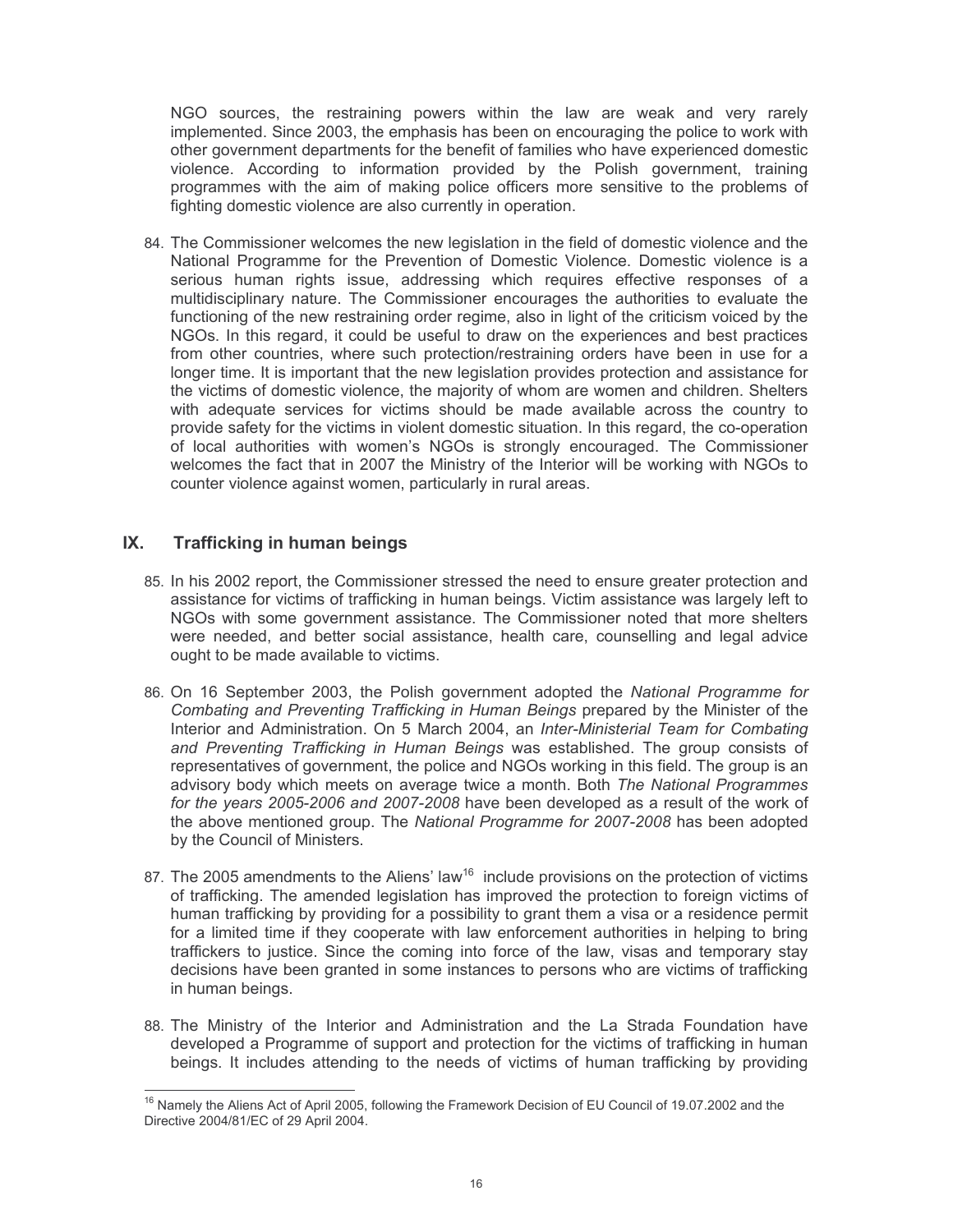them with safe shelter as well as medical, psychological and legal care. Under the Programme, foreign trafficking victims are offered visas for two-month stays, treated as a reflection period, during which time they can decide to collaborate with the law enforcement organs. Those victims who decide to cooperate and testify against the perpetrators are offered visas for six-month stays in Poland, with another six-month extension possible. Participation in the Programme is voluntary.

- 89. The years 2005-2006 saw the implementation of an International Partnership for Development Project: "IRIS: social and vocational occupation reintegration of women victims of trafficking in human beings". The project was partly financed out of the European Social Fund, in the framework of the EQUAL Community Initiative.
- 90. Since the first Commissioner's Report, Poland has signed the Council of Europe's Convention on Activities to Prevent Human Trafficking 16 May 2005, preparation for ratification being currently underway.
- 91. The Commissioner welcomes the 2005 amendments to the aliens' law which include provisions on protection of victims of trafficking. However, it appears that the new provisions have been very seldom used so far. The Commissioner encourages the Polish authorities to ensure that the provisions within the legislation which provide for victim protection are fully implemented. The Commissioner welcomes the co-operation between the Ministry of the Interior and the La Strada Foundation in providing support to victims. The Commissioner encourages the early ratification of the Council of Europe's Convention on Activities to Prevent Human Trafficking.

#### **X. Women and Reproductive rights**

- 92. In his 2002 report, the first Commissioner for Human Rights recommended that the Polish authorities promote an adequate knowledge of reproductive health through school curricula. The Commissioner also urged the authorities to ensure that medical professionals, the police and prosecutors respect the provisions under which termination of pregnancy is allowed under the current law.
- 93. Reproductive health education is taught in Polish schools under the theme of Education for life in the family. Provision of sexual education is obligatory for all types of primary schools, gymnasiums, and post-gymnasiums. According to the Ministry of Education, sexual education supports the educational role of the family, and shapes a pro-family, pro-health and pro-societal attitude. NGOs with whom the Commissioner met were of the opinion that sexual education in schools was often misleading and sometimes inaccurate, for example stating that oral contraception leads to female infertility. The Ministry of Education rejects this opinion. According to the Ministry, teachers are obliged to convey objective, scientifically verified knowledge in line with the core curriculum of general education.
- 94. The Polish law on termination of pregnancy<sup>17</sup> is one of the most restrictive in Europe. It permits a termination in three defined conditions: if the pregnancy endangers the mother's life or health, or where there is a high risk that the foetus will be severely and irreversibly damaged or suffering from an incurable life-threatening disease, or if there are strong grounds to believe that the pregnancy is a result of a criminal act. The Polish Parliament is currently discussing a proposed amendment to the Polish Constitution (Article 38) which would quarantee life from conception.

<sup>&</sup>lt;sup>17</sup> 1993 Family Planning (Protection of the Human Foetus and Conditions Permitting Pregnancy Termination) Act and related statutes.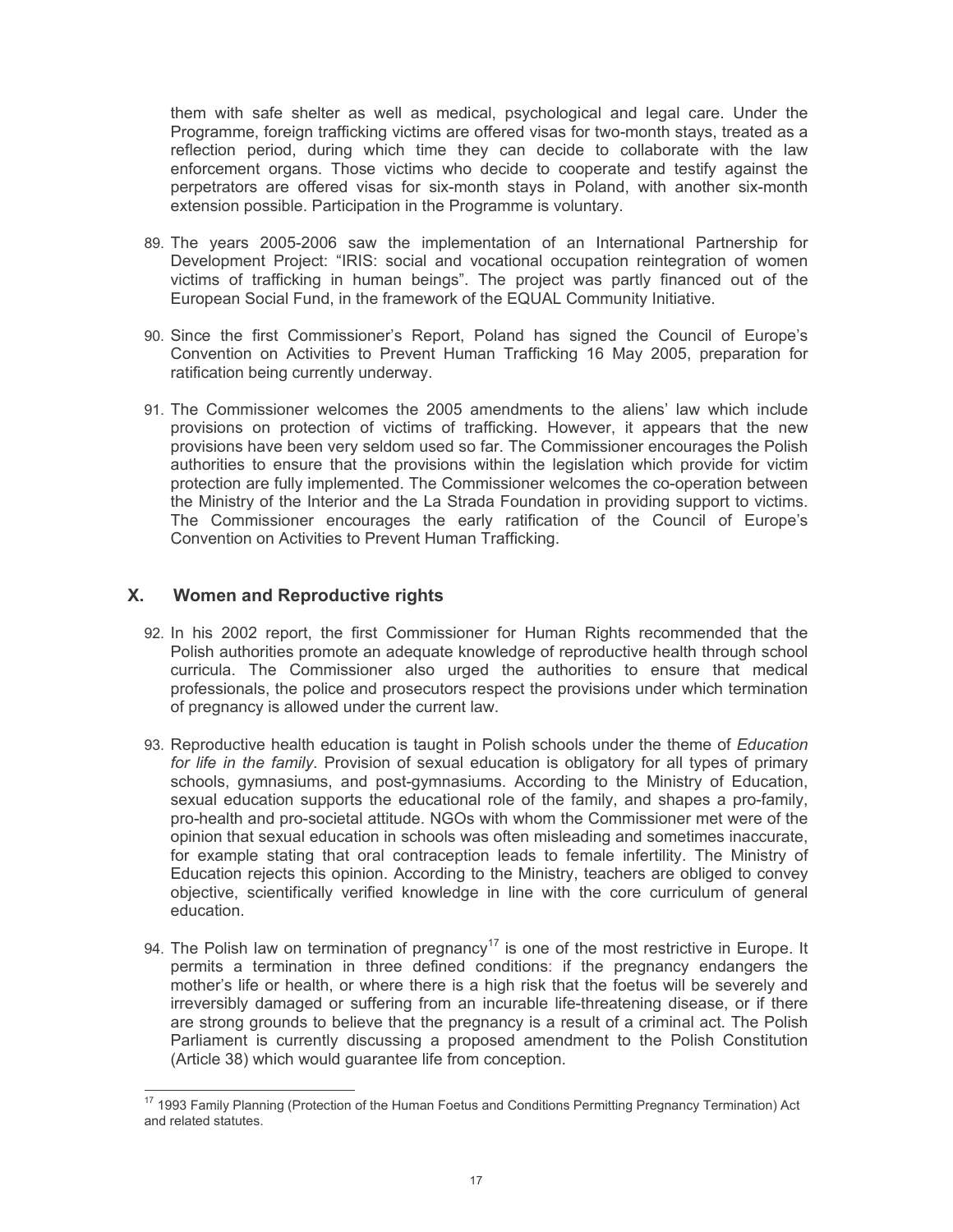- 95. The current law is criticised by NGOs who claim that while the law allows termination of pregnancy where the health of the mother is threatened, in reality, doctors in Poland are hesitant to perform such terminations because of the highly charged nature of the debate. Doctors often refuse to issue a certificate required for termination of pregnancy (relying on the 'conscience clause'). Even when they do issue a certificate, the doctor who performs the termination can question the certificate's validity and refuse the service. A decision taken by a doctor to refuse a termination cannot be appealed. According to the Ministry of Health, invocation of the conscience clause by doctors refusing to carry out a legal termination of pregnancy does not constitute a risk to the patient because a hospital in which all doctors invoke the conscience clause has to have a contract with another facility that provides the service.
- 96. This issue has recently been taken to the European Court of Human Rights in the case of Tysigc v Poland (2005). In this case, the woman in question suffered from severe myopia and requested a termination of pregnancy on the grounds that her disability would worsen after a third pregnancy. She was refused a termination of pregnancy and alleged that her sight had worsened. In its judgment of 20 March 2007, the Strasbourg Court examined the complaint from the standpoint of the State's positive obligation under Article 8 to secure the physical integrity of mothers-to-be. The Court noted that once the legislature had decided to allow a termination of pregnancy, it must not structure its legal framework in such a way as to limit the use of that possibility. Furthermore, it should ensure some form of procedure before an independent and competent body, which after having had the opportunity to hear the pregnant woman in person, issued prompt and written grounds for its decision. In the applicant's case, the Court found that Polish law did not contain any effective mechanism capable of determining whether the conditions for obtaining a lawful termination had been met. Poland had therefore failed to safeguard Ms. Tysiac's right to the effective respect for her private life.
- 97. The UN Committee on the Elimination of Discrimination Against Women, in its comments on 2 February 2007, expressed concerns as regards the unavailability of termination of pregnancy in practice, as well as regards the lack of adequate sexual education. According to the Ministry of Health an estimated figure for illegal terminations of pregnancy in Poland may be 10,000 per year (although there are no official Ministry of Health data on the number of illegal terminations of pregnancy)<sup>18</sup>, while NGO sources believe that the true figures are dramatically higher. This is in stark comparison to the official figure for legal terminations of pregnancy which was 230 in 2005.
- 98. The Commissioner notes that access to legal abortion for women in Poland is frequently hindered. He urges the Polish government to ensure that women falling within the categories foreseen by the law are allowed, in practice, to terminate their pregnancy without additional hindrance or reproach. The very low number of legal abortions is a warning signal to the Polish authorities that illegal abortions are taking place in high numbers. Illegal abortions increase the risks for the woman undergoing the intervention and carry with them the stigma of breaching the law. Following the Strasbourg Court's judgment in Tysigc v Poland, the Polish authorities should consider creating an appeal or review procedure whereby the decision of a doctor not to issue a certificate permitting the abortion to be practiced legally can be subject to review. Furthermore, the Commissioner encourages the Polish government to undertake activities aimed at ensuring effective sexual education in schools.

<sup>&</sup>lt;sup>18</sup> The Ministry of Health only has data on the number of illegal terminations identified as offences and prosecuted under Polish law. Fifty-six such cases were reported in 2006.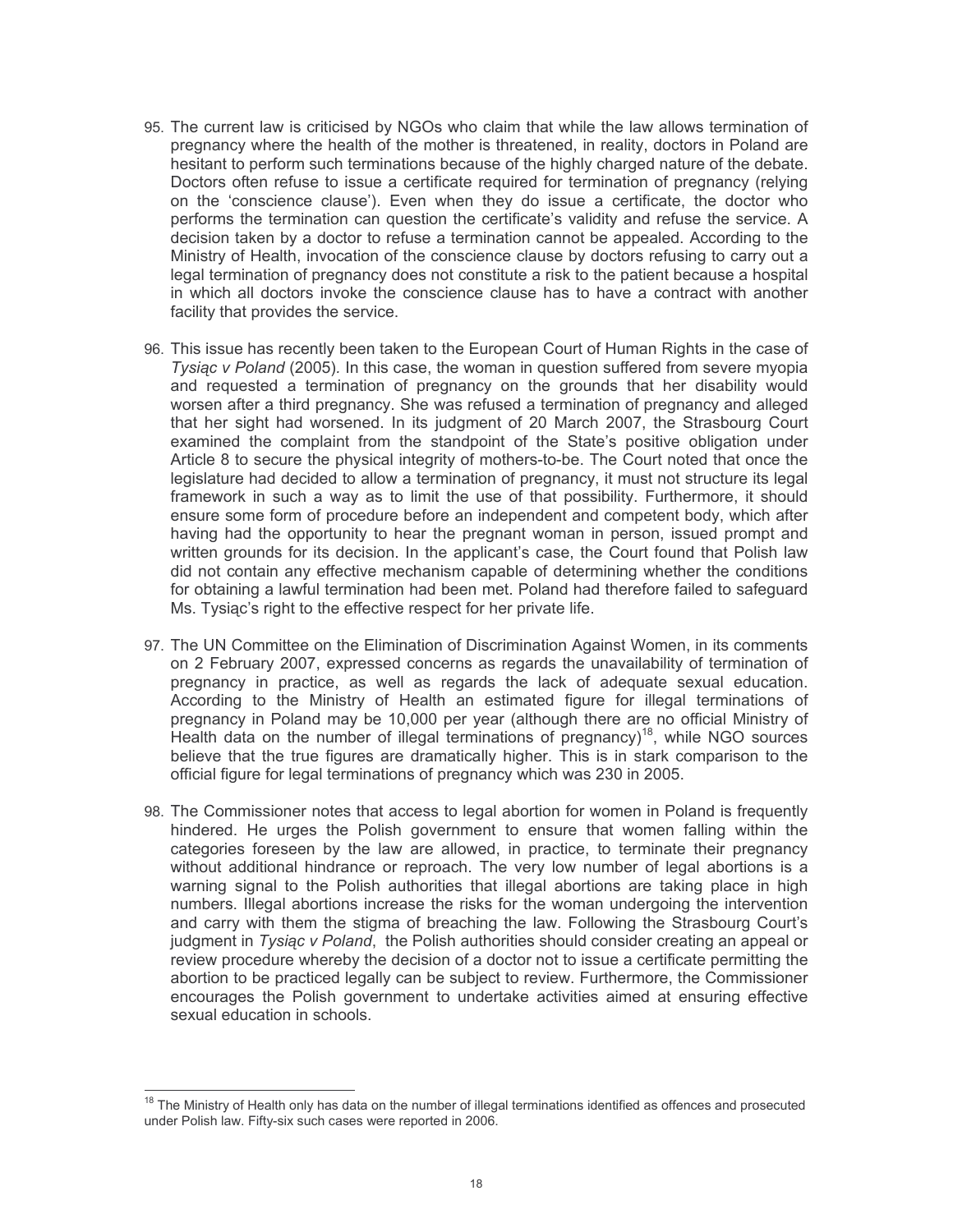#### $XL$ **Refugees and Asylum seekers**

99. In his 2002 report, the Commissioner encouraged the Polish authorities to continue the measures aimed at protecting separated refugee children and urged them to ensure full respect for the principle of non-refoulement for asylum seekers.

#### Legislation  $a<sub>z</sub>$

- $100.$ New legislation concerning aliens comprises three legal instruments: the Act of 14 July 2006 on EU citizens, the Act of 13 June 2003 on Aliens, and the Act on Granting Protection to Aliens on the Territory of the Republic of Poland, which entered into force on 1 September 2003.<sup>19</sup>
- The Act on Granting Protection to Aliens on the Territory of the Republic of Poland  $101$ contains provisions relating to refugee status determination, unaccompanied children and traumatized persons, as well as rules on detention of asylum seekers. The law creates four types of protection status to non-citizens, namely, refugee status, tolerated status, temporary protection and asylum status. Tolerated residence is generally granted in three situations: as a form of subsidiary protection in the refugee procedure, when a person cannot be deported because the decision against him/her cannot be executed, or for those who on the basis of the decision of the court cannot be extradited. Tolerated residence is granted for an unspecified period of time, but can be cancelled. The introduction of the permit for tolerated stay has filled a gap in the system of international protection provided for aliens in Poland, although according the UNHCR, this has resulted in the replacement of refugee status by a "worse" form of international protection. By way of example, in 2005, 335 person received refugee status in Poland and 1856 persons received a permit for tolerated stay (an increase of 119% in comparison to 2004).<sup>20</sup> Over 90% of asylum seekers in Poland are from the Russian Federation and mostly of Chechen origin; tolerated stay is mostly used in relation to this group. In 2005, the number of asylum applications in Poland decreased in comparison with the previous year, which corresponds to the general trend in Europe.<sup>21</sup> 21% of all asylum applications in 2005 were repeat applications, and most of those were applications from Chechens who had already been granted a permit for tolerated stay.
- 102. Under the new legislation on integration, recognised refugees have the right to work, to social assistance, education and the enjoyment of the State integration programme. However, persons with a permit for tolerated stay do not enjoy access to this programme. This poses a problem for those with tolerated status, mainly Chechens, who need help with integration and social assistance. According to the Ministry of Education, however, persons with tolerated stay permits are entitled to the same education as Polish nationals in public schools.<sup>22</sup>
- The Office for Repatriation and Aliens, supervised by the Ministry of the Interior and  $103.$ Administration deals with asylum claims. Asylum seekers have the right to stay in one of seventeen reception centres for asylum seekers in Poland. As of June 2006, over 3,300 asylum seekers remained in reception centres. Additionally, over 400 asylum seekers are financially supported by Polish authorities outside reception centres.
- In 2005, the "Halina Nieć" Human Rights Association monitored Polish centres for 104. detainees awaiting deportation and found that their living conditions were generally adequate. It noted however, that there were still a number of problems remaining, such

<sup>&</sup>lt;sup>19</sup> Both these acts were significantly amended in 2005.

<sup>&</sup>lt;sup>20</sup> Figures provided by the UNHCR.

 $21$  lbid.

<sup>&</sup>lt;sup>22</sup> Pursuant to Article 94a § 2 of the law of 7 September 1991 on the system of education.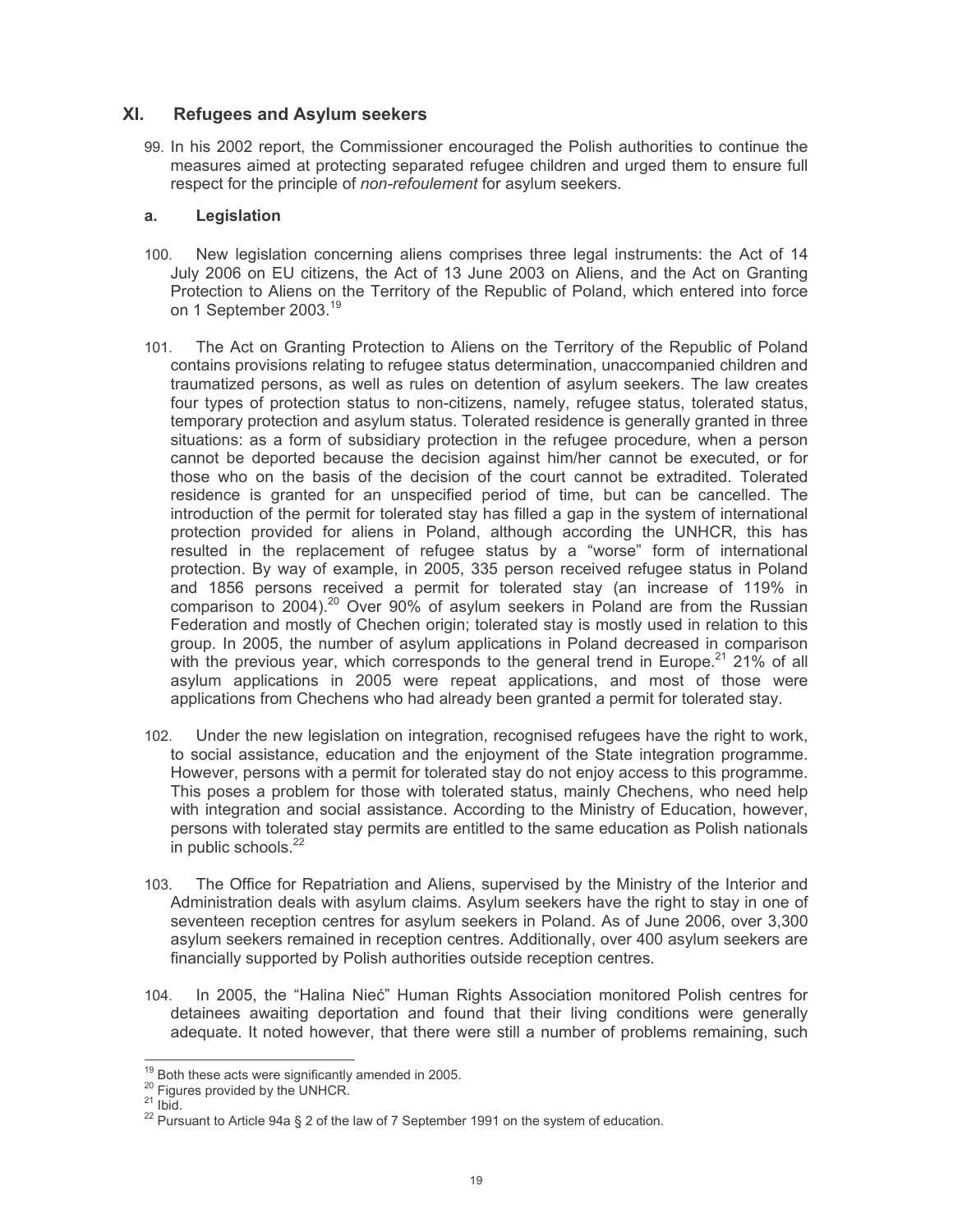as lack of access to information, lack of access to legal assistance<sup>23</sup> and translators, shortages of suitable clothing and lack of leisure time activities. According to the Polish Helsinki Foundation for Human Rights, legal NGOs are located far from some of the reception centres, as a result of which asylum seekers, especially those with disabilities find it difficult to have proper access to the services provided. Access to education for children in reception centres also remains a problem. In comparison to 2004, the number of children from reception centres attending school has increased from approximately 10% to 50% in April 2006, mainly as a result of better cooperation between reception centres and local schools. The Commissioner was informed that this positive trend has continued.

105. The Commissioner encourages the Polish authorities to improve access to information, legal assistance and education for those asylum seekers residing in reception centres. In addition, the Commissioner urges the authorities to ensure that those also granted a permit to tolerated stay do benefit from measures leading to a proper and effective integration into Polish society.

#### **Non-refoulement**  $\mathbf b$ .

According to the Polish Office for Repatriation and Aliens, there have been no  $106.$ instances regarding non-admission of persons seeking protection at the Polish borders. In any case where an alien at the border requests protection on the territory of Poland, his/her application will always be received by the Border Guards and such a person will be permitted entry into Poland.

#### **Unaccompanied minors**  $\mathbf{C}$ .

- 107. The treatment of unaccompanied minors has improved with the new law on Granting Protection to Aliens on the Territory of the Republic of Poland, of June 2003. According to this Act, a quardian is appointed immediately by the district court to represent the unaccompanied minor during the procedure on granting refugee status. A custodian is also appointed to exercise custody over the unaccompanied minor. The custodian's role is to supervise the provision of appropriate accommodation and access to education and medical care, as well as to provide assistance in finding family members. Separated children seeking asylum are now interviewed in a child-friendly environment at the specialised Foundation "Nobody's Children", in the presence of a psychologist.
- Since March 2004, unaccompanied minors are accommodated in two Custodian  $108.$ Educational Centres run by the Warsaw Municipality. According to the Office for Repatriation and Aliens the number of unaccompanied minors in the asylum procedure in Poland is very small. In 2003, there were 21 minors and in 2006, there were just 6.
- According to NGO sources, there remains a problem with unaccompanied minors 109. who do not apply for refugee status and therefore fall outside this system of protection. Minors are stopped while crossing the border and are placed in child care institutions. Many do not know that they have the right to apply for refugee status and very often they escape and try to cross borders further West. The Halina Nieć Human Rights Association has prepared an information leaflet for such children, which is being distributed in care institutions

<sup>&</sup>lt;sup>23</sup> Work is in progress on a Law which will regulate the principles of access to free legal assistance. The act will also apply to aliens seeking refugee status.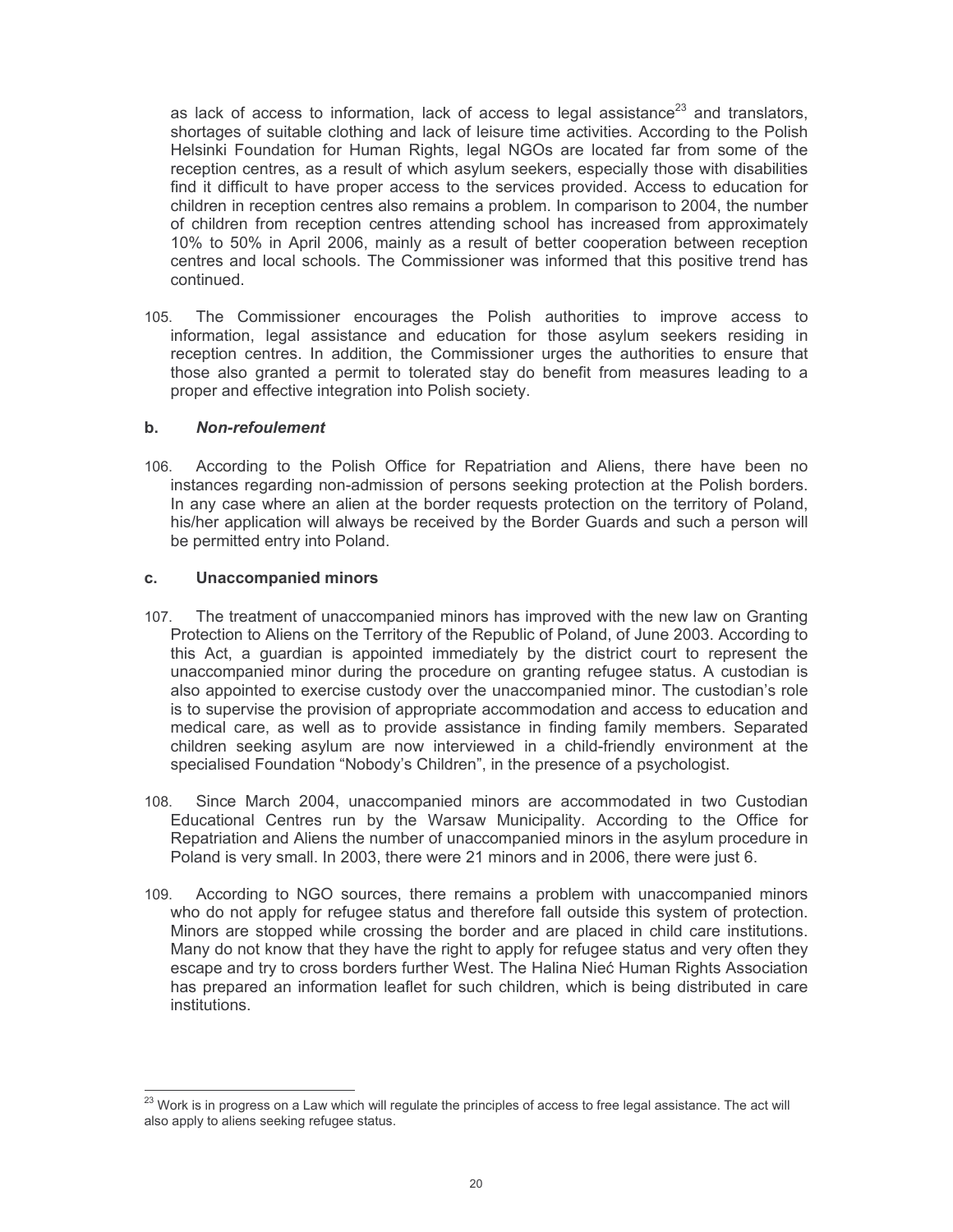110. The Commissioner welcomes the improved treatment of unaccompanied minors asking for asylum in Poland following the new legislation on aliens. The care and protection of unaccompanied minors who fall outside the refugee system should not be overlooked.

#### XII. **Ratifications**

- In his 2002 visit report, the Commissioner urged the Polish authorities to sign and  $111.$ ratify the Revised European Social Charter (including the Additional Protocol relating to collective complaints), the European Charter for Regional and Minority Languages and Protocol No. 12 to the European Convention on Human Rights on discrimination.
- The Revised European Social Charter was signed on 25 October 2005. In September  $112.$ 2005, the Tripartite Socio-Economic Commission appointed a team to deal with certain changes to Polish legislation which would be needed following ratification of the provisions of the Social Charter. The team will firstly assess the progress of implementation of the European Social Charter. According to the government, Poland is not considering the ratification of the Collective Complaints Protocol.
- $113.$ Poland signed the European Charter for Regional or Minority Languages on 12 May 2003. A draft Act on Ratification of the Charter has been prepared and approved, but has yet to be adopted by the Polish Parliament.
- 114. The Commissioner welcomes the steps made by Poland towards ratification of the revised European Social Charter and encourages them to continue their efforts. The Collective Complaints Protocol should not be overlooked by the Polish authorities, however, as it is this Protocol which enables certain designated organisations to file complaints on the basis of the European Social Charter and makes the system effective. The Commissioner is firmly of the opinion that the Polish authorities should sign and ratify Protocol No. 12 to the European Convention on Human Rights. The Commissioner repeats his call for the early ratification of the Council of Europe's Convention on Activities to Prevent Human Trafficking.

#### XIII. Freedom of expression and freedom of the media

- In his 2002 visit report the Commissioner for Human Rights recommended that the  $115.$ Polish authorities carry out a legislative reform concerning the offence of insult, by abolishing the provisions that make this offence punishable by a prison sentence.
- 116. The penalty of imprisonment for defamation and insult remains in Polish law. There are no plans to amend provision 212 of the Penal Code in this respect. The Ministry of Justice drew the Commissioner's attention to a recent decision of the Polish Constitutional Court which found that the provision was not unlawful from the point of view of the Polish Constitution (although there were three notable dissenting opinions to that decision, and another case is still pending before the Constitutional Court on the same issue). They further drew the Commissioner's attention to the fact that during the period 2002 - 2003 public prosecutions against journalists did not result in any indictments and of the 361 cases brought by private proceedings, prison sentences (both suspended) were passed in only two cases.
- 117. The Commissioner reiterates that resorting to criminal law measures in this area should be avoided. Even when the number of persons imprisoned is low, the very fact that the provision remains sends out a clear message to journalists and others which may create a climate of fear.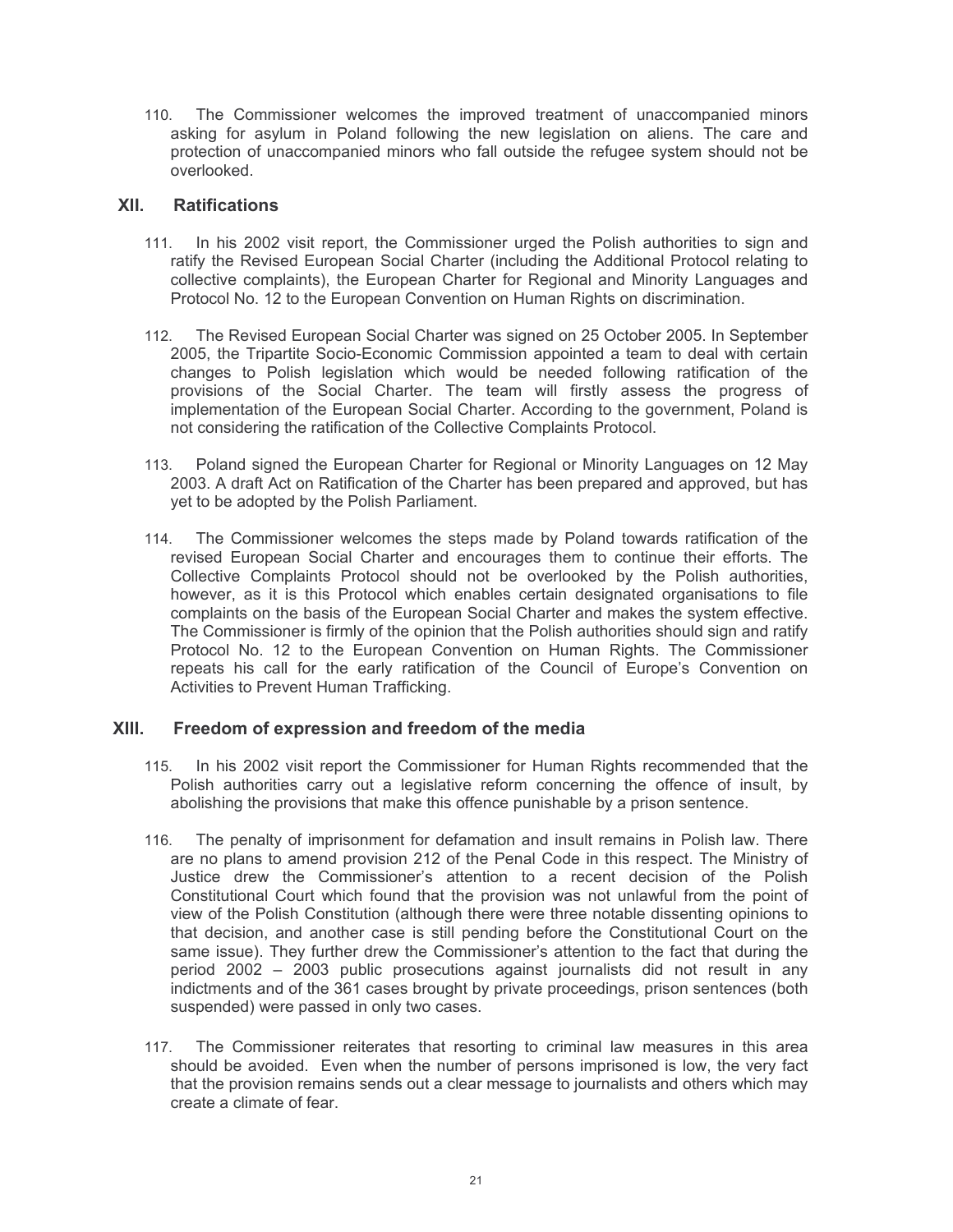#### **XIV** Lustration

The issue of lustration was not treated in the 2002 visit report, however, given the fact 118. that a new lustration law had recently been prepared by the Government and was due to enter into force, the Commissioner discussed this issue with a number of his interlocutors during his 2006 visit. The Commissioner has taken into account in his brief analysis the law as amended in February 2007.

#### The new legislation  $a<sub>r</sub>$

- The New Lustration Law<sup>24</sup> was adopted on 18 October 2006, and came into force on  $119.$ 15 March 2007. The law abolishes the previous Lustration Court and the Commissioner for Public Interest and gives the power to issue a certificate of collaboration or noncollaboration with the security organs of the Polish People's Republic to the Institute of National Remembrance (IPN).
- The scope of applicability of lustration was considerably widened under the new law.  $120.$ In addition to all public officials, many other professions are included within the scope of the vetting procedure: tax advisors, certified accountants, journalists, university teachers, heads of public and private educational institutions, heads of state controlled companies, and members of the management and supervisory boards of companies listed on the stock exchange. Recent government figures put the number affected by the new law at an estimated 700,000 people.
- In view of the severe criticism which the new Law faced, the President of Poland  $121$ proposed several amendments to the Act. A person concerned has to submit a declaration as to collaboration with the secret service, and then this declaration is verified by the IPN. In case of doubts as regard the truthfulness of the statement, proceedings before criminal courts (not civil law courts) are started with quarantees of due process, including presumption of innocence. Under the old lustration law, the Commissioner for Public Interest was responsible for starting such proceedings. Under the new amendments, it will be up to the lustration office of the IPN. The government has pointed out that the law has the aim of disclosing the fact of collaboration and that negative consequences arise only when a false lustration declaration is made.
- 122. The new law also authorises the IPN to publish lists of the people who at any time were noted as collaborating  $-$  in one way or another  $-$  with the security organs of the Polish People's Republic<sup>25</sup> and does not require any act or declaration by the persons concerned. This could be done without any act or declaration by the persons concerned, who may also be refused access to their documents by the IPN.
- $123.$ The Commissioner is of the opinion that some of the amendments proposed by the President did remedy some of the procedural concerns expressed. In particular, the fact that any challenge to the lustration certificate should be brought before a criminal, rather than civil, court, is a clear improvement. This is because criminal courts require a higher standard of proof and ensure respect for the principle of presumption of innocence as well as other trial guarantees protecting the rights of the person accused.

<sup>&</sup>lt;sup>24</sup> The Act on the disclosure of information on documents of State security apparatus from the period between 1944 – 1990 and the contents of those documents adopted on 18 October 2006.

<sup>&</sup>lt;sup>25</sup> See A Resolution of the Faculty Council of The Faculty of Law and Administration of Warsaw University of 19 March 2007, on the so-called Vetting Act.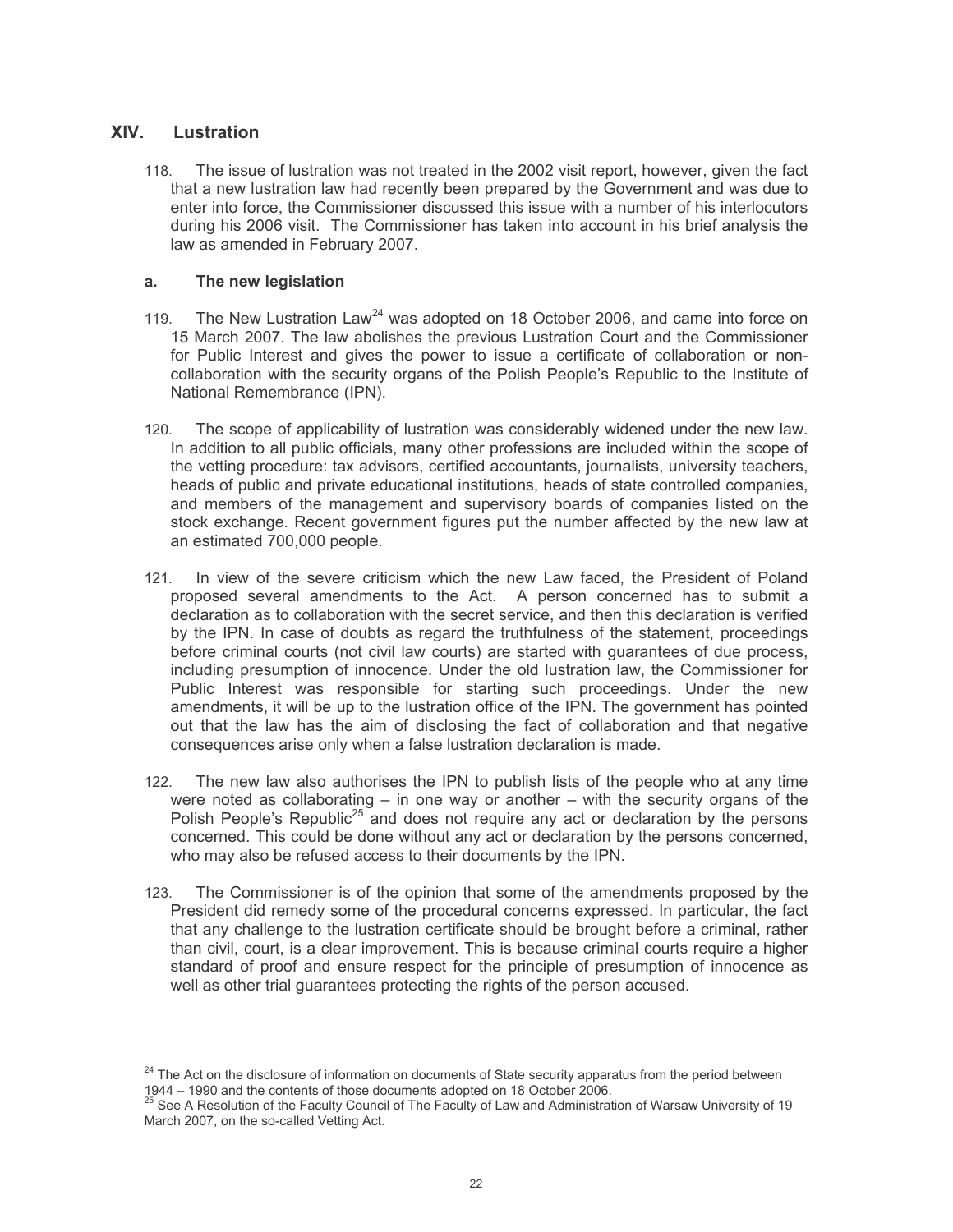- 124. Challenges to the New Lustration law were brought before the Constitutional Court by an opposition party and the Ombudsman. On 15 May 2007, the Constitutional Court struck down a number of provisions of the new lustration law. The matter is back with the President and the Parliament to decide whether the law can apply in spite of the unconstitutional provisions, or whether the law has been rendered ineffective by the decision. Nevertheless, the Commissioner would like to reiterate here some of the general human rights concerns in relation to the 15 March law.
- 125. Firstly, concerning the wide scope of application of the Act. The number of persons who can be affected by lustration under the new amended Act is vast and includes categories of people who do not hold public functions. One can wonder whether people in all these professions really pose a significant danger to human rights or democracy, especially given the time that has elapsed since the system change.
- 126. Due to the very large number of effected people, who have to undergo the vetting procedures, doubts have been expressed of the ability of the IPN to manage the demand for certificates within a reasonable time. The delays could cause serious risks for the fundamental guarantees of individual rights, the right to personal security and legal certainty and could result in the lustrated parties being subjected to abuse and discrimination in employment and public life. Another concern relates to the definition of "co-operation" contained in the new Law, which appears to be too broad and vague and go beyond the notion of "active co-operation" required by the jurisprudence of the **Constitutional Court of Poland.**
- 127. The reliability of the information and files collected by the Secret Service Agents and preserved in the IPN archives has also been queried by many. The Commissioner has been informed that many files are incomplete and not in order, which, if indeed the case, poses additional difficulties for the fair conduct of the procedures and in particular the reliability of the evidence used in the legal procedures.
- 128. The question of sanctions foreseen in the law also raises serious human rights concerns. In particular, these sanctions apply to journalists and academics, who are included in the scope of the Act. The sanction as a consequence of submission of an untrue declaration consists of a prohibition of all publication for ten years. Such a sanction raises issues of freedom of speech and freedom of the media, and, in the case of teachers and academics, freedom to teach and conduct academic research, rights guaranteed in the Polish Constitution.
- The Commissioner recognises that countries in transition need to find a sensible 129. approach to those who collaborated with the security organs of the former Communist system. Where lustration is deemed necessary, however, it must be carried out with all the guarantees of a state based on the rule of law and respect for human rights. The current law does not uphold to these standards in many respects. The Commissioner refers the Polish authorities to the relevant case law of the European Court of Human Rights. In addition, the Council of Europe's "Guidelines to ensure lustration laws and similar administrative measures comply with the requirements of a state based on the rule of law" provide a useful reference text in this regard.<sup>26</sup> In particular, the

<sup>&</sup>lt;sup>26</sup> See the Parliamentary Assembly's Resolution 1096 (1996) on measures to dismantle the heritage of former communist totalitarian systems.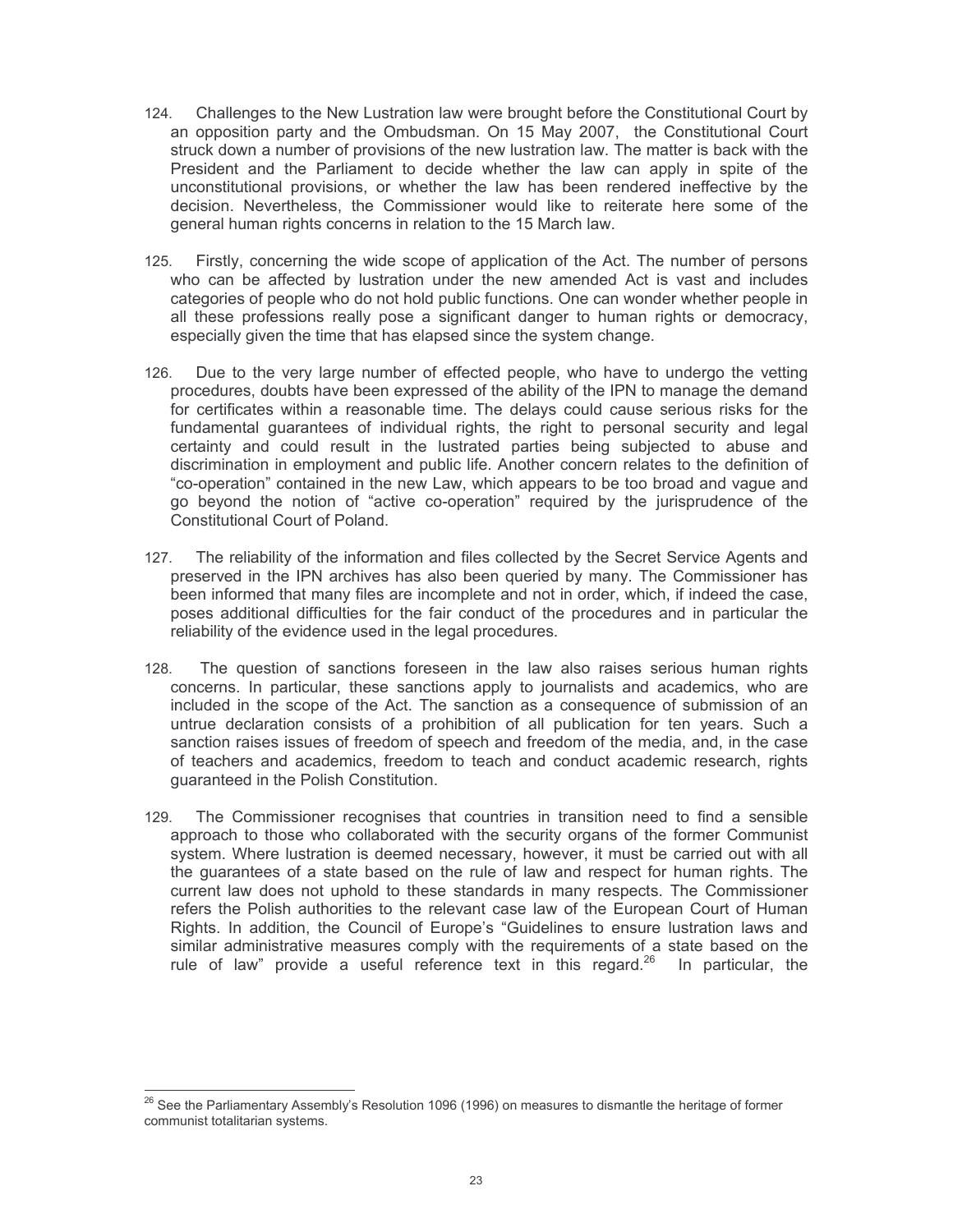Commissioner would like to draw the Polish authorities' attention to the following subparagraphs of the above mentioned guidelines, which address some of the Commissioner's concerns as set out above:

"d. Lustration should be limited to positions in which there is a good reason to believe that the subject would pose a significant danger to human rights or democracy, that is to say appointed state offices involving significant responsibility for making or executing governmental policies and practices relating to internal security, or appointed state offices where human rights abuses may be ordered and/or perpetrated, such as law enforcement, security and intelligence services, the judiciary and the prosecutor's office;

g. Disqualification for office based on lustration should not be longer than five years, since the capacity for positive change in an individual's attitude and habits should not be underestimated; lustration measures should preferably end no later than 31 December 1999, because the new democratic system should be consolidated by that time in all former communist totalitarian countries.

m. In no case may a person be lustrated without his being furnished with full due process protection, including but not limited to the right to counsel (assigned if the subject cannot afford to pay), to confront and challenge evidence used against him, to have access to all available inculpatory and exculpatory evidence, to present his own evidence, to have an open hearing if he requests it, and the right to appeal to an independent judicial tribunal".

#### XV. **Summary of Recommendations**

- 1. Continue efforts to accelerate judicial proceedings for example by increasing the number of legal staff, court budget and improving the system of recording court proceedings. Review the law and practice by which apprentice judges are being asked to take on cases beyond their experience.
- 2. Settle outstanding matters related to the domestic remedy for excessive length of judicial proceedings.
- 3. Improve dissemination of the European Court of Human Right's case-law and ensure that legal training for judges reaches a wide audience.
- 4. Establish an independent body to investigate police misbehaviour. Provide specific training on trafficking in human beings and domestic violence on a larger scale and involve a greater number of police officers, in cooperation with NGOs.
- 5. Take urgent measures to combat over-crowding in prisons and improve the application of alternative penalties which do not involve incarceration.
- 6. Review the application and functioning of pre-trial detention in Polish law. Improve training of judges and prosecutors as regards European standards and case-law of the European Court of Human Rights in this area.
- 7. Ensure that detainees have direct contact with a lawyer.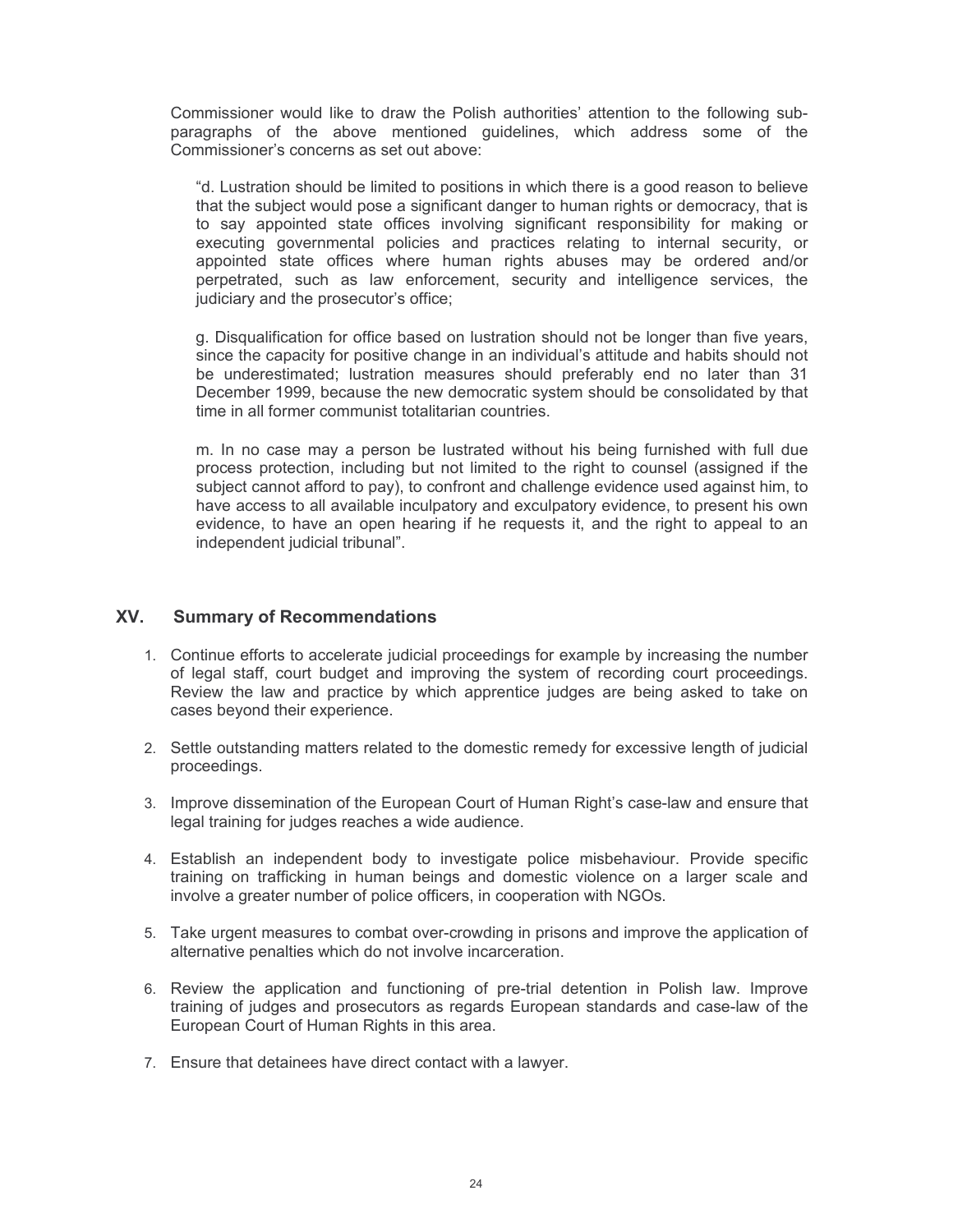- 8. Enact a comprehensive body of anti-discrimination legislation. Set up a single specialised body to combat discrimination in all areas of life and on all grounds. Launch visible, largescale public campaigns, in cooperation with NGOs to inform the public about the notion of equal treatment.
- 9. Put in place adequate legal measures to combat hate speech and discrimination of those with different sexual orientation or gender identity. Take appropriate measures to raise awareness of diversity in cooperation with civil society.
- 10. Ban racist and anti-Semitic publications and broadcasting. Implement effectively the existing articles of the criminal code relating to incitement to racial and ethnic hatred.
- 11. Promote intercultural dialogue and understanding of different minorities, their culture and history within the media and the school curricula. Preserve minority monuments and cemeteries out of respect to minority groups and to preserve the common heritage.
- 12. Take further measures in respect of Roma education, housing, health and employment. Consult Roma in the planning and implementation of the activities of the National Programme. The remaining separate classes for Roma pupils must be replaced with integrated education.
- 13. Evaluate the functioning of the restraining order regime with the new Act on countering domestic violence. Make available shelters with adequate services for victims across the country.
- 14. Ensure that the provisions within the 2005 amendments to the Aliens' law, which provides for victim protection, are fully implemented. Ratify the Council of Europe's Convention on Activities to Prevent Human Trafficking.
- 15. Ensure that women falling within the categories foreseen by the Polish abortion law are allowed, in practice, to terminate their pregnancy without additional hindrance or reproach. Create an appeal or review procedure whereby the decision of a doctor not to issue a certificate permitting an abortion be subject to review. Undertake further activities aimed at providing effective sexual education in schools.
- 16. Improve access to information, legal assistance and education for those asylum seekers residing in reception centres. Ensure that those granted a permit to tolerated stay benefit from measures leading to a proper and effective integration into Polish society.
- 17. Ratify the revised European Social Charter and the Collective Complaints Protocol. Sign and ratify Protocol No. 12 to the European Convention on Human Rights. Ratify the Council of Europe's Convention on Activities to Prevent Human Trafficking.
- 18. Refrain from resorting to criminal law measures for the offence of insult.
- 19. Ensure that lustration procedures comply with all the guarantees of a state based on the rule of law and respect for human rights.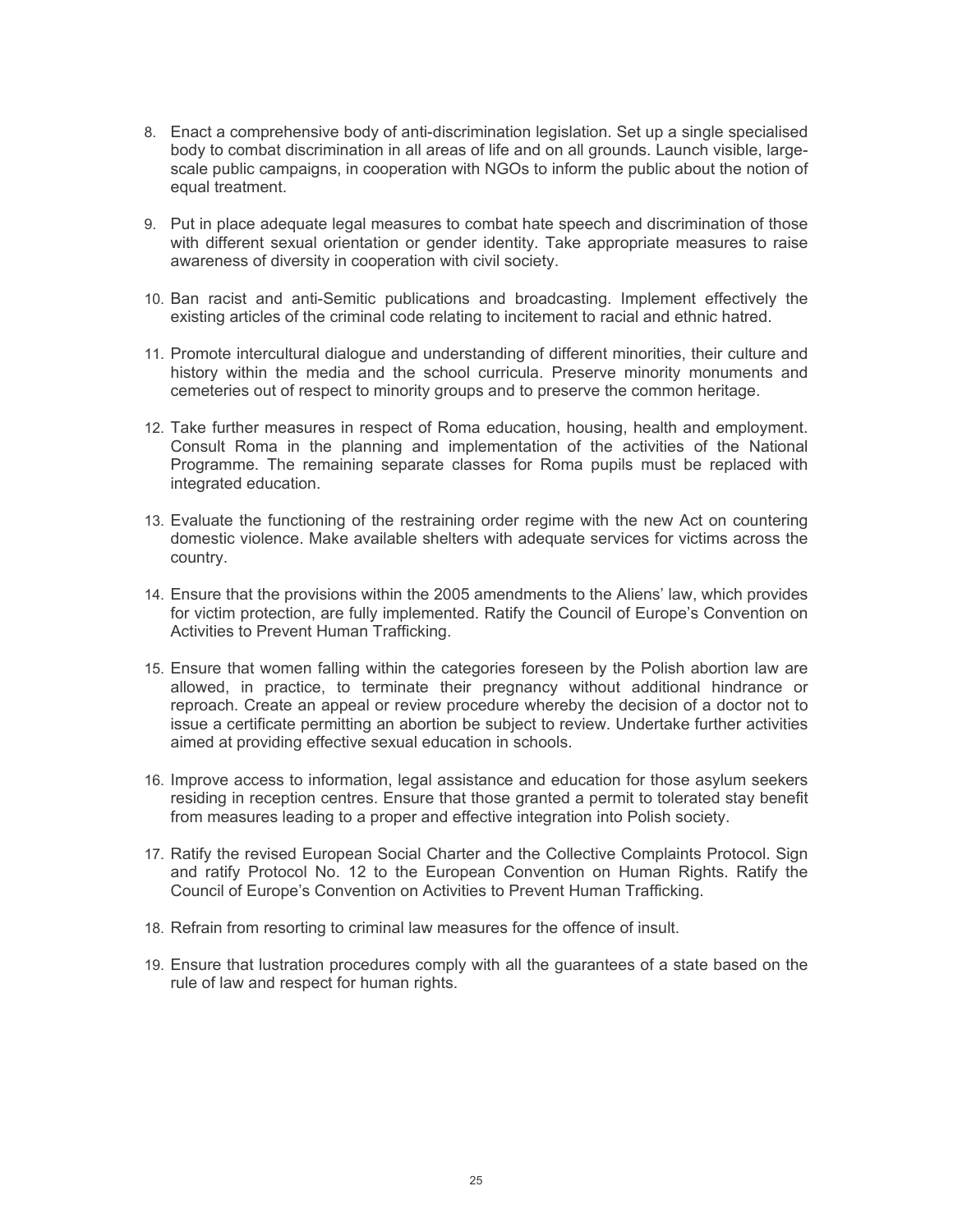### **APPENDIX**

### **Comments by the Government of the Republic of Poland**

### **Introduction**

The Government of the Republic of Poland wishes to thank the Commissioner for Human Rights of the Council of Europe, Mr. Thomas Hammarberg, for his visit to Poland on 3-6 December 2006 and the Memorandum on the implementation by Poland of the recommendations contained in the Commissioner's 2002 report. At the same time, the Government of the Republic of Poland wishes to supplement its position with regard to selected issues taken up in the report.

### Commentary to paragraph 6:

The Polish Government is aware of the significance of the need to reduce the duration of court proceedings and consistently strives to upgrade the effectiveness and efficiency of the judiciary, with particular reference to speeding up proceedings. The number of judges in Poland has doubled over the last ten years. Comparative data of the Council of Europe<sup>27</sup> indicate that Poland is among the European countries with the highest number of professional judges per 100 thousand of the population. However, increasing the number of judges alone does not resolve the complex problem of excessive duration of proceedings and only brings extemporaneous and short-lasting improvement.

### Commentary to paragraph 10:

As concerns apprentice judges (asesorzy) being assigned cases beyond their experience, it should be noted that the matter is the subject of legislative works in the Polish Sejm (draft law submitted by the President).

### Commentary to paragraph 13:

Acceleration of judicial proceedings requires deep reforms of the entire judiciary, which are being systematically implemented in Poland. The reforms involve, among others, improvement of the recording of trial procedures through the introduction of devices recording picture and sound, which, combined with the introduction of IT technologies in the courts should substantially reduce the duration of court proceedings.

### Commentary to paragraph 16:

The Commissioner's comment about the need for changes in the application by the courts of the Law of 17 June 2004 on complaints against the violation of a party's right to a court hearing without unreasonable delay referred to the lack of option to lodge a complaint against the excessive length of proceedings before several instances and was based on an analysis of inconsistent case law of the Supreme Court. The Court assumed that the law primarily served the disciplining of procedures relating to an ongoing case. However, that approach is not universal in the judgment practice. Under article 2 of the cited law, a party may lodge a complaint, demanding ascertainment of violation of the party's right to a court hearing without undue delay if the proceedings last longer than necessary to determine the factual and legal circumstances, which are significant for the resolution of the case, or longer than necessary to resolve an executory or other case, relating to the implementation of a court ruling (excessive duration of proceedings). However, in order to determine whether proceedings have been excessively long in the given case, it is essential to assess the timeliness and propriety of the actions taken by the court for the purpose of handing down a

<sup>&</sup>lt;sup>27</sup> CEPEJ report: European judicial systems / Edition 2006.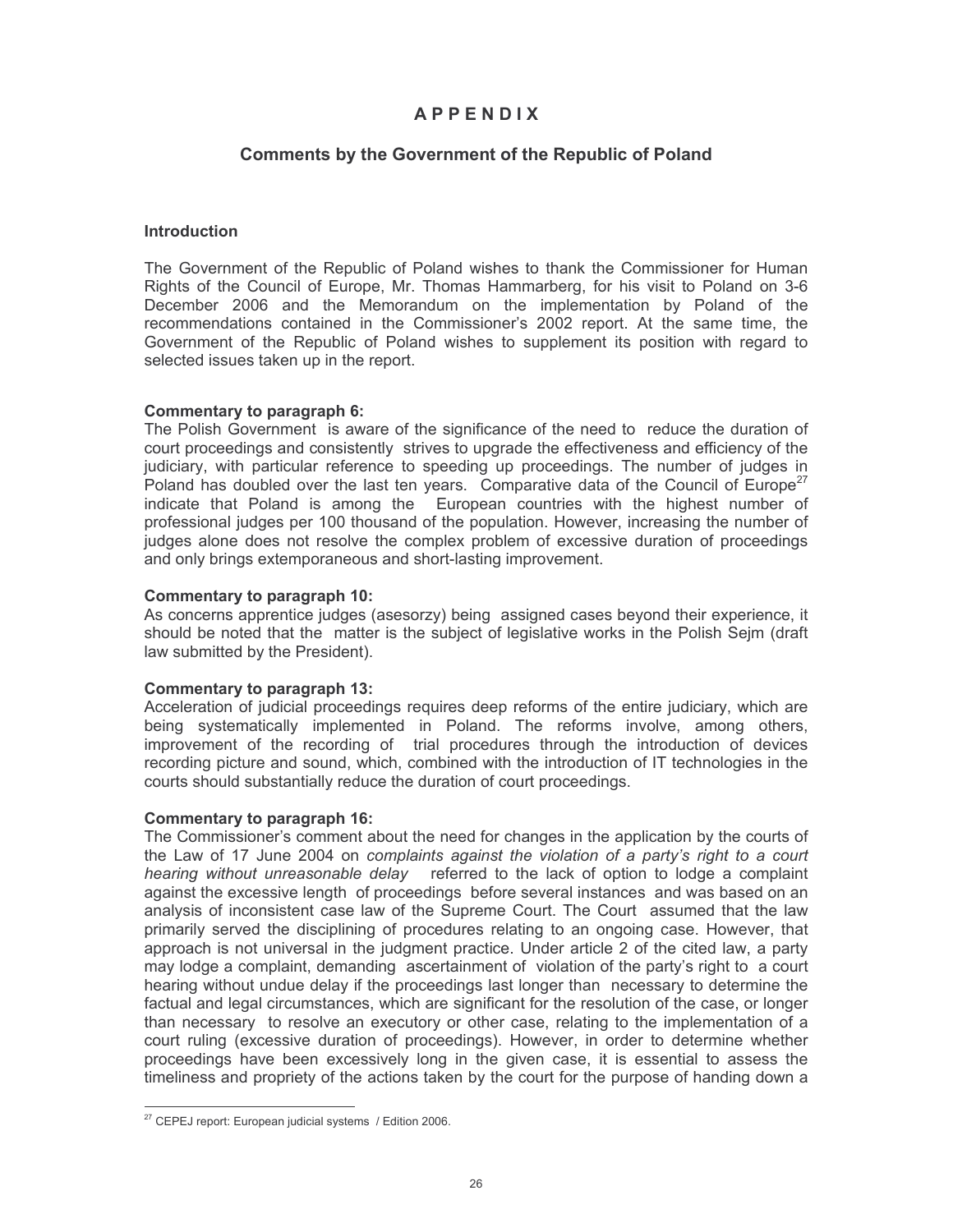decision concerning the substance or actions taken by the court, or a court executive officer, for the purpose of conducting and concluding an executory case, or other case relating to the implementation of a court ruling, taking into account the nature of the case, the degree of its factual and legal complexity, the significance of the issues involved for the party that has lodged the complaint, and the conduct of the parties, with special note to the party that has claimed excessive duration of the proceedings. The Supreme Court assumed that the 2004 law primarily served the disciplining of actions taken in the course of ongoing proceedings, rather than addressing a closed stage of the case.

Neither Article 2 of the 2004 law, nor its other provisions, contain any temporal or substantive criteria for evaluating the efficiency of court proceedings. No provision of the law stipulates that such evaluation should be limited to court proceedings before one instance of jurisdiction. Thus, the interpretation made by the Supreme Court is a viability interpretation that is not binding on the courts relative to other issues than the one specifically addressed by the Supreme Court in its ruling.

### **Commentary to paragraph 23:**

On 24 October 2006 Poland joined the ODHIR Law Enforcement Officer Programme on Combating Hate Crime. The program involves the training of Police officers in various aspects of hate crimes, including investigative work, exchange of information and cooperation with prosecutors. The Programme envisions the elaboration of a strategy of combating hate crime, based on collaboration with engaged communities and the introduction of an effective system for collecting and disseminating data on hate crime.

### **Commentary to paragraph 31:**

The data of 20 November 2006 have substantially changed. As of 28 May 2007, there were 90202 incarcerated prisoners, including those remanded in custody, while the penitentiary institutions had 75206 places, which resulted in overcrowding of 120.2%.

### **Commentary to paragraph 35:**

It is worth emphasising that in addition to the proposed introduction of new types of penalties, the Ministry of Justice has been elaborating a programme of broader application of the existent system of alternative penalties, which prominently includes the penalty of restriction of freedom and fines. At present there is a need for their broader utilization, which, in the past, was hindered by problems with their execution. The initiated works are designed to remove that barrier and improve the execution of these penalties, which is meant to encourage courts to impose such penalties rather than prison sentences.

The Polish Government is convinced that investments to boost the holding capacity of prisons, introduction of electronic surveillance of convicts and weekend prisons, as well as improved execution of the penalties of fine and restriction of liberty, will bring about a significant improvement in the situation of the Polish prison system. At the same time, the Polish Government wishes to underline that it is making efforts to compensate and minimize the inconveniences caused by overcrowding by taking other measures that contribute to the overall conditions of incarceration. And so, inmates in Polish prisons have at their disposal social facilities and can attend cultural or educational activities.

### **Additional commentary:**

The Polish Government recognizes the seriousness of the problem of prison overcrowding and emphasizes that improvement in the prison situation is one of its priorities. Poland attaches the highest importance to the standards elaborated in the framework of the Council of Europe. Guided by the recommendations contained in the Report of the Human Rights Commissioner after his visit to Poland in 2002, the Government has launched a broad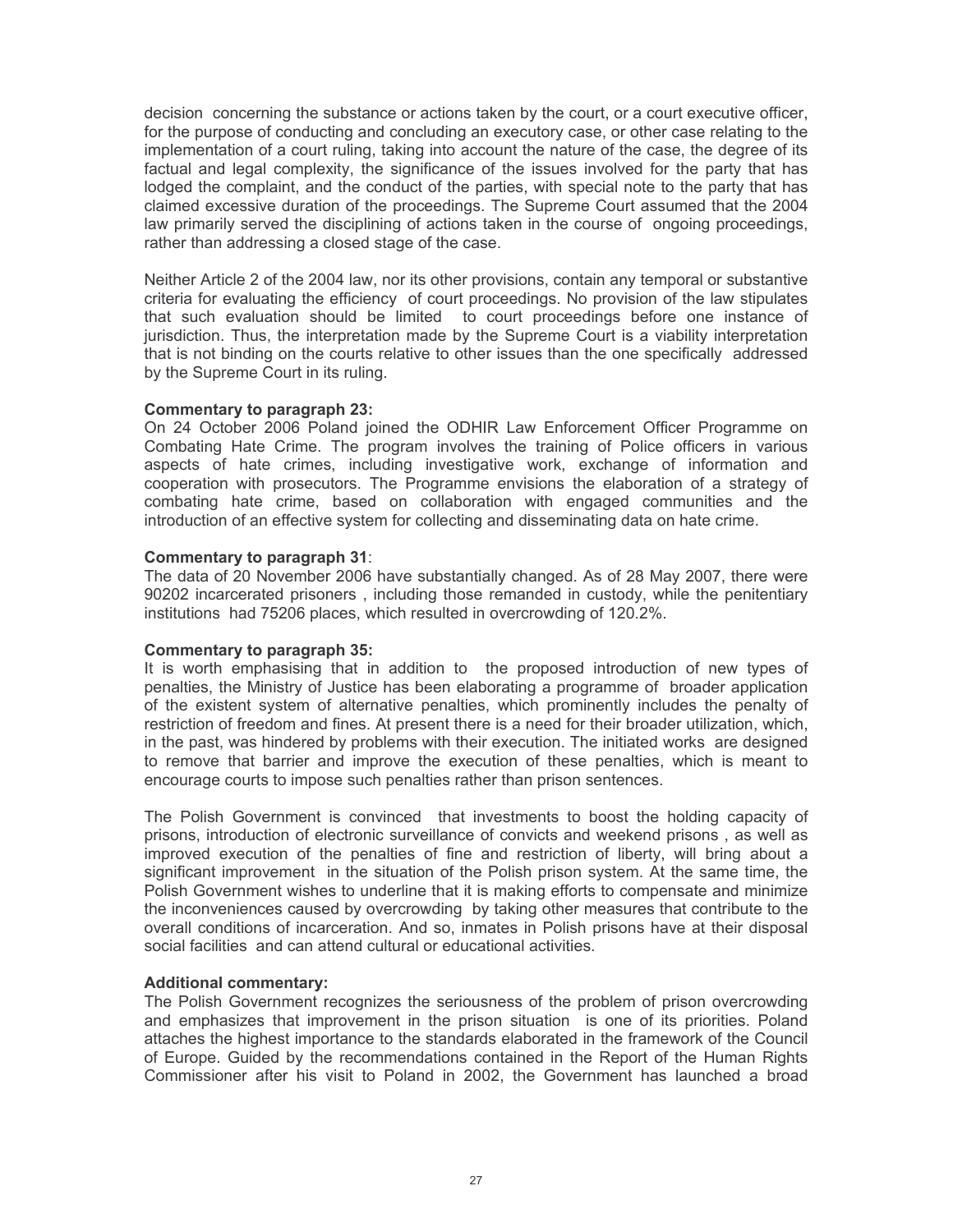investment programme designed to increase the holding capacity of the correctional institutions. It has also prepared draft laws that introduce new alternatives to incarceration (draft law on electronic surveillance of convicts and draft law on weekend prisons).

### **Commentary to paragraph 41:**

Under Polish law defendants and convicts have full right of direct, personal contact with their lawyers. Under article 73 § 1 of the Code of Penal Procedure a defendant in pre-trial detention may communicate with his lawyer in private and by correspondence, while a convict – under article 102 point 7 of the Penal Executive Code - has the right to communicate with his lawyer, plenipotentiary, probation officer or a chosen representative.

Polish law does not envisage the possibility of an investigative organ or prison administration refusing a detainee the right of contact with lawyer.

As a result, lawyers have every possibility of establishing direct contact with their incarcerated clients. Failure to make use of these possibilities may be seen as violation of professional rules and ethics, possibly leading to disciplinary proceedings. The efficiency and effectiveness of disciplinary proceeding was enhanced – also by boosting the prerogatives of the Minister of Justice relative to his supervision of disciplinary proceedings – by the law of 29 March 2007 amending the law on the advocates' profession and certain other laws, which entered into force on 9 June 2007.

The Ministry of Justice also monitors instances of unjustified failure by lawyers to attend court sessions. Information gained in this way additionally exposes instances of a lack of contact by lawyers with their clients. If improper conduct is ascertained, motions are lodged for disciplinary measures against the lawyers concerned.

### **Commentary to paragraph 42:**

As concerns instances of censoring of detainees' correspondence with the European Court of Human Rights, an analysis of these cases indicates that the censorship is connected with improper conduct during the sorting of mail.

### **Commentary to paragraph 49:**

Footnote 8: as part of the efforts to counter racial and ethnic discrimination, a Team for Monitoring Racism and Xenophobia (incorrectly called a "department" in the Memorandum) was established in 2004 at the Ministry of Interior and Administration.

### Commentary to paragraph 53:

The Ministry of National Education upholds its position that the Minister of National Education has the sovereign right to conduct personnel policy, including the appointment and dismissal of the director of the National In-Service Teacher Training Centre.

### Commentary to paragraphs 54-56:

The Ministry of National Education upholds its position concerning the statement in the publication "Let's Win Youth" that homosexuality is an unnatural inclination. Furthermore, we are surprised that the Commissioner takes issue with the assertion that persons displaying homosexual tendencies should be shown particular care and assistance in fighting the problem. Polish society has Christian roots and it adheres to the relevant values. Accordingly, it would be hard to expect praise in our society for inclinations other than those stemming from natural law.

It should be reiterated that over the last twenty years the Human Rights Ombudsman has received just 3 complaints concerning violation of human rights due to sexual orientation. The Commissioner's assessment of the situation of sexual minorities in Poland is not based on fact. It is a political position that interferes in Poland's internal affairs.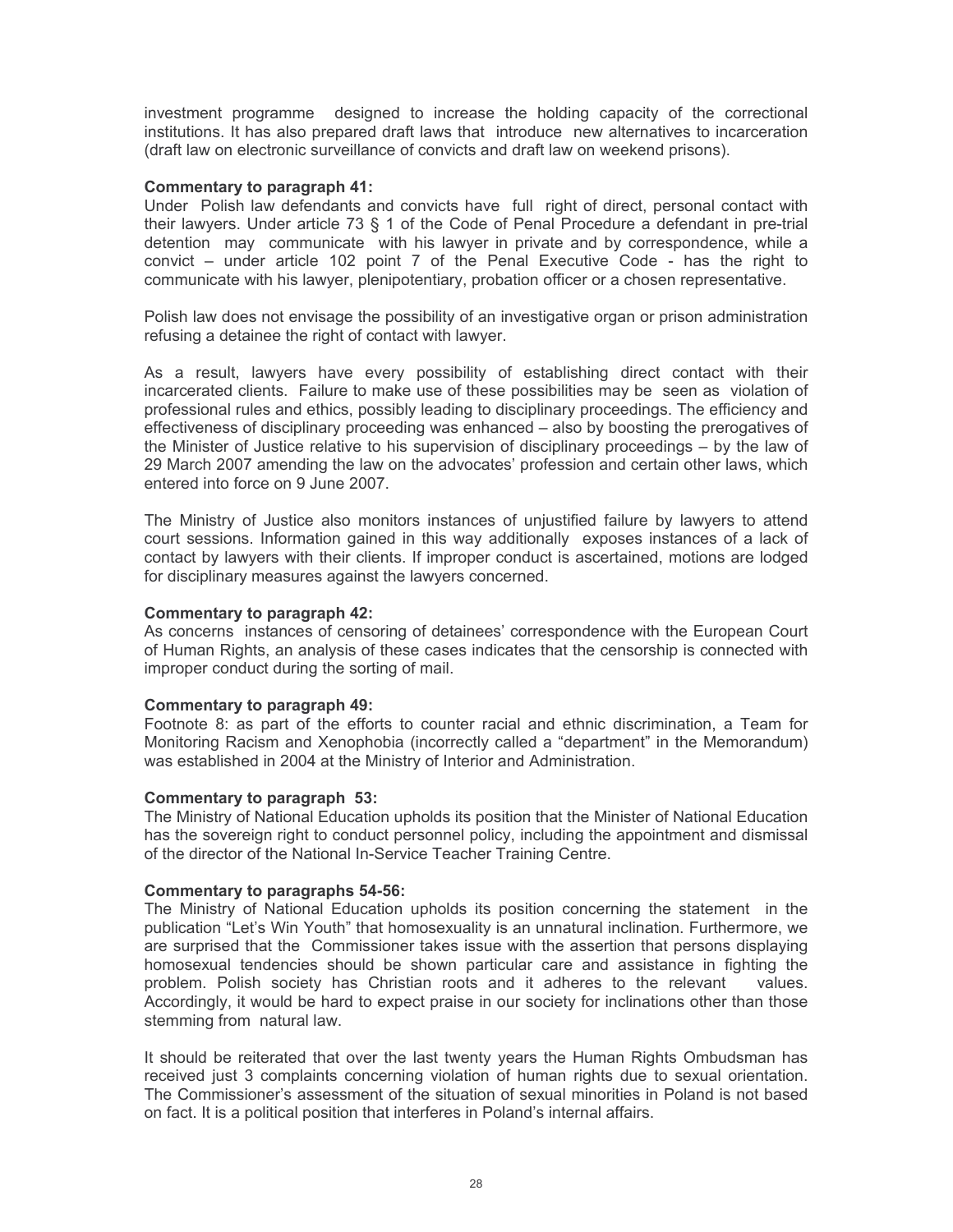### **Commentary to paragraph 57:**

At present the lack of acceptance of others does not constitute a problem in Poland. However, no reaction against the pathology, that often emerges among young people, appears to be a problem. It concerns the victims of aggression and violence. Recognizing that this is a growing problem among young people, the Ministry has elaborated and is implementing the programme "Zero Tolerance for School Violence", designed to reduce pathological phenomena among school youngsters. Without questioning the substantial benefits of the "All Equal, All Different" campaign, the Ministry of National Education motivated by concern for proper education of children and youth in Polish schools – has decided not to implement the campaign. In view of the above, no support will be granted for implementation of "All Different, All Equal".

### **Commentary to paragraph 58:**

Statistics on the number of anti-Semitic attacks indicate that Poland is a relatively safe country in this respect, with only sporadic incidents of this kind. The statistically small number of cases does not mean that it is possible to underestimate their harmfulness and extremely destructive impact on a democratic society. This is the position of the Polish Government. It has led to consistent upgrading of the countermeasures, including legislative changes as well as enhanced supervision of penal proceedings and the work of law enforcement institutions. It should be stressed that Poland has made international commitments under the Framework Decision of the EU Council on combating racism and xenophobia.

### **Commentary to paragraph 59:**

It should be stated unequivocally that the criterion of "the social harmfulness of an act being greater than negligible" - as condition of penal culpability under Polish law - in no way diminishes the effectiveness of regulations directed against manifestations of racism or anti-Semitism. Insignificant social harmfulness finds no practical application in the exemption of penal responsibility in the case of racist deeds. This is affirmed by statistical data provided by the National Prosecutor's Office in connection with the last visit.

Since doubts concerning the substance and application of the criterion of "insignificant social" harmfulness" already appeared in the report connected with the 2002 visit, it seems advisable to explain the concept in greater detail.

First of all, the concept of social harmfulness of a deed in no way depends on the number of people affected in society by the negative consequences of that deed. It would run counter to the goals of penal responsibility to suggest that harm done to only a small group of people or a single individual somehow diminishes the harmfulness of a deed.

The possibility provided under the Penal Code to determine that an illicit act carries insignificant social harmfulness does not apply only to such deeds as propagation of racial hatred or discrimination, but is a general rule of penal culpability applied to all types of felonies.

Every unlawful act, different kinds of which are described in the Penal Code, is by definition socially harmful and its perpetrator deserves punishment. Under article 1  $\S$  2 of the Penal Code an unlawful act of insignificant social harmfulness does not constitute a crime. The concept of "insignificant social harmfulness of an act" was introduced into the Penal Code as a kind of safety valve, preventing unfair judgments. The trial consequence of finding that the social harmfulness of a deed is not greater than negligible is refusal to open proceedings or decision to discontinue proceedings already initiated (article 17  $\S$  1 point 3 of the Code of Penal Procedure).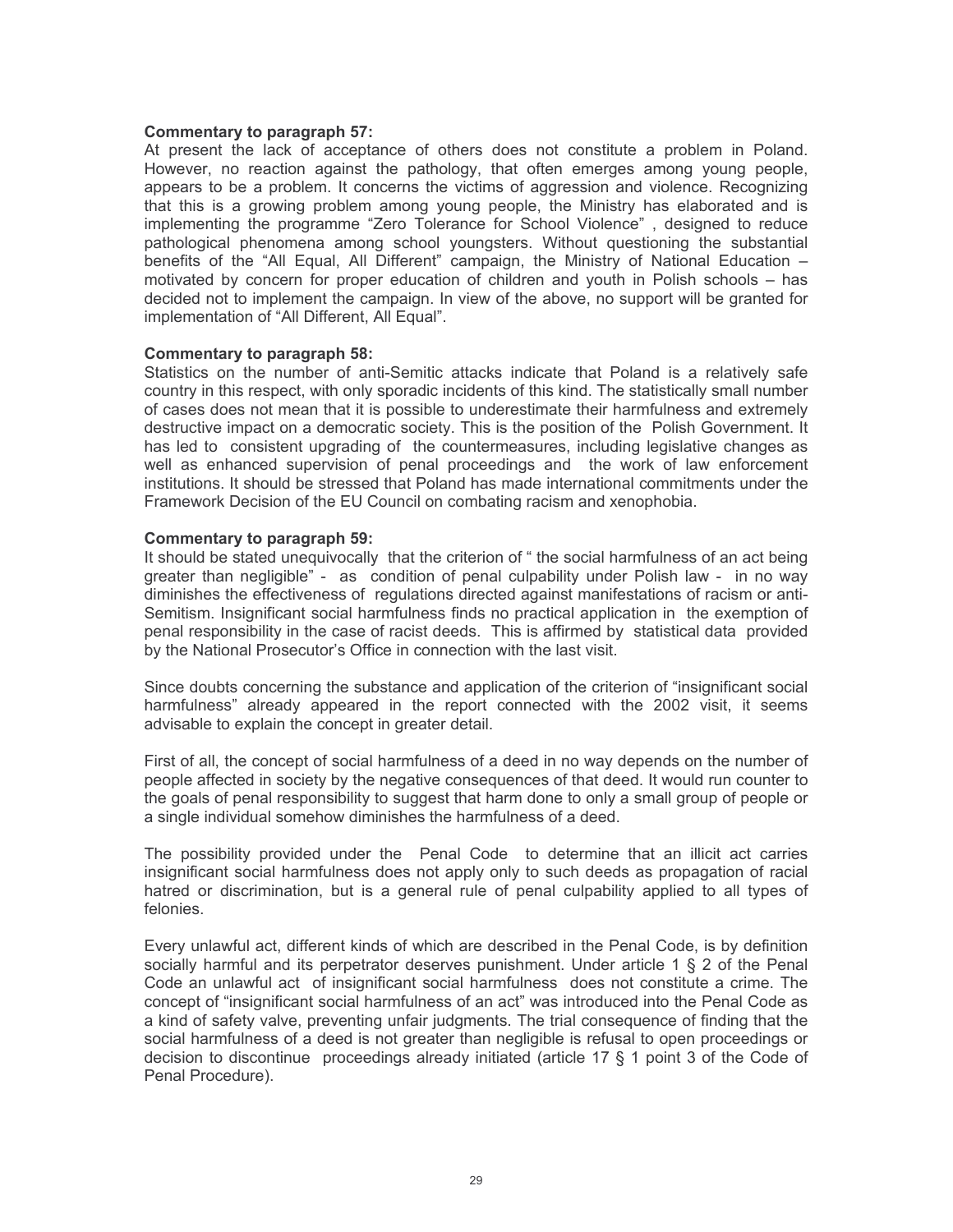The qualification of specific deeds as having insignificant social harmfulness is not discretional. The evaluation of the degree of social harmfulness is an objective assessment, conducted on the basis of criteria specified in the law (article 115 § 3 of the Penal Code). That assessment cannot undermine the statutory traits of a crime. The very fact that crimes relating to discrimination or racial and ethnic hared have been introduced into the Penal Code indicates that, as a rule, they are considered socially harmful.

### **Commentary to paragraph 63:**

Poland has developed a broad scope of penal instruments to counter manifestations of racism, including, obviously, laws banning racist speech and publications. Racist publications are banned in Poland and the ban is being enforced. The ban relating to physical persons is contained in the Penal Code, while a law on the responsibility of corporate persons for unlawful acts elaborates their culpability. Seeking to eliminate racist, xenophobic and anti-Semitic content disseminated through the Internet, the Ministry of Interior and Administration is collaborating with "Hotline Poland – Dyzurnet.pl", a team operating in the framework of the Research and Academic Computer Network. That cooperation has resulted in charges being brought for propagation of ethnic or national hatred, i.e. crimes under articles 256 and 257 of the Penal Code.

### **Commentary to paragraph 68:**

In 2007, state budget funds earmarked for the financing of the National Programme for the Roma Community in Poland amount to 10 million PLN, which is double the funds allocated in recent years (5 million PLN was earmarked for the purpose in 2004, 2005, and 2006). Furthermore, measures have been taken to obtain additional financing for the Programme out of European funds. For that reason, a so-called Roma component has been introduced into the Human Capital Operational Programme.

### Commentary to paragraphs 71 and 73:

The problems of the Roma in Kłodzko are not typical of the whole Roma community in Poland. Such accumulation of social problems and their adverse impact on the education of Roma children is characteristic of part of the community of the Carpathian Roma in southern Poland. It is especially acute in rural areas and such post-industrial towns as Kłodzko. For that reason the greatest funds under the National Programme for the Roma Community in Poland are directed to Małopolskie and Dolnośląskie Voivodships.

In order to counteract the overrepresentation of Roma children in special schools, the Programme has focused on educational tasks, with particular note to integrated schooling, including pre-school education. In addition to material aid (free textbooks and other school utensils). Roma children get school tutoring (additional classes) provided by Roma education assistants and auxiliary teachers.

It should be underlined that most of the problems afflicting the Roma minority in Poland (unemployment, poverty, social exclusion) stem from very low education levels and the resultant lack of vocational qualifications, and not discrimination. For that reason, improvement of education levels is a prominent goal of the Programme.

The great majority of Roma children get their education in integrated schools, while the number of separate "Roma" classes is steadily decreasing. At present, there are six such classes in the entire country, following the same curriculum as integrated classes.

The Memorandum does not take into account the observations conveved by the Ministry of National Education in December 2006, concerning the education of the children in Kłodzko, whose parents want them moved to special schools.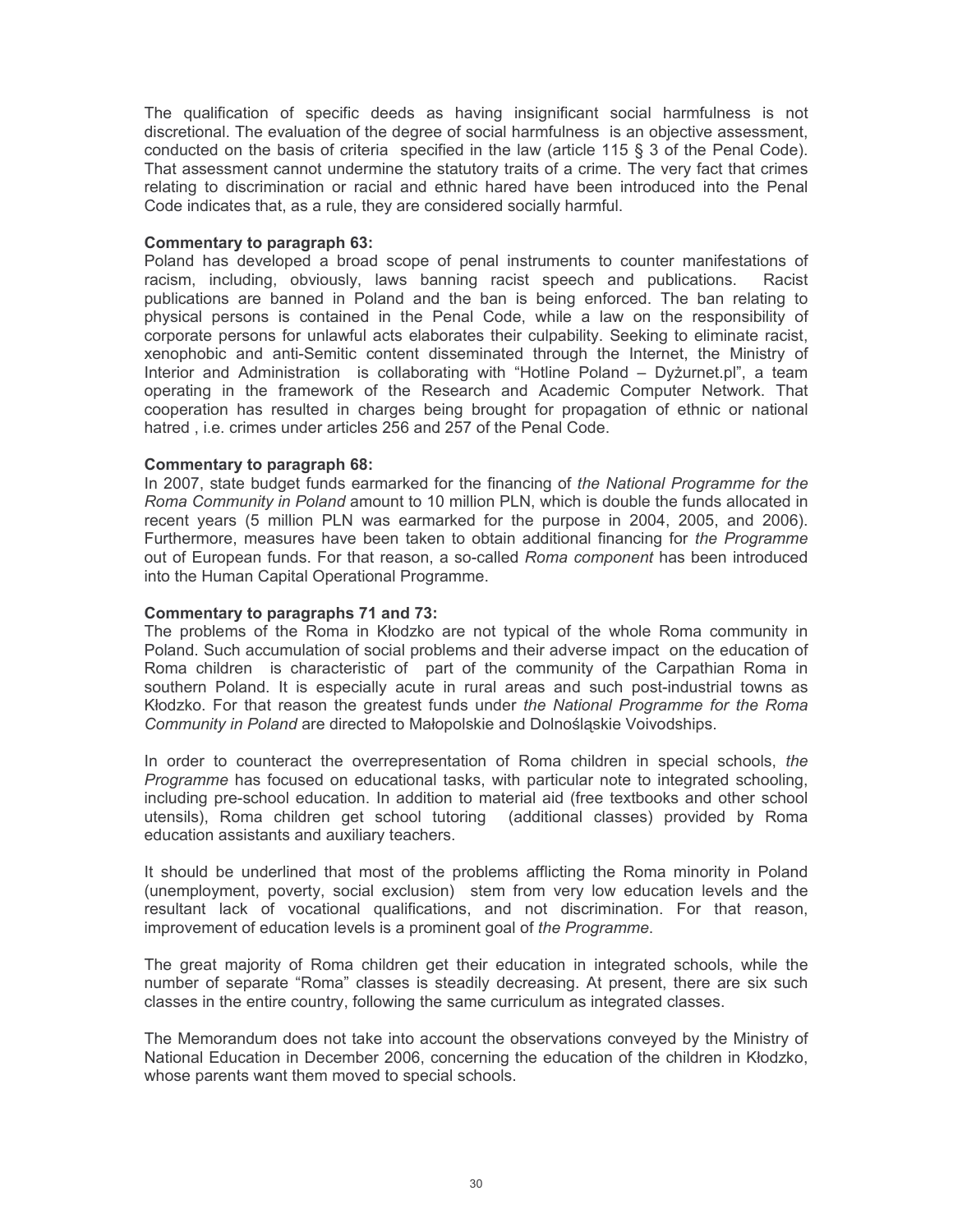That case and the existence of the few remaining Roma classes is treated in a generalized way and presented as negative phenomena, representative of the entire education for the Roma. At the same time, measures that are clearly and consistently contributing to the improvement of Roma education in Poland have been ignored.

### **Commentary to paragraph 81:**

The National Programme for the Prevention of Domestic Violence was adopted by the Polish Government on 25 September 2006 (not 2005, as mistakenly reported in the Memorandum).

#### **Commentary to paragraph 92:**

The Minister of Health is tasked, on behalf of the Council of Ministers, with preparation of reports on the fulfilment of the 1993 Law on family planning, protection of the human foetus and conditions of permissible termination of pregnancy<sup>28</sup>. In March 2003 and March 2005, the Minister of Health sent written instructions to the voivodes (province heads) concerning the obligation to rigorously implement the provisions of the cited law.

#### **Commentary to paragraph 93:**

Polish schools work in accordance with the mandatory core curriculum of general education, which elaborates the goals, tasks, content and achievements of the respective classes, including those on education for life in the family. The curricula and textbooks, before being put on the list on the Minister of National Education and endorsed for school use, are reviewed by experts.

The uniform core curriculum ensures that classes in a given subject across the whole country cover the same subject matter.

School work in the given subject is detailed in the appropriate curriculum. A textbook is a teaching aid in the implementation of the core curriculum. It is the teachers who choose the textbook and curriculum and selects the information conveyed to the pupils.

The textbooks and curricula approved by the Ministry of National Education do not contain any misleading or inaccurate information.

In 2003 the textbook that provoked the greatest controversy was deleted from the list of textbooks, while corrections were introduced in several others.

### **Commentary to paragraph 94:**

The assertion that "The Polish law on termination of pregnancy is one of the most restrictive in Europe" is, in the opinion of the Ministry of Health, subjective and unsubstantiated by any official comparisons or research known to us. It is hard to determine if that opinion corresponds to reality, especially since similar regulations are in force elsewhere, e.g. Malta and Ireland.

As concerns the statement that "The Polish Parliament is currently discussing a proposed amendment to the Polish Constitution (Article 38) which would guarantee life from conception", it should be pointed out that Parliament had conducted work on amending article 38 of the Constitution, but the proposed amendments did not gain a parliamentary majority and were rejected by the Sejm.

<sup>&</sup>lt;sup>28</sup> In accordance with the law, the duty of drafting and presenting to the Sejm a report on its implementation rests with the Council of Ministers. The Minister of Health prepares the draft report on the basis of data received from other ministries and institutions functioning in the sphere regulated by the law.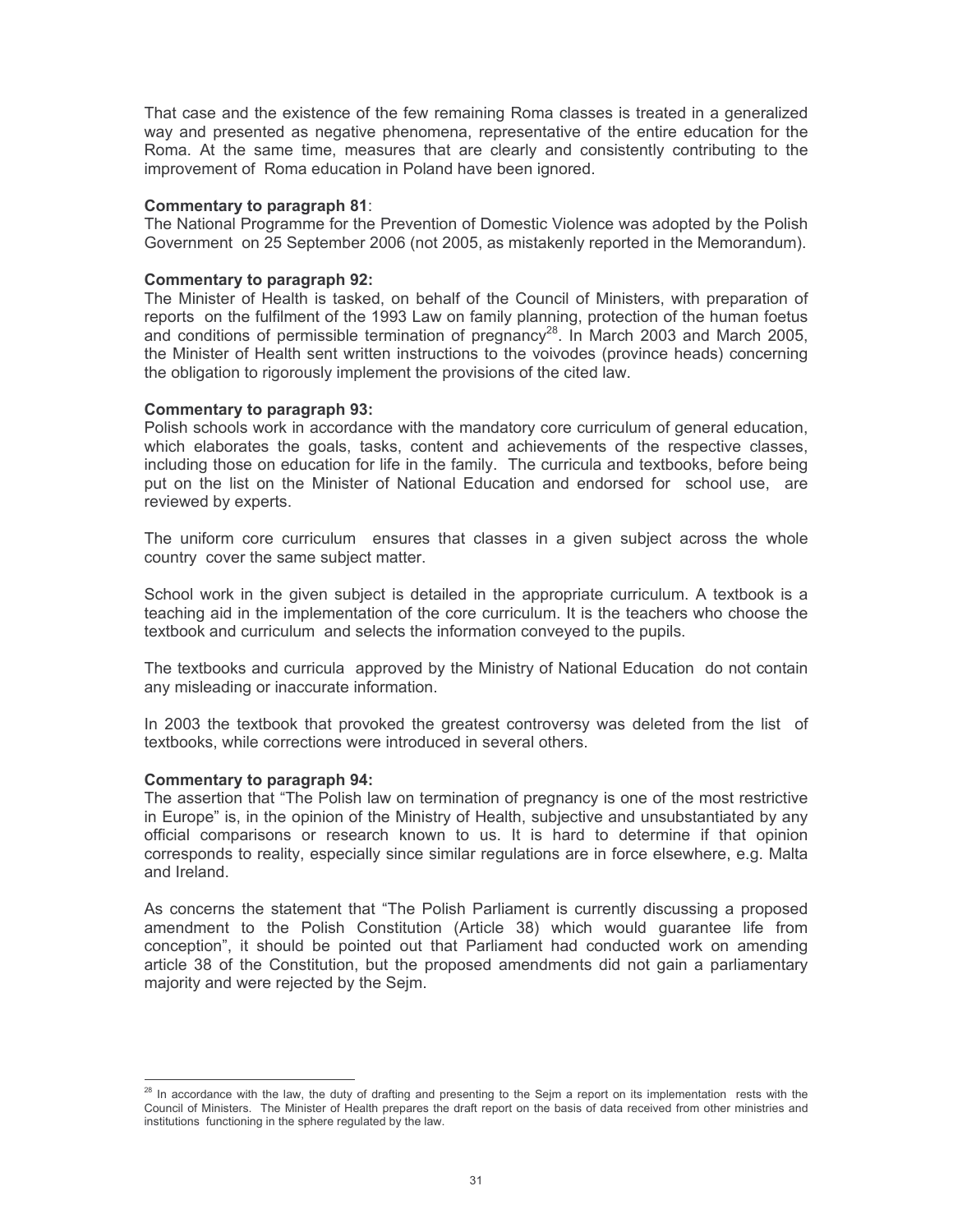### **Commentary to paragraph 95:**

In 2006, the national obstetrics and gynaecology consultant did not receive any reports or complaints concerning refusals to terminate an abortion compatible with the law. The Patients' Rights Bureau attached to the Minister of Health did not receive such complaints either.

The Regulation of the Minister of Health of 6 October 2005 on the general conditions of contracts for the provision of health services (Journal of Laws No.197, item 1643 – entered into force on 10 October 2005) regulates the question of the right to reproductive services (including legal abortion) in the event of the conscience clause being invoked by a doctor who refuses to perform the abortion (possibility to refuse in the situation specified in article 39 of the Law of 5 December 1996 on the professions of physicians and dentists – Journal of Laws of 2002 No.21, item 204, as amended). Under the Regulation, a doctor who works on the basis of labour or service relation and invokes the conscience clause is obligated to indicate a realistic possibility of the abortion being performed in another facility. The medical service-provider is obligated to have a contract with another medical facility prepared to provide the given service. The provision also applies when the mentioned circumstances appear in the course of carrying out the contract for the provision of health services.

In the instructions cited above in the comments to paragraph 92, the Minister of Health also pointed out that the conscience clause could be invoked only by a specific doctors in a specific case and that it could not be applied by an entire medical facility as a manifestation of collective conscience, affirmed through general declarations by the management of the facility. Under Polish law the conscience clause cannot be invoked in an informal way, because of the obligation to maintain medical records and inform superiors, i.e. a need to fulfil procedures laid down in the law.

### **Commentary to paragraph 96:**

Poland wishes to underline that the judgement of the European Court of Human Rights of 20 March 2007 in the case of Tysiac v. Poland is not final and the appeal period has not yet expired. The Polish Government is planning such an appeal. In this connection, the measures recommended by the Commissioner will be enacted if the Court upholds its judgment of 20 March 2007.

### **Commentary to paragraph 97:**

It can be assumed that the conclusions in the Commissioner's report are largely based on a subjective assessment made by one of the NGOs and presented at the UN in January 2007 (as a shadow report). Poland, in its report on the implementation of the UN Convention on discrimination against women refuted those accusations. The UN Committee on the Elimination of Discrimination Against Women accepted the explanations of the Polish Government regarding the availability of abortion in Poland.

The data on illegal abortions in Poland are not official data of the Ministry of Health and constitute estimates by medical specialists. No official statistics on illegal abortions are prepared in Poland, so the Ministry of Health only has data on the number of illegal abortions identified as offences and prosecuted under Polish law. These data are published in the form of reports on the implementation of the cited law.

### **Commentary to paragraph 98:**

This point in the Commissioner's report constitutes a summing-up and its respective provisions have already been addressed above.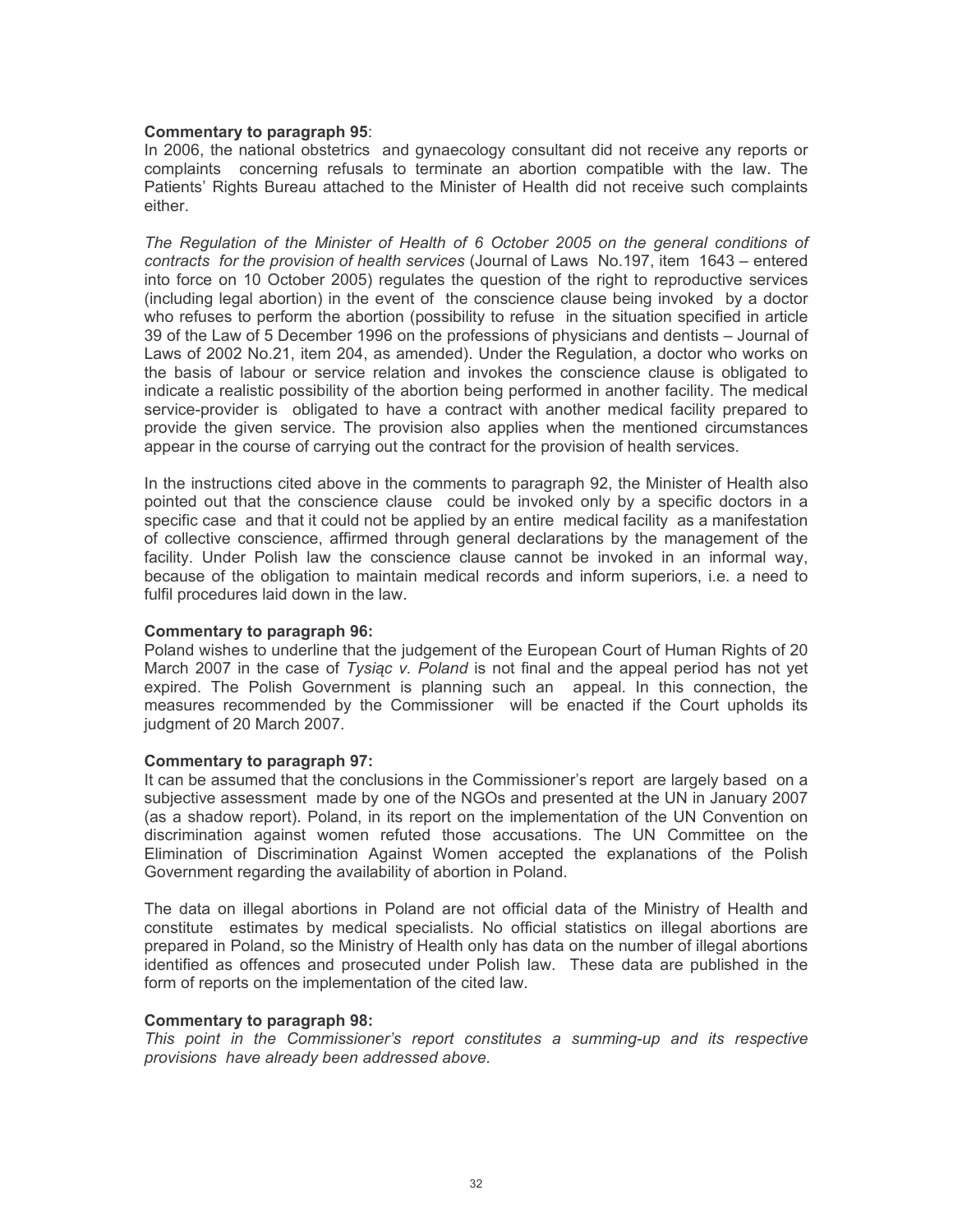Regardless of the divergences of position identified above, Poland is open to multilateral dialog on the reproductive rights of women, even though any domestic measures in this sphere must comply with internal law and the consensus reached in the framework of the European Union. As noted above, the Minister of Health is striving to ensure adherence to the regulations on the reproductive rights of women and thus, the fulfilment of the inalienable right to freedom, legal protection of private and family life, maternity and health.

#### **Additional commentary:**

Poland endorses the interpretations, positions and references to reproductive health issues compatible with the Action Programme of the International Conference on Population and Development, held in Cairo in 1994, and the Beijing Declaration and Platform for Action of the 4<sup>th</sup> World Conference on Women, signed in Beijing in 1995<sup>29</sup>. It should be underlined that Poland's position on reproductive health must not only comply with international documents and guidelines, but must also strictly adhere to domestic law and protect the right of Poland to its separate stance. Since abortion in Poland is permitted in three precisely defined situations, Polish representatives must display extreme caution when preparing all positions on "sexual and reproductive health care, services and rights" so as to avoid creating the impression that Poland approves "abortion on demand"<sup>30</sup>. In view of the above, the wording of Polish positions on reproductive health is subject in each instance to consultations at national level. Since this matter provokes much controversy, also at international level (e.g. interpretation of the scope of medical services and women's rights in the sphere of procreative health), in international negotiations (including those at the EU), in each case Poland has to make the reservation that the question of consent to abortion on conditions other than those specified in Polish law is excluded at national level from the sphere of reproductive health.

#### Commentary to paragraph 104:

It is the rule that detainees awaiting deportation or aliens in reception centres have access to leaflets with information on their status and with the addresses and telephone numbers of foundations providing assistance to aliens. The leaflets are printed in four languages: English, French, Russian and Polish, and they are constantly available. Furthermore, various foundations have the right to distribute their leaflets in such facilities, providing information on the available forms of assistance

Moreover, every alien admitted into a deportation facility or reception centre is informed in his own language about his rights and obligations, and is provided information about the organizations that offer assistance to aliens and the possibility of contact with them.

#### **Commentary to paragraph 105:**

Work is currently in progress on a law that will allow most aliens granted the right of tolerated stay to receive integration assistance in Poland.

### **Commentary to paragraph 109:**

As in the case of minors applying for refugee status, aliens in this category are also immediately assigned court-appointed guardians who represent them in the deportation proceedings. Furthermore, pursuant to the provisions of the 1993 law on aliens, a minor is deported only in the care of a statutory guardian and is transferred directly to a representative of the competent authorities of the country to which the deportation is taking place.

<sup>&</sup>lt;sup>29</sup> Belgium, France and the Scandinavian countries are proposing with increasing frequency the inclusion in documents (e.g. EU speeches at the UN, draft resolutions) formulations that go beyond the language of those conferences, e.g. "sexual and reproductive health care and services", "sexual and reproductive health and rights", "reproductive health rights".

<sup>&</sup>lt;sup>30</sup> Reference to abortion for social reasons.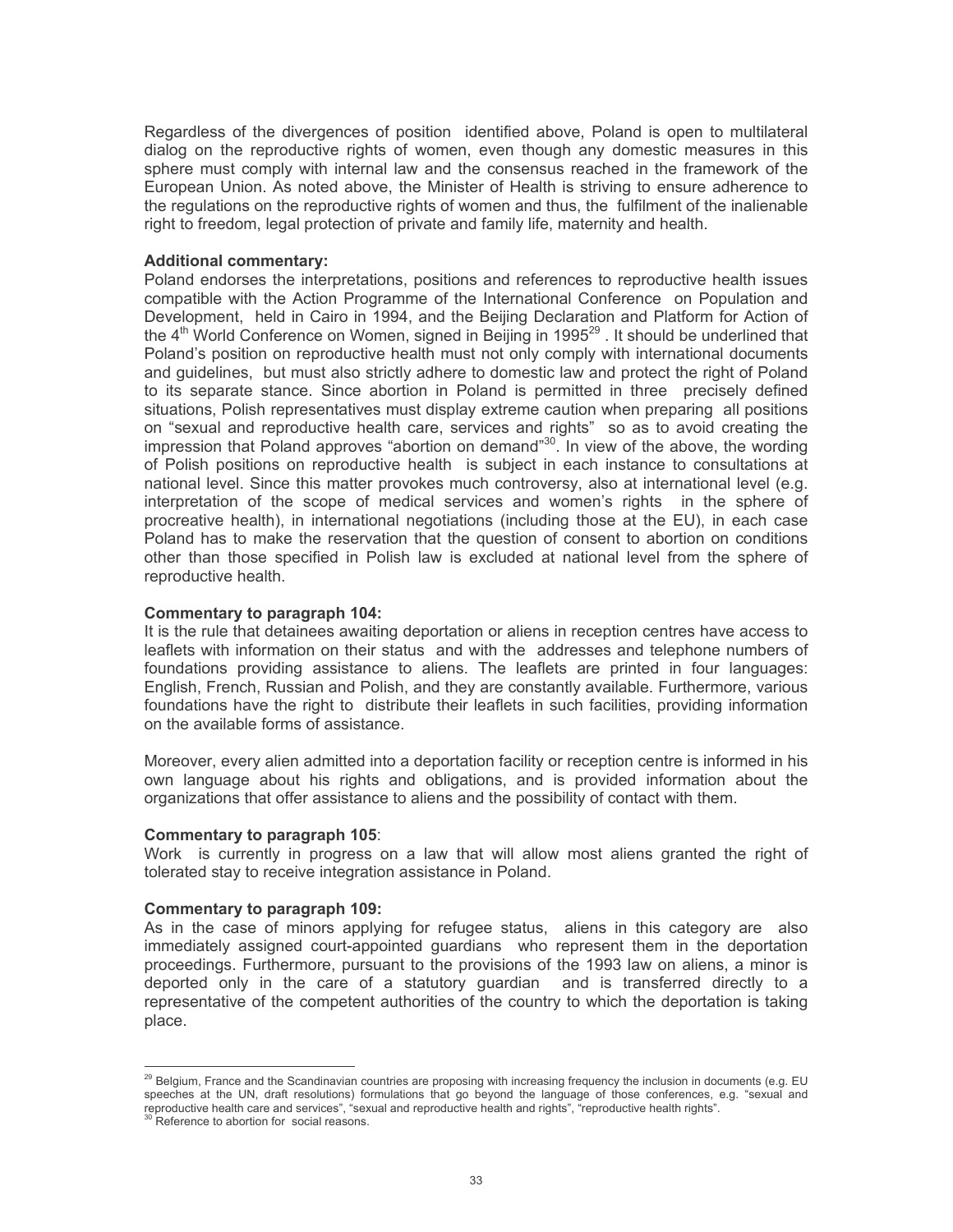### **Commentary to paragraph 112:**

The Polish Government feels it is necessary to:

- delete the reference in the third sentence to the planned conferences since those plans have been cancelled.

- delete in the last sentence the words "According to the Ministry of Labour and Social Affairs", since ratification is a competence of the Government and not the Ministry.

### **Commentary to paragraph 116:**

The penalization of defamation, also perpetrated by way of the mass media, is common in European countries, so the Polish regulations are not exceptional. A person's good name and dignity is a legal interest subject to protection; in particularly justified cases that protection may be affected through the application of penal law. Free media serve the freedom of public debate and democracy, but their activity can also have negative side effects, such as endangerment of the personal rights of the individual whose position  $-$  as compared with the power of the media  $-$  is incomparably weaker. The application in specific cases of penal measures for the protection of a person's good name and dignity makes it possible to balance the position of the victim and perpetrator, and also, in a broader perspective, to prevent degeneration of public debate.

#### **Commentary to paragraph 117:**

It is fully agreed that resorting to criminal law measures to protect a person's good name and dignity should be treated as exceptional, and justified only in cases of glaring abuse of the freedom of public debate. That is why the penalization of defamation under article 212 of the Penal Code should be considered jointly with article 213 of the Code, which stipulates that true charges and those raised in the public interests do not constitute an offence, even though they may have defamatory content.

Furthermore, the offence of defamation is subject to private prosecution by the individual concerned, which means that law enforcement authorities do not interfere with the freedom of speech. Such regime of penal responsibility does not pose a danger of constraining the freedom of expression and public debate, but serves to maintain and balance between potentially contradictory interests that are subject to protection. Neither the regulations in force, nor the practical interpretation and application of article 212 of the Penal Code can be considered restrictive. Furthermore, there are no grounds to suggest that the balance between the need to protect good name and dignity – and the need to protect freedom of speech - could be shifted in favour of the former, to the detriment of the freedom of public debate.

### **Commentary to paragraph 118-123:**

Paragraphs 118-123 contain a factually accurate description of the process of elaboration of the new lustration law. After ten years of operation of the 1997 lustration law, there was broad agreement that the lustration procedures should be streamlined. Since its introduction in 1997, the old law had provoked controversy. It was essential to accelerate procedures and minimize the uncertainty of both the lustrated persons and authorities appointing specific individuals to managerial state posts. The law of 18 October 2006, with amendments submitted by the President, had the objective of introducing the appropriate changes.

### **Commentary to paragraph 124:**

On 11 May 2007 the Constitutional Tribunal, acting upon a motion of a group of MPs, ruled that certain provisions of the new law were unconstitutional. Those provisions lost their binding force on the day the Constitutional Tribunal's ruling was published in the Journal of Laws, that is on 15 May 2007. The law of October 18 2007 is an extensive and complex act. After some of its provisions were struck down, doubts arose as to the application of the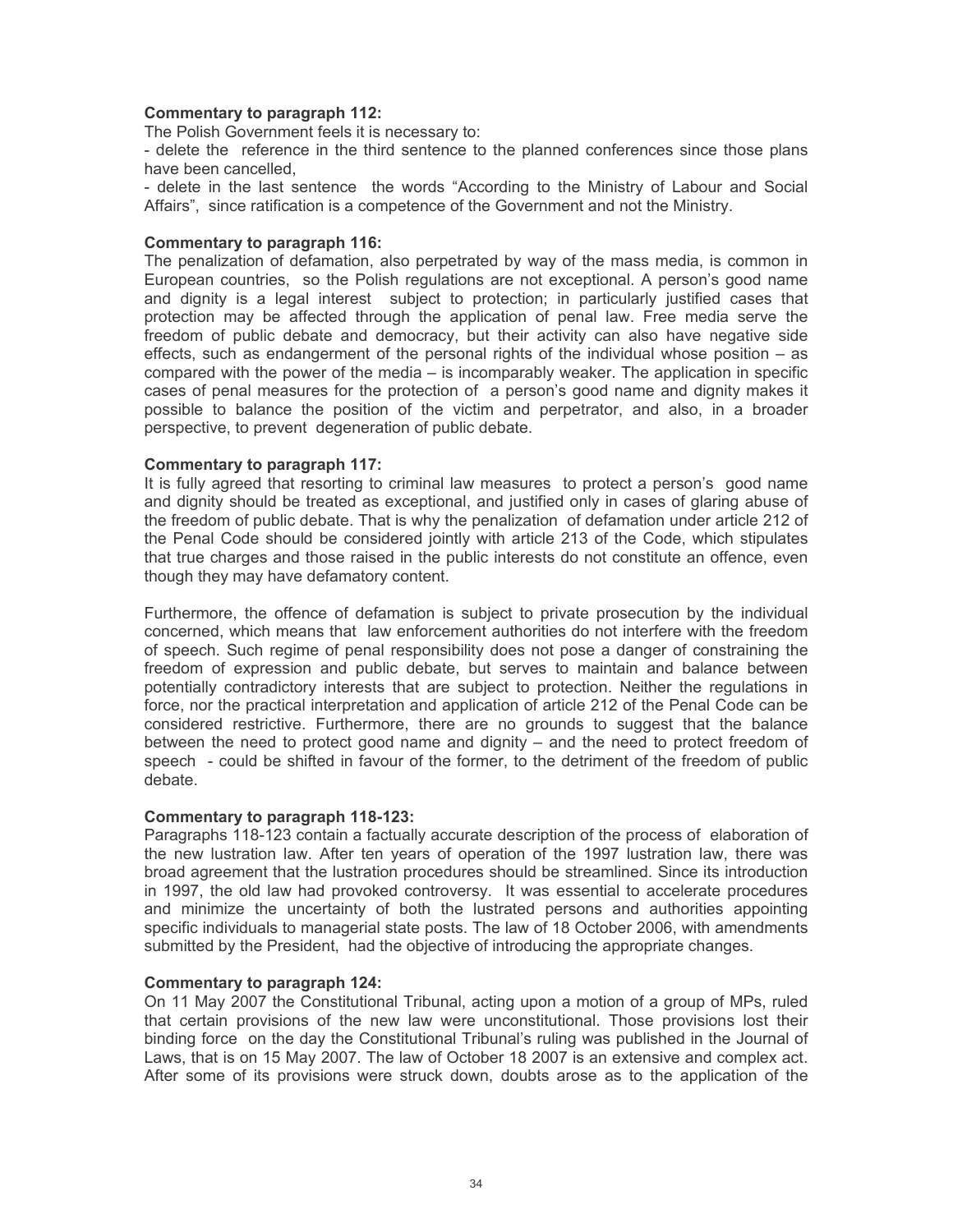remaining provisions, which – while compatible with the Constitution – were to some degree linked to the challenged provisions. As a result, the lustration process has been largely suspended. The legislature will have to respond after the Constitutional Tribunal presents a written substantiation of its ruling, which is expected in the near future.

### **Commentary to paragraph 125:**

As concerns the scope of application of the new law, it should be pointed out that the Polish legislature has full freedom in determining the categories of people covered by the lustration procedures. The basic criterion in selecting such persons is their potential to influence public life. The fundamental goal of lustration is to ensure transparency of public life, which must not be restricted exclusively to persons performing public functions sensu stricto.

### **Commentary to paragraph 126:**

The ability of the IPN to process, without undue delay, incoming lustration statements does not pose a threat to the basic rights of the individual, the right to personal security and legal certainty. The lustration law introduced the assumption of veracity of the submitted statements. This means that as long as a court does not pass a legally binding judgement that a given statement is false, no one may challenge its veracity. Thus, any delays by the IPN would have no impact on the personal and professional situation of the lustrated person.

### Commentary to paragraph 127:

The planned and intentional destruction of secret police files by the authorities of the former totalitarian state must not be treated as an obstacle to lustration in Poland. The fact whether files are complete and in order – or otherwise, is irrelevant to the reliability of the findings made in the course of the lustration procedure. These findings are the subject of autonomous assessment by an independent court, in proceedings based on the assumption of innocence. The judgement has to be based exclusively on the totality of the evidence presented to the court, so incompleteness of files would not pose a threat to the lustrated person.

### **Commentary to paragraph 128:**

As a result of the ruling of the Constitutional Tribunal of 11 May 2007, journalists and the rectors and deputy rectors of private academic schools have been exempted from the lustration procedure, so they cannot be prohibited from working in their profession, which includes publishing activity.

### **Commentary to paragraph 129:**

The solutions incorporated by the Parliamentary Assembly of the Council of Europe in Resolution 1096 of 27 June 1996 on measures to dismantle the heritage of former communist totalitarian systems and the provisions of Report 7568 of the Committee on Legal Affairs and Human Rights on the same subject had obvious influence on certain legal formulas applied in the Polish lustration law. The law guarantees a lustrated person's right to use defence lawyer, appeal to a court of the second instance and to move for resumption of proceedings. A lustrated person can also demand that the court affirm that in secretly and consciously collaborating with the security organs of the totalitarian state that person was acting under coercion, in fear of loss of his life or that of persons close to him.

### Commentary to paragraph 129 d:

See commentary to paragraph 125.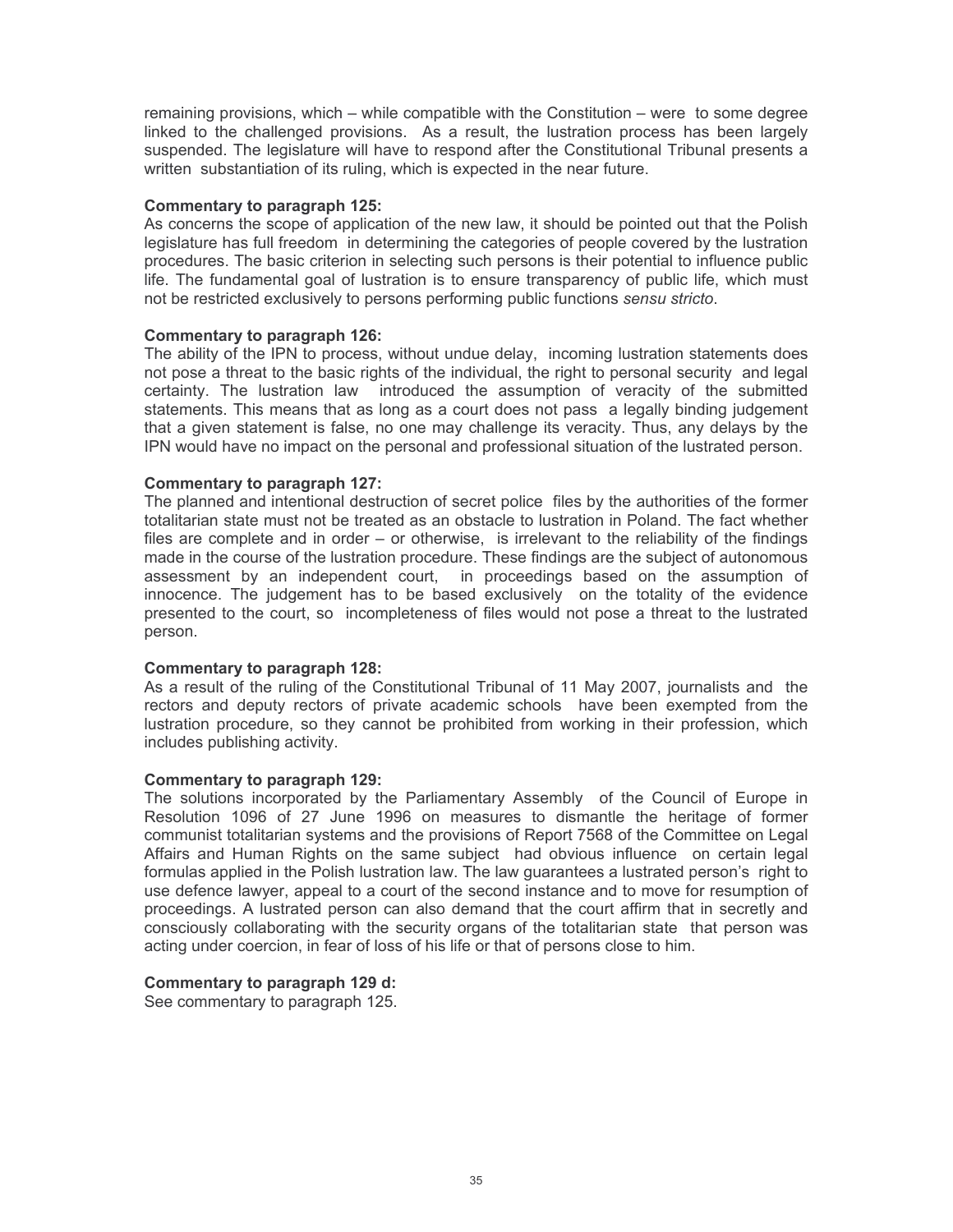### Commentary to paragraph 129 g:

The systemic transformations and the eradication of socially negative remnants of the totalitarian system constitute a complicated and protracted process, not susceptible to planning ahead. The recommendation made in the mid-Nineties for lustration measures to be concluded by 31 December 1999 is not feasible.

Shortening the period of disqualification for office, imposed following lustration - as a postulate of the Commissioner for Human Rights of the Council of Europe – will doubtless be considered by the legislature, on condition that the new regulations, necessary after the ruling of the Constitutional Tribunal, will retain the present model of lustration.

### Commentary to paragraph 129 m:

Lustration is conducted in accordance with the rules of the Code of Penal Procedure, so lustrated persons enjoy the relevant rights and guarantees. The law of 18 October 2006 introduced the rule of open hearings in lustration proceedings.